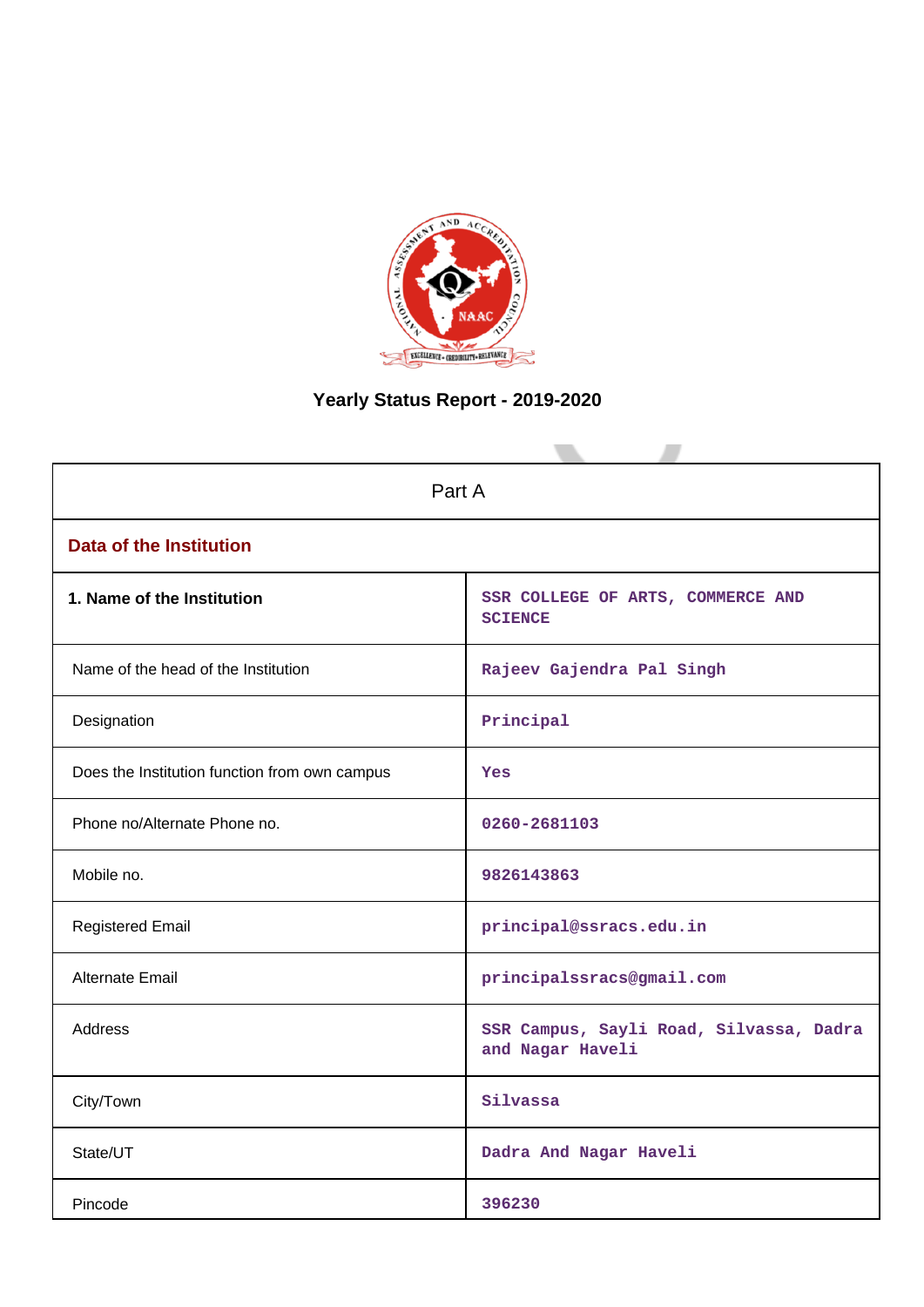| 2. Institutional Status                                                  |                                                                           |             |                                                                              |                                       |             |
|--------------------------------------------------------------------------|---------------------------------------------------------------------------|-------------|------------------------------------------------------------------------------|---------------------------------------|-------------|
| Affiliated / Constituent                                                 |                                                                           |             | Affiliated                                                                   |                                       |             |
| Type of Institution                                                      |                                                                           |             | Co-education                                                                 |                                       |             |
| Location                                                                 |                                                                           |             | Rural                                                                        |                                       |             |
| <b>Financial Status</b>                                                  |                                                                           |             | Self financed                                                                |                                       |             |
| Name of the IQAC co-ordinator/Director                                   |                                                                           |             |                                                                              | Dr. Jigna Kashinath Machhi            |             |
| Phone no/Alternate Phone no.                                             |                                                                           |             | 02602681103                                                                  |                                       |             |
| Mobile no.                                                               |                                                                           |             | 9974193293                                                                   |                                       |             |
| <b>Registered Email</b>                                                  |                                                                           |             | jigna.machhi@gmail.com                                                       |                                       |             |
| Alternate Email                                                          |                                                                           |             | iqac@ssracs.edu.in                                                           |                                       |             |
|                                                                          | 3. Website Address                                                        |             |                                                                              |                                       |             |
| Web-link of the AQAR: (Previous Academic Year)                           |                                                                           |             | https://ssracs.edu.in/self-<br>assessment-report/                            |                                       |             |
| 4. Whether Academic Calendar prepared during<br>the year                 |                                                                           |             | Yes                                                                          |                                       |             |
| if yes, whether it is uploaded in the institutional website:<br>Weblink: |                                                                           |             | https://ssracs.edu.in/wp-content/upload<br>s/2021/10/ACADEMIC-CALENDAR-1.pdf |                                       |             |
| <b>5. Accrediation Details</b>                                           |                                                                           |             |                                                                              |                                       |             |
|                                                                          |                                                                           | <b>CGPA</b> | Year of                                                                      | Validity                              |             |
|                                                                          | Cycle<br>Grade                                                            |             | Accrediation                                                                 | Period From                           | Period To   |
| $\mathbf{1}$                                                             | $B+$                                                                      | 2.52        | 2020                                                                         | 14-Feb-2020                           | 13-Feb-2025 |
|                                                                          | 6. Date of Establishment of IQAC                                          |             | $05 - Jul - 2016$                                                            |                                       |             |
| 7. Internal Quality Assurance System                                     |                                                                           |             |                                                                              |                                       |             |
|                                                                          | Quality initiatives by IQAC during the year for promoting quality culture |             |                                                                              |                                       |             |
| Item /Title of the quality initiative by<br><b>IQAC</b>                  |                                                                           |             | Date & Duration                                                              | Number of participants/ beneficiaries |             |

**National e-seminar on IPR 08-Mar-2019 97**

 $\overline{\phantom{a}}$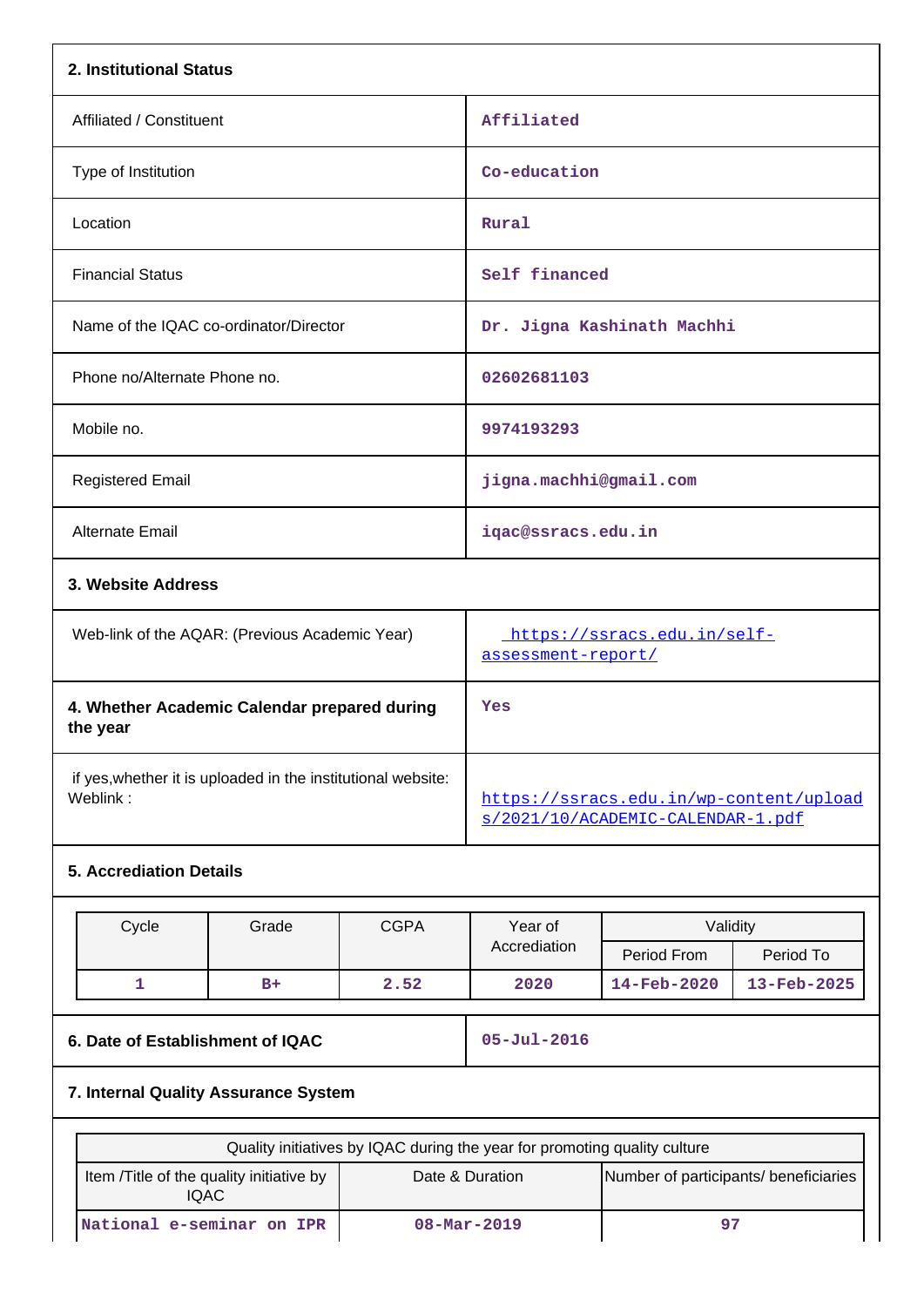|                                                            | and Research ethics                                                                                                                                                                                                                                                                                                                   |        |                                   | 1                      |                                |        |  |
|------------------------------------------------------------|---------------------------------------------------------------------------------------------------------------------------------------------------------------------------------------------------------------------------------------------------------------------------------------------------------------------------------------|--------|-----------------------------------|------------------------|--------------------------------|--------|--|
|                                                            | An Orientation Program on<br>Research and Publication<br>on 4th March 2020                                                                                                                                                                                                                                                            |        |                                   | $03 - Apr - 2020$<br>1 |                                | 95     |  |
|                                                            | Benefits of Immunity<br>Booster Kadha or Herbal<br>Tea                                                                                                                                                                                                                                                                                |        |                                   | 15-May-2020<br>1       |                                | 55     |  |
|                                                            |                                                                                                                                                                                                                                                                                                                                       |        |                                   | View File              |                                |        |  |
|                                                            | 8. Provide the list of funds by Central/ State Government- UGC/CSIR/DST/DBT/ICMR/TEQIP/World<br><b>Bank/CPE of UGC etc.</b>                                                                                                                                                                                                           |        |                                   |                        |                                |        |  |
|                                                            | Institution/Departmen<br>t/Faculty                                                                                                                                                                                                                                                                                                    | Scheme |                                   | <b>Funding Agency</b>  | Year of award with<br>duration | Amount |  |
|                                                            |                                                                                                                                                                                                                                                                                                                                       |        | No Data Entered/Not Applicable!!! |                        |                                |        |  |
|                                                            |                                                                                                                                                                                                                                                                                                                                       |        | No Files Uploaded !!!             |                        |                                |        |  |
|                                                            | 9. Whether composition of IQAC as per latest<br>Yes<br><b>NAAC</b> guidelines:                                                                                                                                                                                                                                                        |        |                                   |                        |                                |        |  |
|                                                            | Upload latest notification of formation of IQAC                                                                                                                                                                                                                                                                                       |        |                                   | View File              |                                |        |  |
| 10. Number of IQAC meetings held during the<br>4<br>year : |                                                                                                                                                                                                                                                                                                                                       |        |                                   |                        |                                |        |  |
|                                                            | The minutes of IQAC meeting and compliances to the<br>decisions have been uploaded on the institutional<br>website                                                                                                                                                                                                                    |        |                                   | Yes                    |                                |        |  |
|                                                            | Upload the minutes of meeting and action taken report                                                                                                                                                                                                                                                                                 |        |                                   | View File              |                                |        |  |
|                                                            | 11. Whether IQAC received funding from any of<br>the funding agency to support its activities<br>during the year?                                                                                                                                                                                                                     |        |                                   | <b>No</b>              |                                |        |  |
|                                                            | 12. Significant contributions made by IQAC during the current year(maximum five bullets)                                                                                                                                                                                                                                              |        |                                   |                        |                                |        |  |
|                                                            | 1. Initiatives for promoting research 2. Technology Enabled Teaching Learning<br>3. Improvement in the college website for interaction and learning 4. National<br>eseminar on IPR and Research ethics 5. An Orientation Program on Research and<br>Publication on 4th March 2020 6. Benefits of Immunity Booster Kadha or Herbal Tea |        |                                   |                        |                                |        |  |
|                                                            | View File                                                                                                                                                                                                                                                                                                                             |        |                                   |                        |                                |        |  |
|                                                            | 13. Plan of action chalked out by the IQAC in the beginning of the academic year towards Quality<br>Enhancement and outcome achieved by the end of the academic year                                                                                                                                                                  |        |                                   |                        |                                |        |  |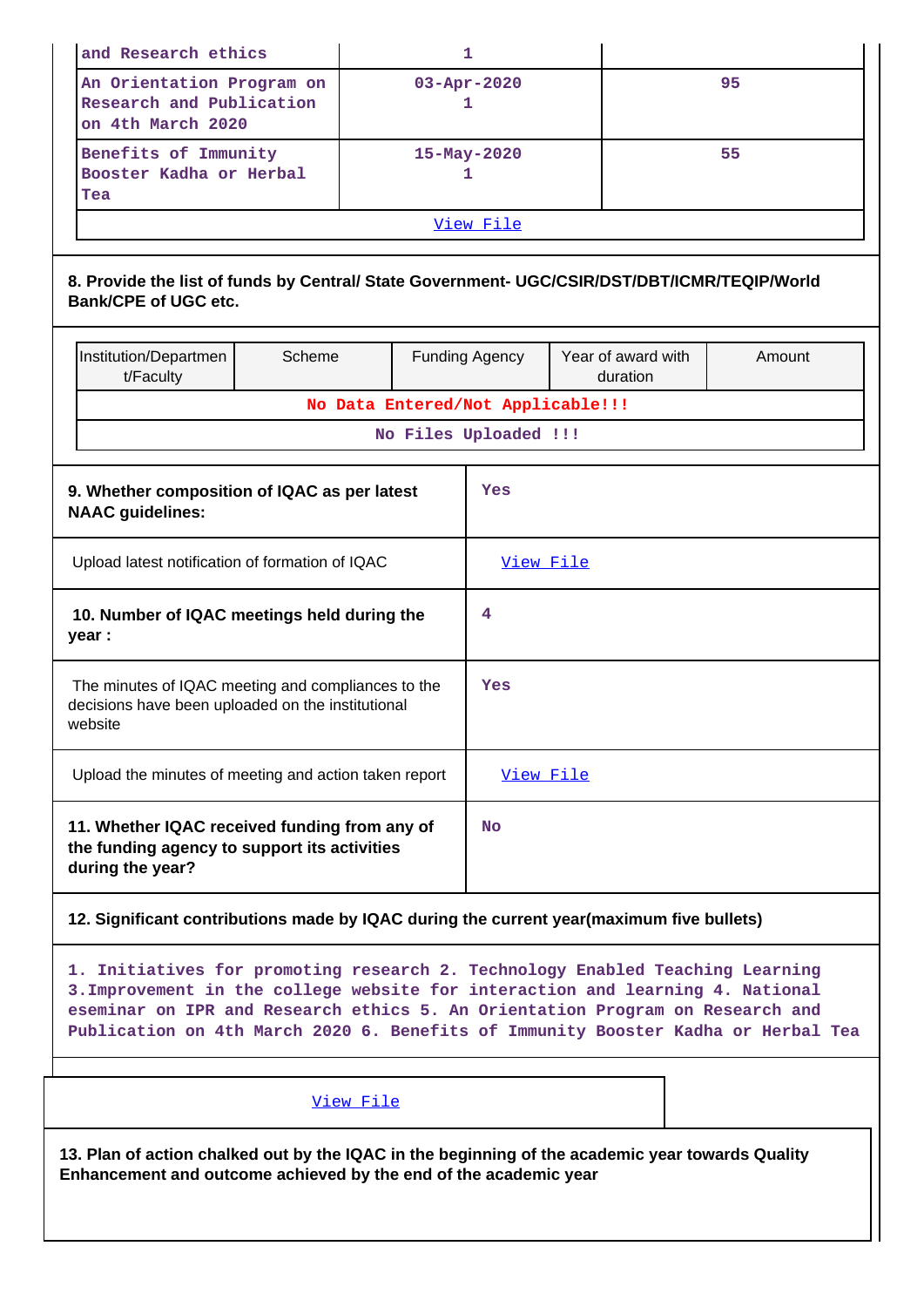| Plan of Action                                                                                                       | Achivements/Outcomes                                                                                                                                                                                                                                                                                                                                                                                                                                                                                                                                                                                                                                         |  |
|----------------------------------------------------------------------------------------------------------------------|--------------------------------------------------------------------------------------------------------------------------------------------------------------------------------------------------------------------------------------------------------------------------------------------------------------------------------------------------------------------------------------------------------------------------------------------------------------------------------------------------------------------------------------------------------------------------------------------------------------------------------------------------------------|--|
| To conduct regular IQAC meetings                                                                                     | Four IQAC meetings were conducted on<br>following dates: 1. 8/06/2019 2.<br>16/11/2019 3. 11/01/2020 4. 17/03/2020                                                                                                                                                                                                                                                                                                                                                                                                                                                                                                                                           |  |
| To Promote Technology Enabled Teaching-<br>Learning                                                                  | The Management of SSR College has put<br>in concerted efforts to furnish the<br>classrooms with computer system, LCD<br>projectors and Internet connection in<br>order to make the teaching-learning<br>technology enabled and meaningful.<br>Increase in the number of ICT enabled<br>classrooms, and Wi-Fi campus have<br>promoted extensive use of E-learning<br>resources for innovative teaching.                                                                                                                                                                                                                                                       |  |
| To take initiatives for promoting<br>research for teaching staff                                                     | The college has made efforts to promote<br>research among students and staff<br>members. Motivation is provided to the<br>faculty to register for Ph.D. Research<br>facilities like chemicals, free<br>Internet, INFLIBNET, DEL NET, research<br>journals also provided for research.<br>For participation in various<br>seminars/workshops/conferences etc at<br>the regional /state level / national<br>level, a flexible time table is<br>provided. Eminent resource persons are<br>invited to conduct<br>workshops/seminars/guest lectures on<br>topics of research interest. Research<br>culture among the students and staff<br>members is cultivated. |  |
|                                                                                                                      | View File                                                                                                                                                                                                                                                                                                                                                                                                                                                                                                                                                                                                                                                    |  |
| 14. Whether AQAR was placed before statutory<br>body?                                                                | <b>No</b>                                                                                                                                                                                                                                                                                                                                                                                                                                                                                                                                                                                                                                                    |  |
| 15. Whether NAAC/or any other accredited<br>body(s) visited IQAC or interacted with it to<br>assess the functioning? | <b>No</b>                                                                                                                                                                                                                                                                                                                                                                                                                                                                                                                                                                                                                                                    |  |
| 16. Whether institutional data submitted to<br>AISHE:                                                                | Yes                                                                                                                                                                                                                                                                                                                                                                                                                                                                                                                                                                                                                                                          |  |
| Year of Submission                                                                                                   | 2020                                                                                                                                                                                                                                                                                                                                                                                                                                                                                                                                                                                                                                                         |  |
| Date of Submission                                                                                                   | $29 - Jan - 2020$                                                                                                                                                                                                                                                                                                                                                                                                                                                                                                                                                                                                                                            |  |
| 17. Does the Institution have Management<br><b>Information System?</b>                                               | Yes                                                                                                                                                                                                                                                                                                                                                                                                                                                                                                                                                                                                                                                          |  |
| If yes, give a brief descripiton and a list of modules<br>currently operational (maximum 500 words)                  | We use VRIDDHI software version 2.0 Our<br>Software platform is 100 portable and                                                                                                                                                                                                                                                                                                                                                                                                                                                                                                                                                                             |  |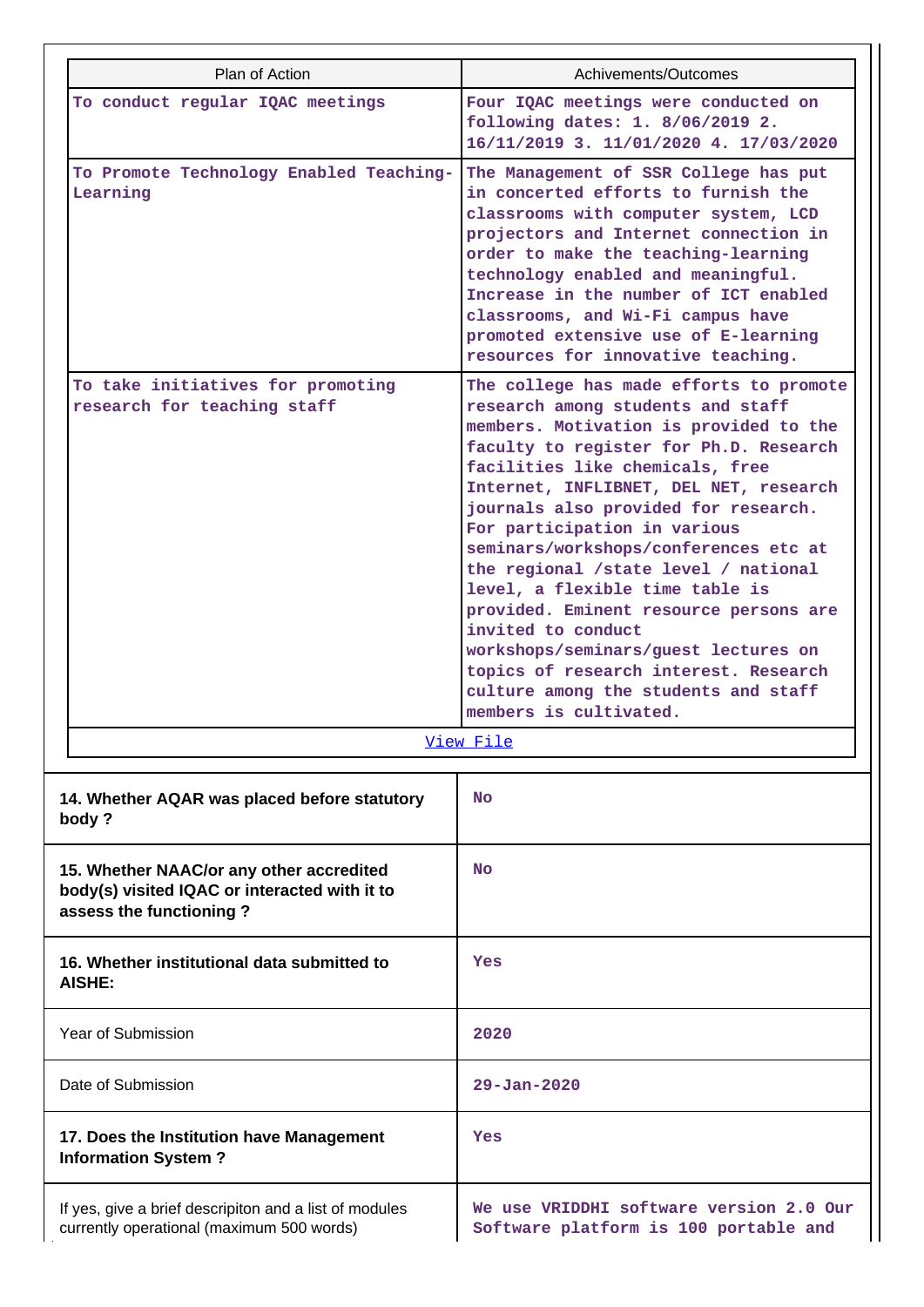**secured database from any unauthorized access. The system carries various modules sections and all modules are integrated. We use the system for the single point data entry and multilingual OPAC for Library. o Users can define each Fee Head name type of Fee head. o Merit List beforeAdmission o Merit List AfterAdmission o Cancelled Admission Register o Admission Fee Receipt Printing o Pending Fee Receipt Printing o Pay Slip Printing o Examination Fee Receipt Printing o Fine Dues Receipt Printing o Receipt Payment Voucher Printing o Day Book for Cashier Receipt o Deposit Receipt o Miscellaneous Receipt o Work Load Calculation as on 1st Oct o Student Fee Ledger (Khatawani) o Periodical Bank Summary Report o Deposit Register o Pending Fee Register o Refund Register o Roll Call Register o Fee Cast Category wise registers o Eligibility List Examination Register o Students General Register o Admission Status Report o Student Continuation Report Progress Report o Student's ID Card with Barcode o Important Documents Printing Post and PreExamination System o Examination Summary o Block Wise Seating Arrangement Slip o Exam Fee Register o Qualified Class/Exam Toper List o Junior Supervisor Report Examination Hall Ticket Printing o Subject wise Exam Summary o Printing of Statement of Mark o Examination Performance Report o Report of the Students not Applied for the Examination Salary Calculation o Pay sheet Preparation o Manual Pay sheet Data Entry Mode o Advance Pay slip o Bank Advice (E Format) o Bank Advice with Deduction Summary o Pro Forma 2 o Pro Forma 5 o P.F. Statement o L.I.C. Statement o NonGovernment Deduction Statement o Income Tax Calculator Accessioning of Library Book Periodical o Book Circulation using Barcode o Book Reservation o Application of Fine o Purchase order Generation o Register of Book Send For Binding o Register of Books received from Binder o Year Wise Library Material Summary Register o Issue Register o Membership Register o Library Material Reservation register o Library Fine Register o Material Due Register o Library Books Issue History o Library Member History o Student's Id**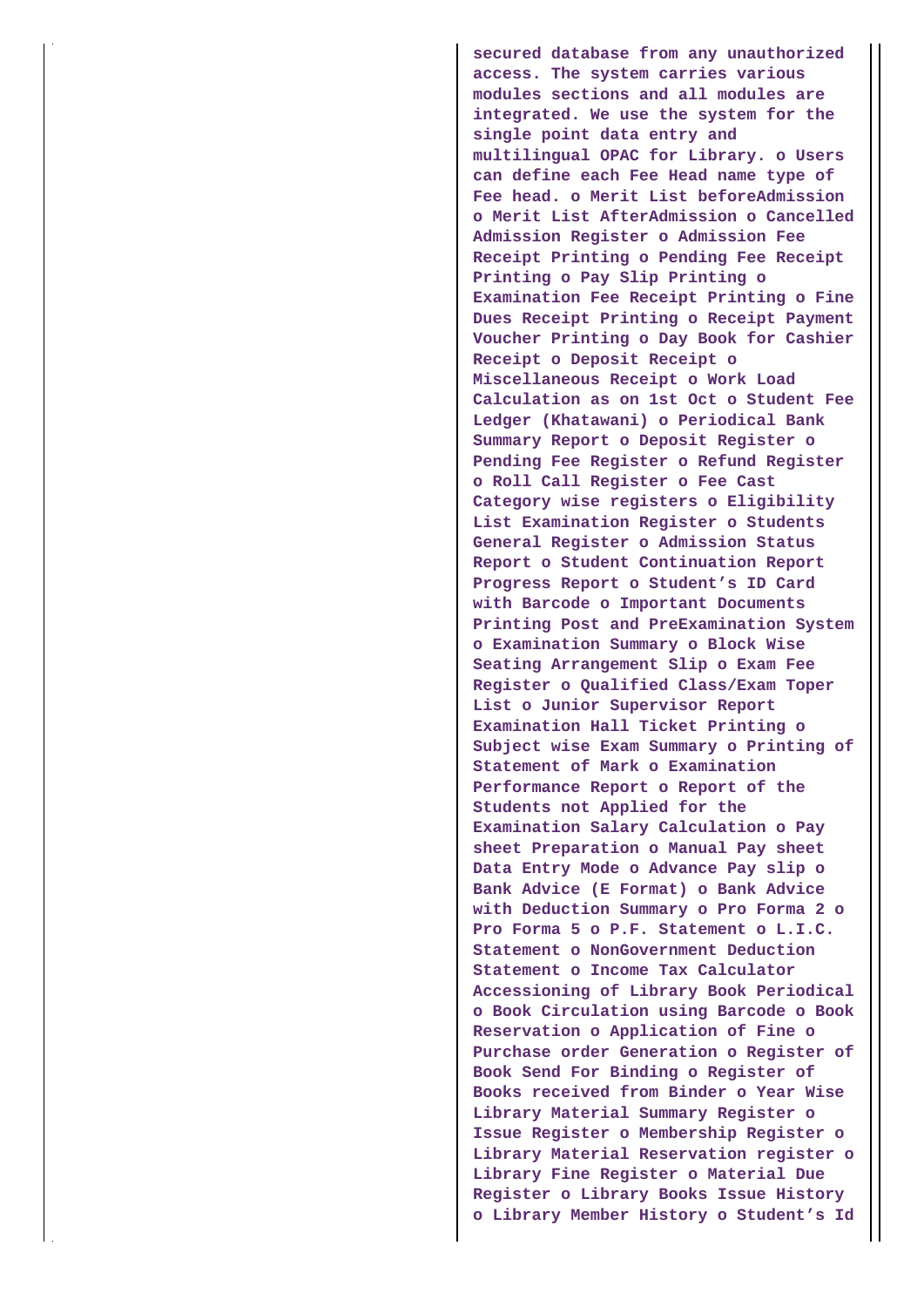**Card Printing o All types of Book Accession Registers o Year Wise Purchase Registers o Write off Register Digital Library Accounts and Financial Books o Voucher Entry o Cash Book o Bank Book o Receipt and Payment Account o Ledger Extract of an Account o Bank Reconciliation o Trial Balance o Income and Expenditure Account o Balance Sheet Hostel Management o Hostel Admission o Hostel Admission Fee register o Hostel Deposit Register o Daily Statistical Report of a Hostel o Room Wise occupancy Report o Hostel Wise Occupancy Report o Hostel Fee Pending Register o Hostel Leave and Attendance Register Integration with Tally software**

# **Part B**

## **CRITERION I – CURRICULAR ASPECTS**

#### **1.1 – Curriculum Planning and Implementation**

 1.1.1 – Institution has the mechanism for well planned curriculum delivery and documentation. Explain in 500 words

 **SSR College of Arts, Commerce and Science, Silvassa, DNH is affiliated to Savitribai Phule Pune University, Pune. The curriculum for different courses and subjects taught under different Programmes are set by the University. The college operates UG and PG Programmes keeping in mind the objective of making the students employable through holistic education. In addition, the teachers of the College regularly attend different workshops, seminars, Faculty Development Programs, Orientation Programs and Refresher Courses to enrich course and content knowledge. To make the content more reachable, field visits, industrial visits, seminars, and guest lectures are organized by the institute. Our faculties are committed to use teaching aids whenever necessary to make the teaching most effective and comprehensive for the students so that they can easily understand. The curriculum is intimated by the University to the College through regular circulars and the University website. College is undergoing CBCS pattern from the year 2019-2020 for the first year of all the programs. The College has also put up the entire syllabus and curriculum on its website. The Time-Table Committee of the College designs a master time-table that distributes subject classes and practical classes in a manner that makes teaching and learning efficient and rich. The hostel facilities are provided to girls and boys in the campus to save travelling time which can be utilized for study. The timetable was implemented for the smooth conduction of lectures as well the academic activities. Every Department holds monthly meetings to assess the covered curriculum and discuss the difficulties the students and teachers may be facing in the classes. Detailed reports of these meetings were sent to the Principal. The feedback collected at the end of semester. Each class has a class representative and it was his or her duty to report to the Teacher-In-Charge in case of problems and difficulties being faced in the teachinglearning process. During the lockdown and at the end of second semester for the academic year 2019-2020, the institution made sure that the faculty members were available to the students through the different digital modes like Zoom Meetings, Google Meet and Google Classroom for the regular classes and doubt clearing sessions. Institute owns the official Google Meet to conduct error**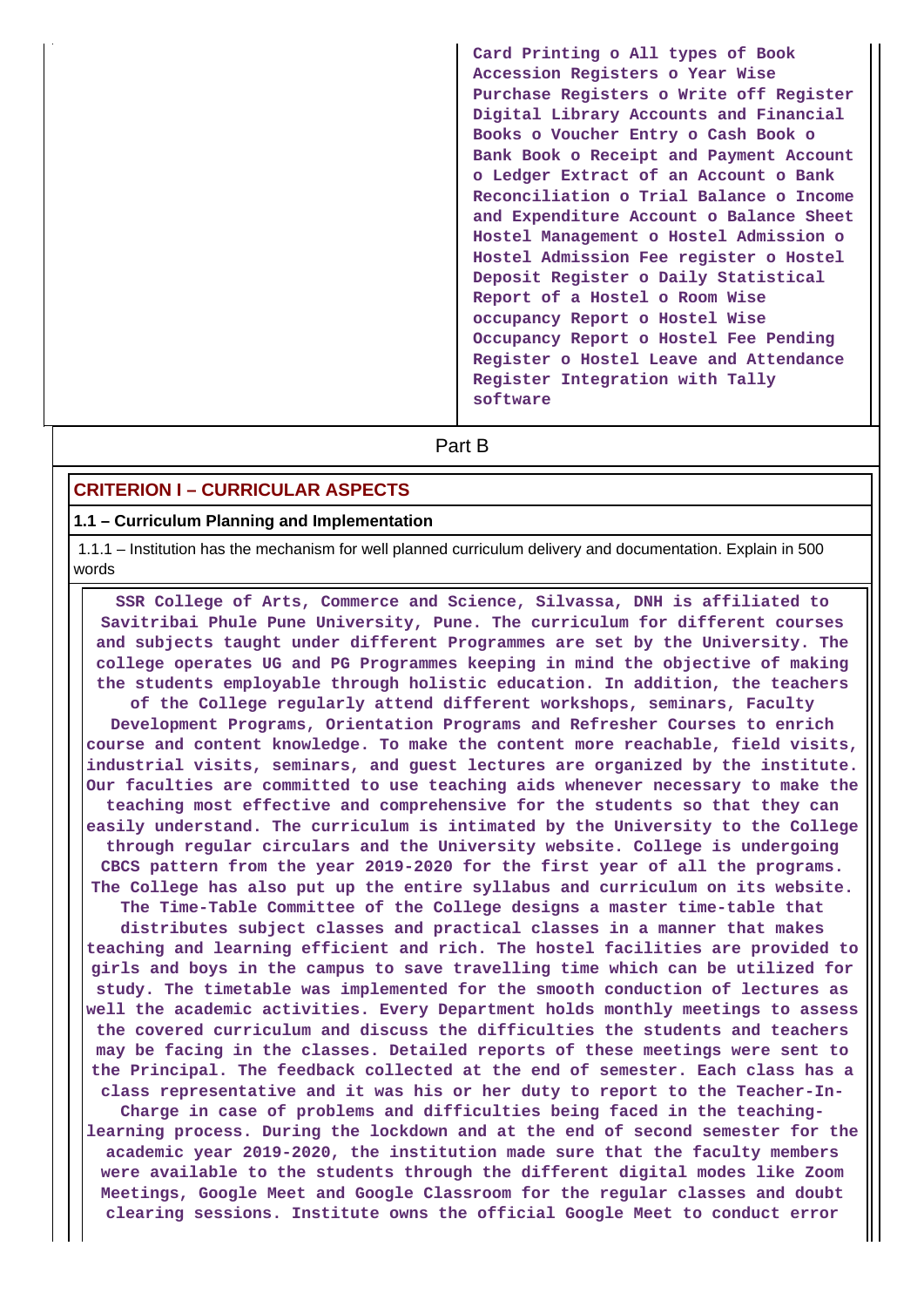**free online lectures. There was a continuous flow of knowledge through Google classroom for providing study materials, creating quizzes and giving assignments through different e-modes. The assessment of students' understanding was evaluated by conducting Class Tests and Assignments. Teachers' shared relevant E- content from N-list/ Inflibnet website, audiovideo lectures from YouTube, online links accessing from home, NPTEL lectures and ICT initiatives by MHRD. The teachers had attended the guidelines, paper setting and evaluation meetings in the online mode during the lockdown period. The lockdown was not the barrier for teachers and learners of the institute. We have a semester system and we are bound to complete our syllabi within stipulated time so that the students can be prepared to face the examinations.**

| 1.1.2 – Certificate/ Diploma Courses introduced during the academic year |
|--------------------------------------------------------------------------|
|--------------------------------------------------------------------------|

| Certificate                                                 | Diploma Courses                                                    | Dates of<br>Introduction                                      | <b>Duration</b>       | Focus on employ<br>ability/entreprene<br>urship | <b>Skill</b><br>Development |  |  |
|-------------------------------------------------------------|--------------------------------------------------------------------|---------------------------------------------------------------|-----------------------|-------------------------------------------------|-----------------------------|--|--|
|                                                             |                                                                    | Nil                                                           | Nil                   | N11                                             | Nil                         |  |  |
| 1.2 - Academic Flexibility                                  |                                                                    |                                                               |                       |                                                 |                             |  |  |
|                                                             | 1.2.1 - New programmes/courses introduced during the academic year |                                                               |                       |                                                 |                             |  |  |
|                                                             | Programme/Course                                                   | Programme Specialization                                      |                       | Dates of Introduction                           |                             |  |  |
|                                                             | <b>BCom</b>                                                        | Course No.5 Value<br>Education                                | (SEM 2) Value Added   |                                                 | 15/06/2019                  |  |  |
|                                                             | <b>BCom</b>                                                        | (SEM 1) Value Added<br>Course No.1 Computerised<br>Accounting |                       |                                                 | 15/06/2019                  |  |  |
|                                                             | <b>BBA</b>                                                         | Certificate course in<br>Marketing Environment (8)            | (SEM 1) Add on SEC-   |                                                 | 15/06/2019                  |  |  |
| (SEM 2) Add on SEC-Yoga<br><b>BBA</b><br>and Meditation (I) |                                                                    |                                                               |                       | 15/06/2019                                      |                             |  |  |
|                                                             | <b>BCA</b>                                                         | Course-Principles of<br>Programming and<br>Algorithms (107)   | BBA-CA (SEM 1) Add on |                                                 | 15/06/2019                  |  |  |
|                                                             | <b>BCA</b>                                                         | Course Advance C<br>Programming (207)                         | BBA-CA (SEM 2) Add on |                                                 | 15/06/2019                  |  |  |
| View File                                                   |                                                                    |                                                               |                       |                                                 |                             |  |  |

 1.2.2 – Programmes in which Choice Based Credit System (CBCS)/Elective course system implemented at the affiliated Colleges (if applicable) during the academic year.

| Name of programmes adopting<br><b>CBCS</b> | Programme Specialization | Date of implementation of<br><b>CBCS/Elective Course System</b> |
|--------------------------------------------|--------------------------|-----------------------------------------------------------------|
| <b>BCom</b>                                |                          | 07/05/2019                                                      |
| <b>BBA</b>                                 |                          | 20/09/2019                                                      |
| <b>BCA</b>                                 | $BBA - CA -$             | 20/09/2019                                                      |
| <b>BSC</b>                                 | Computer Science         | 07/11/2019                                                      |
| <b>BSC</b>                                 | Mathematics              | 07/10/2019                                                      |
| <b>BSC</b>                                 | <b>PHYSICS</b>           | 07/11/2019                                                      |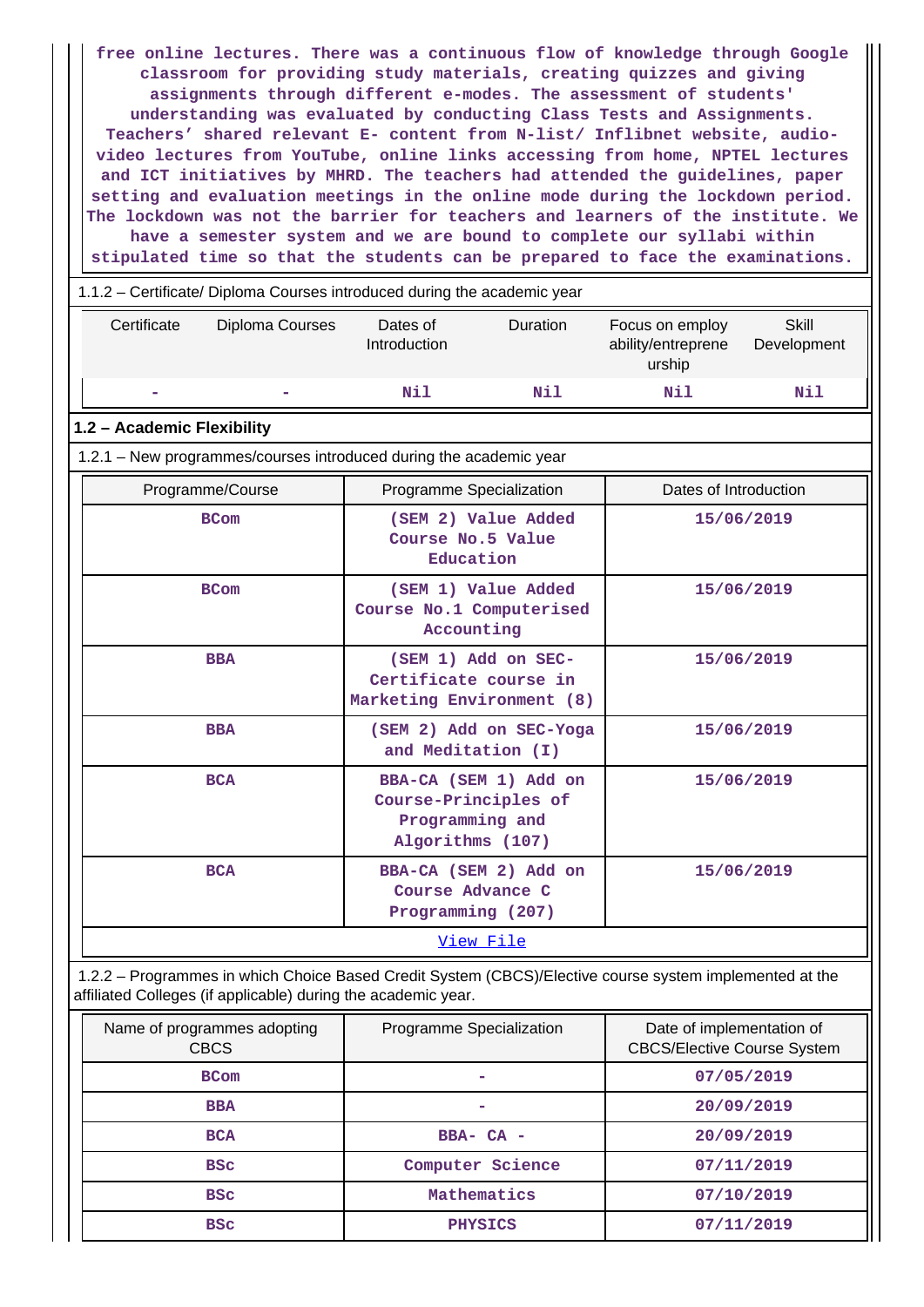| <b>BSC</b>                                                                                 | <b>BOTANY</b>            | 24/06/2019                         |
|--------------------------------------------------------------------------------------------|--------------------------|------------------------------------|
| <b>BSC</b>                                                                                 | <b>CHEMISTRY</b>         | 14/11/2019                         |
| <b>BA</b>                                                                                  | Functional English       | 26/08/2019                         |
| <b>BA</b>                                                                                  | Psychology               | 15/07/2019                         |
| <b>BA</b>                                                                                  | Political Science        | 27/06/2019                         |
| <b>BA</b>                                                                                  | Economics                | 24/06/2019                         |
| <b>BSC</b>                                                                                 | <b>MICROBIOLOGY</b>      | 19/08/2019                         |
| <b>BSC</b>                                                                                 | <b>STATISTICS</b>        | 20/06/2019                         |
| <b>BSC</b>                                                                                 | <b>ELECTRONICS</b>       | 07/12/2019                         |
| <b>BSC</b>                                                                                 | <b>ZOOLOGY</b>           | 24/06/2019                         |
| <b>BA</b>                                                                                  | History                  | 27/06/2019                         |
| 1.2.3 - Students enrolled in Certificate/ Diploma Courses introduced during the year       |                          |                                    |
|                                                                                            | Certificate              | Diploma Course                     |
| <b>Number of Students</b>                                                                  | Nil                      | Nil                                |
| 1.3 - Curriculum Enrichment                                                                |                          |                                    |
| 1.3.1 - Value-added courses imparting transferable and life skills offered during the year |                          |                                    |
| <b>Value Added Courses</b>                                                                 | Date of Introduction     | Number of Students Enrolled        |
| Certificate course in<br>Marketing environment                                             | <b>Nill</b>              | 84                                 |
| (FYBBA-Sem 1)                                                                              |                          |                                    |
| Yoga and Meditation<br>$(FYBBA - Sem 2)$                                                   | <b>Nill</b>              | 83                                 |
| Programming Principles<br>and Algorithm (PPA)<br>(FYBBA-CA Sem1)                           | 20/09/2019               | 83                                 |
| Advance C (FYBBA-CA<br>$Sem-2)$                                                            | Nill                     | 83                                 |
| Computerised Accounting<br>(FYB.Com-Sem 1)                                                 | 28/08/2019               | 263                                |
| Value Education<br>$(F.Y.B.Com-Sem 2)$                                                     | 28/08/2019               | 263                                |
| Human Rights<br>(M. Com<br>$Part-I)$                                                       | Nill                     | 60                                 |
| Introduction to cyber<br>security (M. Com Part-I-<br>II)                                   | <b>Nill</b>              | 60                                 |
| Human Rights<br>(M. Sc)<br>$Part-I)$                                                       | <b>Nill</b>              | 24                                 |
| Introduction to cyber<br>security (M.Sc Part-I-II<br>እ                                     | <b>Nill</b>              | 24                                 |
|                                                                                            | View File                |                                    |
| 1.3.2 - Field Projects / Internships under taken during the year                           |                          |                                    |
| Project/Programme Title                                                                    | Programme Specialization | No. of students enrolled for Field |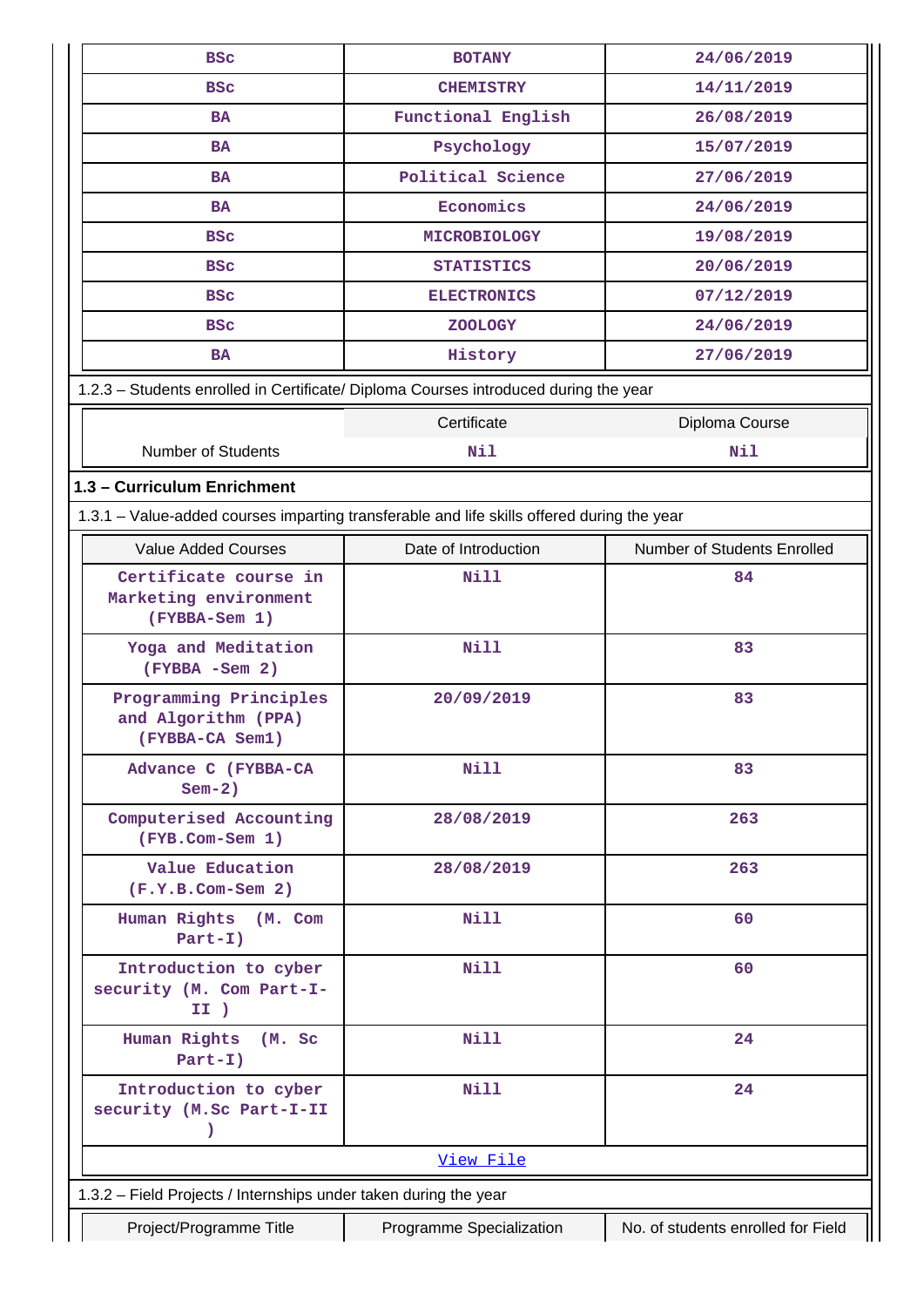|           |                              |                    | Projects / Internships |  |
|-----------|------------------------------|--------------------|------------------------|--|
|           | MSC                          | Chemistry (Part 2) |                        |  |
|           | <b>MCom</b>                  | $M.$ Com (Part-2)  | 59                     |  |
|           | TYBBA (Sem VI)<br><b>BBA</b> |                    | 68                     |  |
|           | <b>BSC</b>                   | T.Y B.Sc-Physics   |                        |  |
| View File |                              |                    |                        |  |

## **1.4 – Feedback System**

1.4.1 – Whether structured feedback received from all the stakeholders.

| Students  | Yes |
|-----------|-----|
| Teachers  | Yes |
| Employers | No  |
| Alumni    | Yes |
| Parents   | Yes |

 1.4.2 – How the feedback obtained is being analyzed and utilized for overall development of the institution? (maximum 500 words)

## Feedback Obtained

**The institute aims to offer the best possible environment and learning experience to encourage students to perform to their full potential for academic achievement. Students, teachers, parents and alumni play an important role in the evaluation, development and enhancement of the quality of this institute's academic and life learning experience. Feedback from students, teachers, parents and alumni helps the college to evaluate its service policies and make changes as per stakeholders' requirements. The Feedback Process has put an emphasis on the need for involvement of students in the quality assurance of higher education. Student involvement requires that students should act as a collaborators in, rather than merely passive receivers of, teaching and learning process. The feedback was taken from the students by the Feedback Committee on curriculum, teaching and infrastructure and other facilities. The feedback includes the information on pedagogy, discipline and teaching ethics. It also includes views on infrastructure like college canteen, laboratory facilities, hostel facilities and sports facilities. The feedback was analysed with the help of statistical tools and graphs. The feedback reports were shared with the teachers and also discussed in separate meetings with the IQAC and Principal. Feedback forms/formats were designed for the stakeholders this includes faculty feedback, alumni feedback, student feedback, etc. Faculty feedback from the students for the respective course is taken on various teaching and learning aspects and it was analysed by the authorities and corrective measures, if any, were informed to the respective faculties for further improvements. Feedback about the infrastructural facilities was taken from the students for improving the infrastructural facilities, if any. The feedback obtained is analysed for further improvement. Feedbacks from faculties were also taken for their suggestions in reference to curriculum. Our faculties are always available to resolve some timely feedback. Institute conducts the exercise of student feedback every year. We have a system of taking feedback from students on infrastructure and also subject wise teachers. This feedback measures different parameters as attached in the report, for example, Expression, Teaching methodology etc. The feedback taken from students in order to analyse the course level, teaching methodology and implement as per our requirement. Also, feedback was taken from experts and external on the quality of our students. Based on the faculty feedback the probationers and regular faculty are counseled for the lacunae. Based on the feedback and suggestions**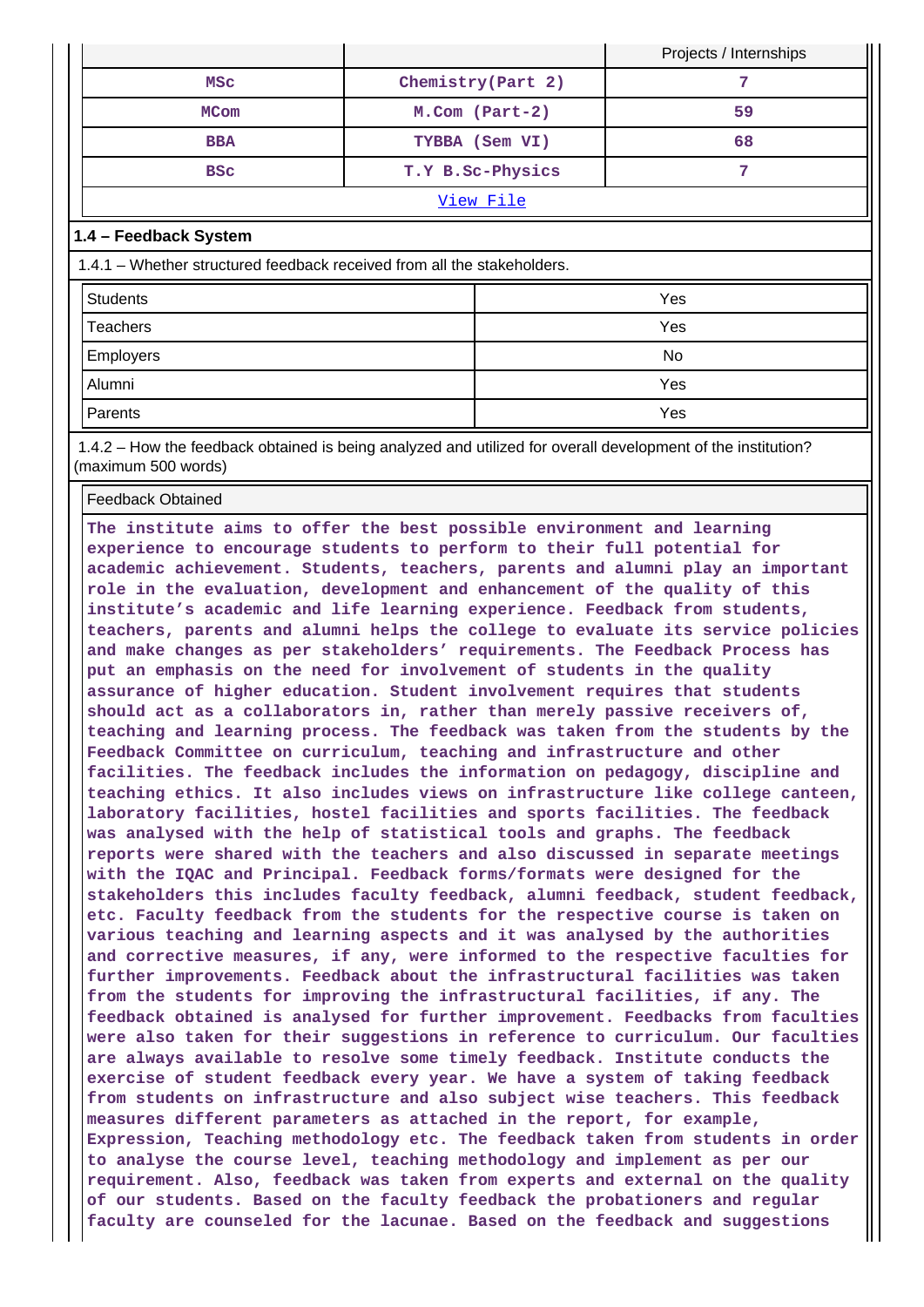**received we take corrective actions to complete the loop. From the collected feedback forms we are able to make out whether the proper teaching learning process is in place. Also, this process enables the institute to improve in the areas where ever necessary. The feedback is a key tool which triggers continuous improvement in the quality of education. Based on the received feedback and suggestions, the institute takes corrective actions to complete the loop. All the stakeholders' collected and analyzed feedback data for the year 2019-20 is attached herewith the report for ready reference.**

# **CRITERION II – TEACHING- LEARNING AND EVALUATION**

## **2.1 – Student Enrolment and Profile**

## 2.1.1 – Demand Ratio during the year

| Name of the<br>Programme | Programme<br>Specialization       | Number of seats<br>available | Number of<br>Application received | <b>Students Enrolled</b> |
|--------------------------|-----------------------------------|------------------------------|-----------------------------------|--------------------------|
| <b>MSC</b>               | Organic<br>Chemistry              | 24                           | 72                                | 24                       |
| <b>MCom</b>              | <b>Business</b><br>Administration | 60                           | 84                                | 60                       |
| <b>BSC</b>               | Computer<br>Science               | 80                           | 57                                | 51                       |
| <b>BSC</b>               | Science                           | 132                          | 249                               | 129                      |
| <b>BBA</b>               | <b>Business</b><br>Administration | 88                           | 129                               | 87                       |
| <b>BBA</b>               | Computer<br>Application           | 88                           | 159                               | 87                       |
| <b>BCom</b>              | Commerce                          | 264                          | 398                               | 263                      |
| <b>BA</b>                | Arts                              | 120                          | 127                               | 113                      |
| View File                |                                   |                              |                                   |                          |

# **2.2 – Catering to Student Diversity**

2.2.1 – Student - Full time teacher ratio (current year data)

| Year | Number of<br>students enrolled<br>in the institution<br>(UG) | Number of<br>students enrolled<br>in the institution<br>(PG) | Number of<br>fulltime teachers<br>available in the<br>institution<br>teaching only UG<br>courses | Number of<br>fulltime teachers<br>available in the<br>institution<br>teaching only PG<br>courses | Number of<br>teachers<br>teaching both UG<br>and PG courses |
|------|--------------------------------------------------------------|--------------------------------------------------------------|--------------------------------------------------------------------------------------------------|--------------------------------------------------------------------------------------------------|-------------------------------------------------------------|
| 2019 | 1920                                                         | 167                                                          | 42                                                                                               |                                                                                                  | 16                                                          |

## **2.3 – Teaching - Learning Process**

 2.3.1 – Percentage of teachers using ICT for effective teaching with Learning Management Systems (LMS), Elearning resources etc. (current year data)

| Number of<br>Teachers on Roll | Number of<br>teachers using<br>ICT (LMS, e-<br>Resources) | <b>ICT Tools and</b><br>resources<br>available | Number of ICT<br>enabled<br>Classrooms | Numberof smart<br>classrooms | E-resources and<br>techniques used |  |  |  |  |  |
|-------------------------------|-----------------------------------------------------------|------------------------------------------------|----------------------------------------|------------------------------|------------------------------------|--|--|--|--|--|
| 59                            | 59                                                        | 28                                             | 19                                     | Nill                         |                                    |  |  |  |  |  |
|                               | View File of ICT Tools and resources                      |                                                |                                        |                              |                                    |  |  |  |  |  |
|                               | View File of E-resources and techniques used              |                                                |                                        |                              |                                    |  |  |  |  |  |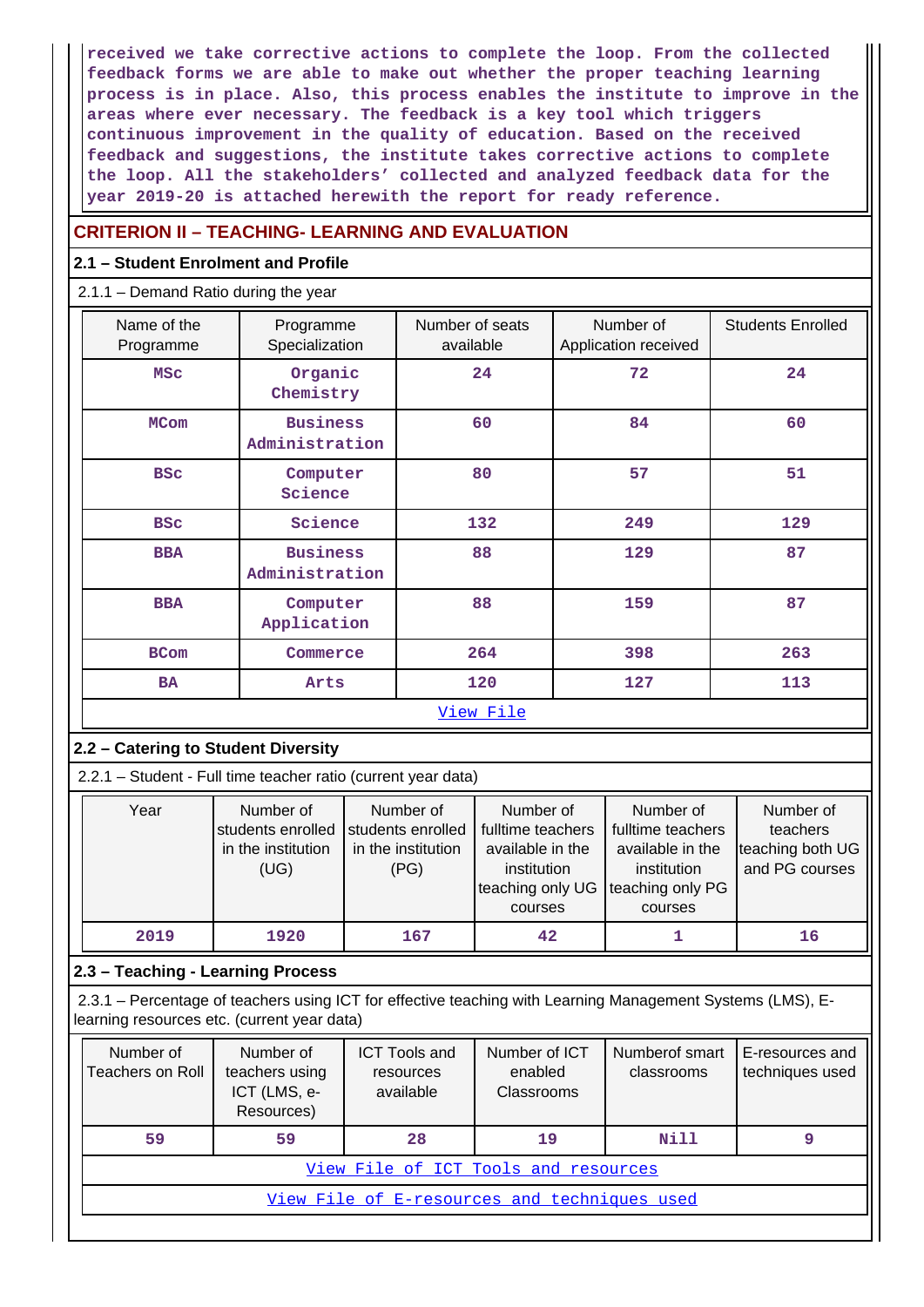# 2.3.2 – Students mentoring system available in the institution? Give details. (maximum 500 words)

 As and when the new academic year starts, new students get admission in First year course Induction Program is organized to make students aware with academics and curriculum. Induction program is addressed by Principal sir where all new students are oriented about institute's infrastructure facilities, teaching learning methodologies, opportunities for participating in co-curricular and extracurricular activities and training. Mentor mentee system is also applicable to the 2nd and 3rd year students. Knowing the students' problems are of utmost importance to take measures and build up strategic decisions and making changes in the academic and administrative work. Keeping this in mind the college initiated the following mentoring scheme. The mentor focuses on achieving learning goals for the mentees by a continuous two-way communication with them and inculcating a sense of honesty, hard work and dedication towards overall development of the mentees All the students get academic and personal guidance from the concerned Mentors and Heads of the Department. Various guidance services like professional counselling, mentoring, academic advice is provided by the institute to students for their academic progress and career growth. College has student counselling cell which comprises of faculty members as batch counsellors. The students are randomly divided into groups. A small group of students make it an ease for the counsellors to maintain proper contact and attention on the students. The counsellors help the students in solving problems of the students in academics, career advancement, campus/hostel, personal issues etc. Counselling record is maintained by each faculty member. Counselling forms are maintained by the mentors, which includes - • Personal Information • Previous Academic Record • Academic Performance • Competitive Examination Details • Details of Internship and Industrial training • Scholarships/awards received • Co-Curricular and Extra Curricular activities. • Discussions, progress records. • Feedback forms The mentors meet the students intermittently as and when needed and monitor their performance and activities by conducting various activities and evaluation programmes like group discussions, oral conversations, test etc. The SWOT analysis of the students is carried out by the mentors and the students are made aware of their strengths and weaknesses by giving a proper feedback. The students are also guided on professional and career advancement. Mentors monitor attendance and performance of each student several times in a semester and identifies irregular and academically weak students. Further steps are taken to identify the weaknesses of those students and steps are followed to improve their performance. Mentor conducts one to one meeting with such students and motivates them to improve their performance. The progress and observations are conveyed to the students to make them aware about their progress.

| Number of students enrolled in the<br>institution | Number of fulltime teachers | Mentor: Mentee Ratio |
|---------------------------------------------------|-----------------------------|----------------------|
| 2087                                              | 59                          | 1:35                 |

# **2.4 – Teacher Profile and Quality**

2.4.1 – Number of full time teachers appointed during the year

| No. of sanctioned<br>positions | No. of filled positions | Vacant positions | Positions filled during<br>the current year | No. of faculty with<br>Ph.D |
|--------------------------------|-------------------------|------------------|---------------------------------------------|-----------------------------|
| 69                             | 59                      |                  |                                             |                             |

 2.4.2 – Honours and recognition received by teachers (received awards, recognition, fellowships at State, National, International level from Government, recognised bodies during the year )

| Year of Award | Name of full time teachers<br>receiving awards from<br>state level, national level,<br>international level | Designation | Name of the award,<br>fellowship, received from<br>Government or recognized<br>bodies |  |  |
|---------------|------------------------------------------------------------------------------------------------------------|-------------|---------------------------------------------------------------------------------------|--|--|
| 2019          | Dr. Rajeev Singh                                                                                           | Principal   | Best Principal<br>Award                                                               |  |  |
|               |                                                                                                            | View File   |                                                                                       |  |  |

# **2.5 – Evaluation Process and Reforms**

 2.5.1 – Number of days from the date of semester-end/ year- end examination till the declaration of results during the year

| Programme Name | Programme Code | Semester/ year |                    | Last date of the last  Date of declaration of |
|----------------|----------------|----------------|--------------------|-----------------------------------------------|
|                |                |                | semester-end/year- | results of semester-                          |
|                |                |                | end examination    | end/ year- end                                |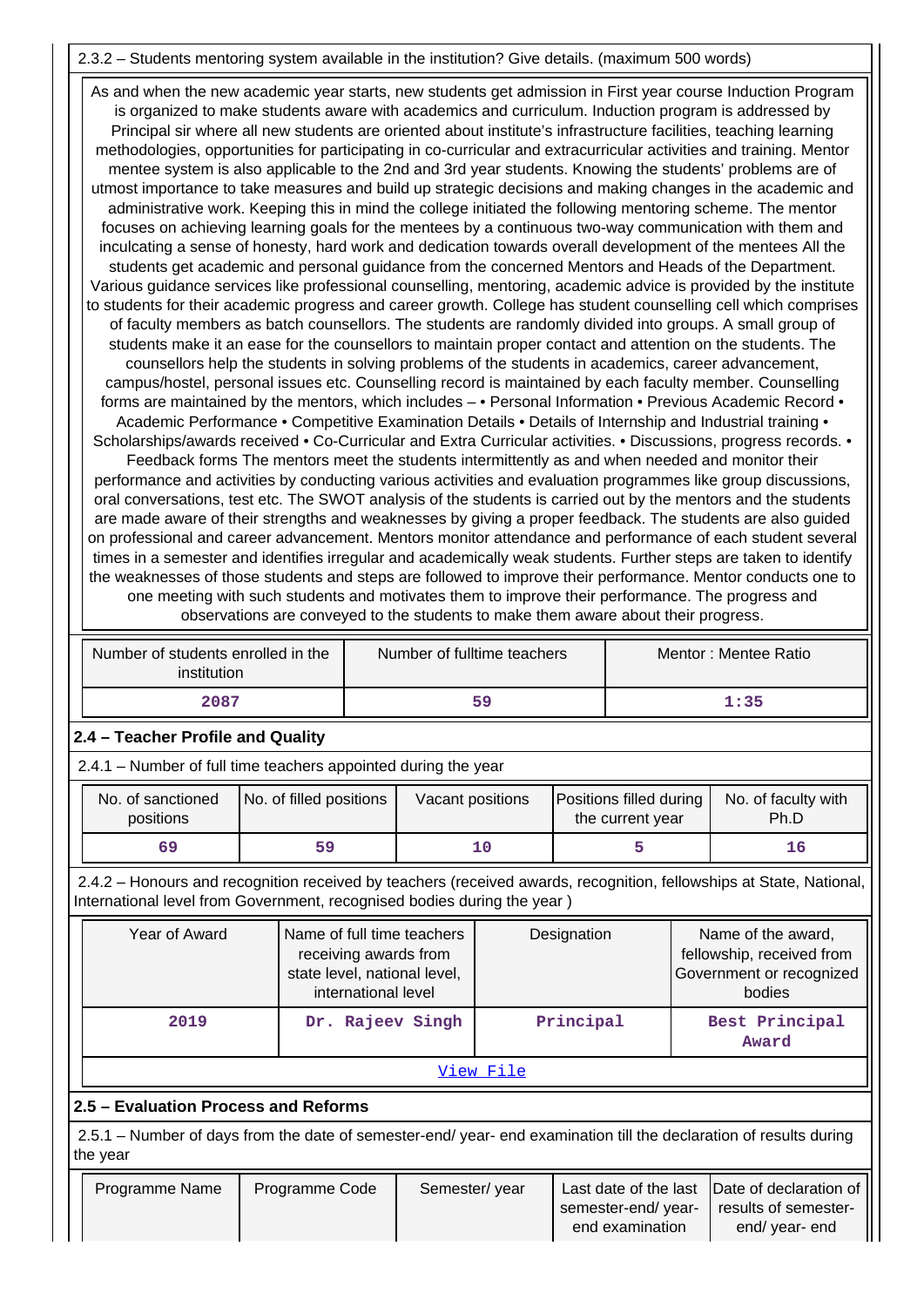|             |                |              |            | examination |
|-------------|----------------|--------------|------------|-------------|
| <b>BSC</b>  | 3              | 2nd Semester | Nill       | 24/07/2020  |
| <b>BSC</b>  | 3              | 1st Semester | 28/11/2019 | 25/01/2020  |
| <b>BCom</b> | 2              | 2nd Semester | Nill       | 11/08/2020  |
| <b>BA</b>   | 1              | 2nd Year     | Nill       | 31/07/2020  |
| <b>BA</b>   | 1              | 2nd Semester | Nill       | 31/07/2020  |
| <b>BA</b>   | 1              | 1st Semester | 23/11/2019 | 25/01/2020  |
| <b>BA</b>   | 1              | 3rd Year     | 31/10/2020 | 12/11/2020  |
| <b>BCom</b> | $\overline{a}$ | 1st Semester | 28/11/2019 | 25/01/2020  |
| <b>BCom</b> | $\overline{2}$ | 2nd Year     | Nill       | 30/07/2020  |
| <b>BCom</b> | $\overline{a}$ | 3rd Year     | 24/10/2020 | 12/11/2020  |
|             |                | View File    |            |             |

2.5.2 – Reforms initiated on Continuous Internal Evaluation(CIE) system at the institutional level (250 words)

 **The institute has set up various different committees for different curricular activities to be carried out in the academic year. The Discipline committee and Grievance cell adhere the discipline of the college campus and solves issues of students related to harassment. Apart from this the institute has appointed a senior and experienced faculty member as the College Examination Officer who guides the junior supervisors regarding supervision duty. In turn these supervisors guide students to follow rules and regulations as per University rules and regulations. In count to the university exam, college conducts internal exam half yearly to assess the knowledge of the students and make them familiar to the university exam pattern and in continuation college even conducts Parent Teacher Meeting to bridge the gap between students' teachers and parents. First year exam coordinator appointed for managing FY exam related work. The coordinators duty is to look after the smooth functioning of the exam according to the new terms of CBCS pattern and apart from that to look after name correction in the admit card and marksheets. Each department conducts class test, open book test, assignment, role play, group discussions, e-content development activities and projects at individual subject level and submission of assignment at regular intervals. Seminars and workshops are carried out for the student for their continues evaluation in performance. Those students who are very irregular in attending college are intimated by sending letter to their parents and calling them for the counseling session of the students.**

 2.5.3 – Academic calendar prepared and adhered for conduct of Examination and other related matters (250 words)

 **At the commencement of the academic year the Academic Calendar is been provided by the SPPU and in accordance to it the departmental heads prepare the academic calendar under the guidance of Principal, Vice Principal to conduct the curricular and non-curricular activities in the college. The activities conducted before starting of every semester are as follows: - • Meeting of faculty members to decide the subject allocation and discussion of changes in syllabus. On the basis of this the work load is distributed. • According to the above discussion the teaching plan and various activities like guest lectures, seminars, workshops, science ensemble, art fest, industrial visits, conference and study tours are decided. • E-learning activities are decided for the upliftment of the students using various ICT tools. • Apart from these even noncurricular activities like NSS, sports, vision, cultural activities, days, fresher's party and farewell are finalized for the progress of students in leadership skills, team integrity and coordination skills. • Display of formative and summative assessment and evaluation / examination dates and**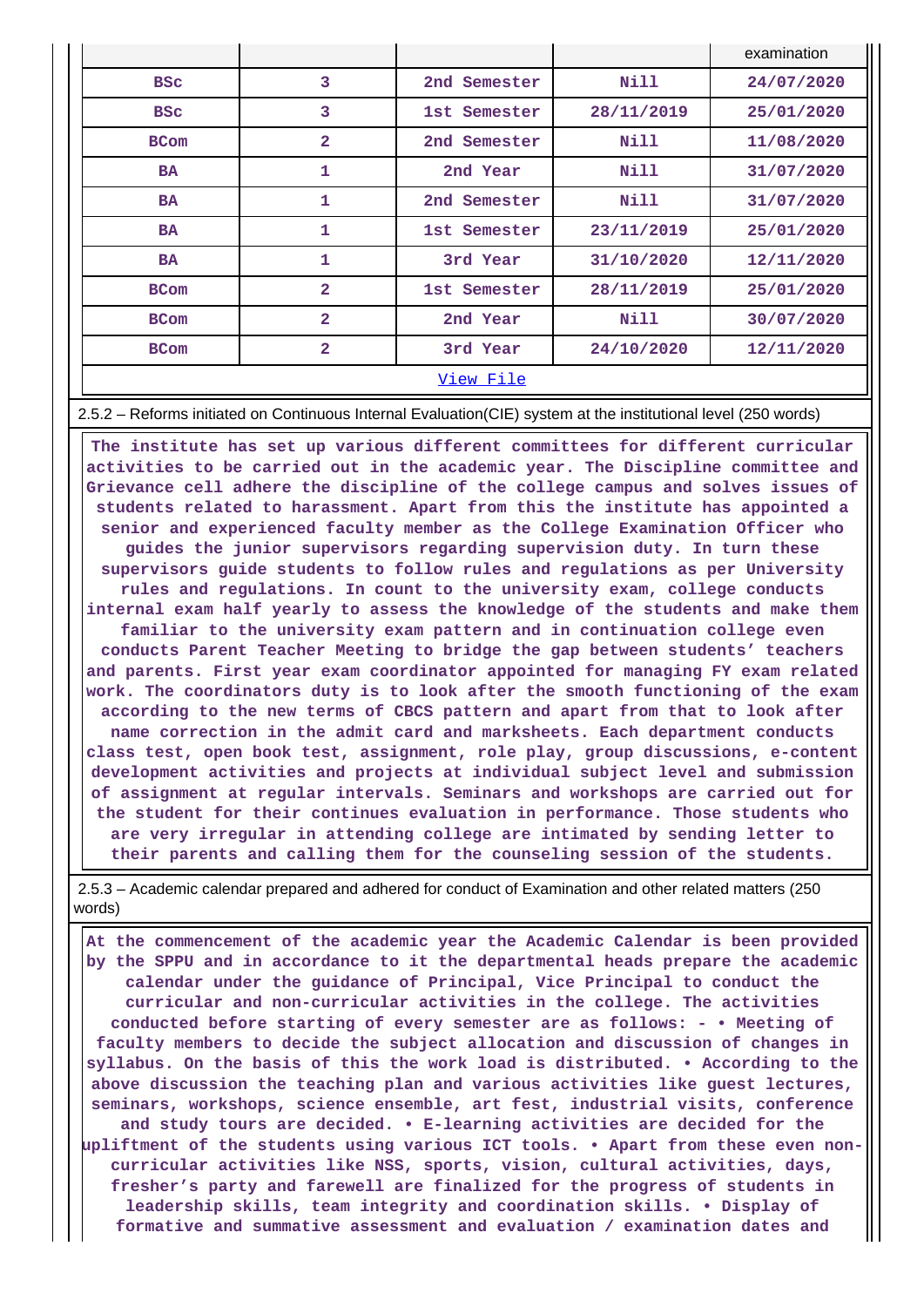**result dates are mentioned • Educator development programme is mentioned with holiday dates in the calendar. • Each faculty member decides activities related to the subject allotted to them and are mentioned in the academic calendar. • The dates regarding starting of the semester and end of semester is mentioned. • Syllabus submission report has to be submitted at the given date in the academic calendar. letters**

## **2.6 – Student Performance and Learning Outcomes**

 2.6.1 – Program outcomes, program specific outcomes and course outcomes for all programs offered by the institution are stated and displayed in website of the institution (to provide the weblink)

https://ssracs.edu.in/wp-content/uploads/2021/10/POPSOCO.pdf

## 2.6.2 – Pass percentage of students

| Programme<br>Code       | Programme<br>Name | Programme<br>Specialization                      | Number of<br>students<br>appeared in the<br>final year<br>examination | Number of<br>students passed<br>in final year<br>examination | Pass Percentage |
|-------------------------|-------------------|--------------------------------------------------|-----------------------------------------------------------------------|--------------------------------------------------------------|-----------------|
| 8                       | <b>MSC</b>        | Organic<br>Chemistry                             | 59                                                                    | 58                                                           | 98.31           |
| $\overline{7}$          | <b>MCom</b>       | <b>Business A</b><br>dministratio<br>n           | 24                                                                    | 24                                                           | 100             |
| 6                       | <b>BBA</b>        | Computer<br>Application                          | 54                                                                    | 52                                                           | 96.30           |
| 5                       | <b>BBA</b>        | <b>Business A</b><br>dministratio<br>$\mathbf n$ | 71                                                                    | 71                                                           | 100             |
| $\overline{\mathbf{4}}$ | <b>BSC</b>        | Computer<br>Science                              | 30                                                                    | 29                                                           | 96.67           |
| 3                       | <b>BSC</b>        | Science                                          | 99                                                                    | 96                                                           | 96.97           |
| $\overline{\mathbf{2}}$ | <b>BCom</b>       | Commerce                                         | 220                                                                   | 220                                                          | 100             |
| $\mathbf{1}$            | <b>BA</b>         |                                                  | 58<br>Arts                                                            |                                                              | 98.28           |
|                         |                   |                                                  | View File                                                             |                                                              |                 |
|                         |                   |                                                  |                                                                       |                                                              |                 |

## **2.7 – Student Satisfaction Survey**

 2.7.1 – Student Satisfaction Survey (SSS) on overall institutional performance (Institution may design the questionnaire) (results and details be provided as weblink)

 https://ssracs.edu.in/wp-content/uploads/2021/10/Students-Satisfaction-Survey-2019-20-Report.pdf

# **CRITERION III – RESEARCH, INNOVATIONS AND EXTENSION**

| 3.1 – Resource Mobilization for Research                                                                                                     |  |                                    |  |  |  |  |  |  |
|----------------------------------------------------------------------------------------------------------------------------------------------|--|------------------------------------|--|--|--|--|--|--|
| 3.1.1 – Research funds sanctioned and received from various agencies, industry and other organisations                                       |  |                                    |  |  |  |  |  |  |
| Nature of the Project<br>Name of the funding<br>Amount received<br><b>Duration</b><br>Total grant<br>sanctioned<br>during the year<br>agency |  |                                    |  |  |  |  |  |  |
|                                                                                                                                              |  | No Data Entered/Not Applicable !!! |  |  |  |  |  |  |
| No file uploaded.                                                                                                                            |  |                                    |  |  |  |  |  |  |
| 3.2 – Innovation Ecosystem                                                                                                                   |  |                                    |  |  |  |  |  |  |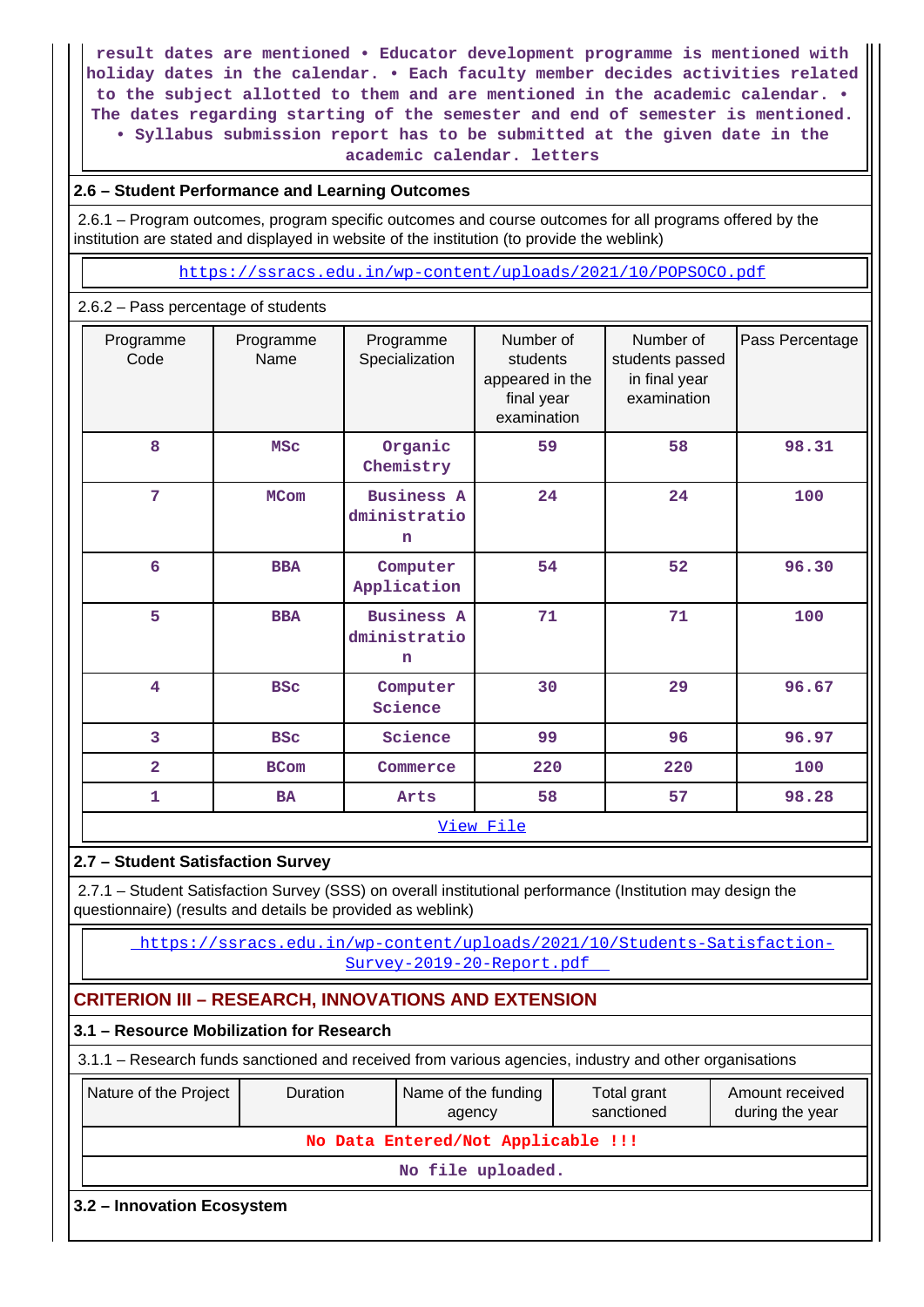|                                                                                         | 3.2.1 - Workshops/Seminars Conducted on Intellectual Property Rights (IPR) and Industry-Academia Innovative<br>practices during the year |                        |            |                                                                    |                         |            |                         |       |                                   |  |
|-----------------------------------------------------------------------------------------|------------------------------------------------------------------------------------------------------------------------------------------|------------------------|------------|--------------------------------------------------------------------|-------------------------|------------|-------------------------|-------|-----------------------------------|--|
| Title of workshop/seminar                                                               |                                                                                                                                          |                        |            | Name of the Dept.                                                  |                         |            |                         |       | Date                              |  |
| Intellectual Property<br>Rights                                                         |                                                                                                                                          |                        |            | <b>IQAC</b>                                                        |                         |            |                         |       | 03/08/2019                        |  |
|                                                                                         | 3.2.2 - Awards for Innovation won by Institution/Teachers/Research scholars/Students during the year                                     |                        |            |                                                                    |                         |            |                         |       |                                   |  |
| Title of the innovation                                                                 |                                                                                                                                          | Name of Awardee        |            | Awarding Agency                                                    |                         |            | Date of award           |       | Category                          |  |
| Principal                                                                               | Adarsh Vidya<br>Dr Rajeev<br>Saraswati Best<br>Singh<br>National Award                                                                   |                        |            | Global<br>Management<br>Council,<br>Glacial<br>Research            |                         | 21/01/2019 |                         |       | <b>Best</b><br>Principal Award    |  |
|                                                                                         |                                                                                                                                          |                        |            | Foundation                                                         |                         |            |                         |       |                                   |  |
|                                                                                         |                                                                                                                                          |                        |            |                                                                    | View File               |            |                         |       |                                   |  |
| 3.2.3 - No. of Incubation centre created, start-ups incubated on campus during the year |                                                                                                                                          |                        |            |                                                                    |                         |            |                         |       |                                   |  |
| Incubation<br>Center                                                                    | Name                                                                                                                                     |                        |            | Sponsered By                                                       | Name of the<br>Start-up |            | Nature of Start-<br>up  |       | Date of<br>Commencement           |  |
| Educational<br>Visit for<br>Poor<br>Children                                            | Educational<br>Visit for<br>Poor<br>Children                                                                                             |                        |            | Robin Hood<br>Educational<br>Army<br>Visit for<br>Poor<br>Children |                         |            |                         | Visit | 25/01/2020                        |  |
|                                                                                         |                                                                                                                                          |                        |            |                                                                    | View File               |            |                         |       |                                   |  |
| 3.3 - Research Publications and Awards                                                  |                                                                                                                                          |                        |            |                                                                    |                         |            |                         |       |                                   |  |
| 3.3.1 - Incentive to the teachers who receive recognition/awards                        |                                                                                                                                          |                        |            |                                                                    |                         |            |                         |       |                                   |  |
| <b>State</b>                                                                            |                                                                                                                                          |                        |            | National                                                           |                         |            |                         |       | International                     |  |
|                                                                                         |                                                                                                                                          |                        |            | 1                                                                  |                         |            |                         |       |                                   |  |
| 3.3.2 - Ph. Ds awarded during the year (applicable for PG College, Research Center)     |                                                                                                                                          |                        |            |                                                                    |                         |            |                         |       |                                   |  |
|                                                                                         |                                                                                                                                          | Name of the Department |            |                                                                    |                         |            | Number of PhD's Awarded |       |                                   |  |
|                                                                                         |                                                                                                                                          | English                |            |                                                                    | 1                       |            |                         |       |                                   |  |
|                                                                                         |                                                                                                                                          | Commerce               |            |                                                                    |                         |            |                         | 1     |                                   |  |
| 3.3.3 - Research Publications in the Journals notified on UGC website during the year   |                                                                                                                                          |                        |            |                                                                    |                         |            |                         |       |                                   |  |
| <b>Type</b>                                                                             |                                                                                                                                          |                        | Department |                                                                    | Number of Publication   |            |                         |       | Average Impact Factor (if<br>any) |  |
| International                                                                           |                                                                                                                                          |                        | Chemistry  |                                                                    |                         | 1          |                         |       | 0.3                               |  |
| International                                                                           |                                                                                                                                          |                        |            | Political Science                                                  |                         | 1          |                         |       | 7.36                              |  |
| International                                                                           |                                                                                                                                          |                        |            | Political Science                                                  |                         | 1          |                         |       | 7.36                              |  |
| International                                                                           |                                                                                                                                          |                        |            | Political Science                                                  |                         | 1          |                         |       | 6.3                               |  |
| International                                                                           |                                                                                                                                          |                        |            | Political Science                                                  |                         | 1          |                         |       | 6.3                               |  |
| International                                                                           |                                                                                                                                          |                        | English    |                                                                    |                         | 1          |                         |       | 6.3                               |  |
| International                                                                           |                                                                                                                                          |                        | Psychology |                                                                    |                         | 1          |                         |       | 7.1                               |  |
| International                                                                           |                                                                                                                                          |                        | Psychology |                                                                    |                         | 1          |                         |       | 5.7                               |  |
| International                                                                           |                                                                                                                                          |                        | Psychology |                                                                    | 1                       |            |                         | 5.9   |                                   |  |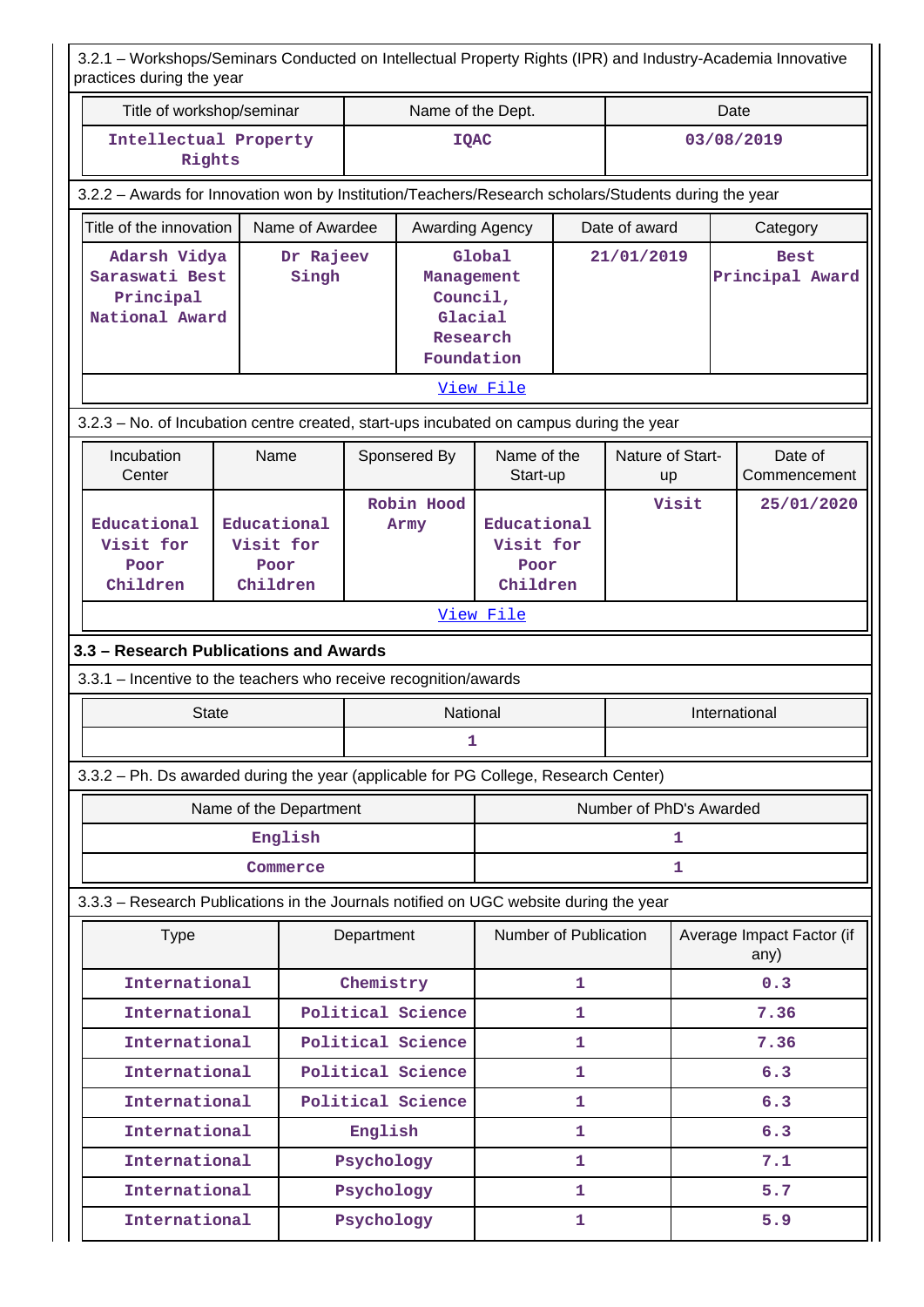| International                                                                                                                                                                                                                                                               |                                                                  | Psychology                                                                                                         |             |                       | 1                     |                                                                 | 3.72                                    |
|-----------------------------------------------------------------------------------------------------------------------------------------------------------------------------------------------------------------------------------------------------------------------------|------------------------------------------------------------------|--------------------------------------------------------------------------------------------------------------------|-------------|-----------------------|-----------------------|-----------------------------------------------------------------|-----------------------------------------|
|                                                                                                                                                                                                                                                                             |                                                                  |                                                                                                                    | View File   |                       |                       |                                                                 |                                         |
|                                                                                                                                                                                                                                                                             | Proceedings per Teacher during the year                          | 3.3.4 - Books and Chapters in edited Volumes / Books published, and papers in National/International Conference    |             |                       |                       |                                                                 |                                         |
|                                                                                                                                                                                                                                                                             | Department                                                       |                                                                                                                    |             | Number of Publication |                       |                                                                 |                                         |
|                                                                                                                                                                                                                                                                             | Electronics                                                      |                                                                                                                    |             |                       |                       | 1                                                               |                                         |
|                                                                                                                                                                                                                                                                             | Chemistry                                                        |                                                                                                                    |             |                       |                       | $\overline{2}$                                                  |                                         |
|                                                                                                                                                                                                                                                                             | Library                                                          |                                                                                                                    |             |                       |                       | 1                                                               |                                         |
|                                                                                                                                                                                                                                                                             | English                                                          |                                                                                                                    |             |                       |                       | 1                                                               |                                         |
|                                                                                                                                                                                                                                                                             | <b>Commerce Management</b>                                       |                                                                                                                    |             |                       |                       | 5                                                               |                                         |
|                                                                                                                                                                                                                                                                             | Psychology                                                       |                                                                                                                    |             |                       |                       | 3                                                               |                                         |
|                                                                                                                                                                                                                                                                             |                                                                  |                                                                                                                    | View File   |                       |                       |                                                                 |                                         |
| Title of the                                                                                                                                                                                                                                                                | Web of Science or PubMed/ Indian Citation Index<br>Name of       | 3.3.5 - Bibliometrics of the publications during the last Academic year based on average citation index in Scopus/ | Year of     |                       | <b>Citation Index</b> | Institutional                                                   | Number of                               |
| Paper                                                                                                                                                                                                                                                                       | Author                                                           | Title of journal                                                                                                   | publication |                       |                       | affiliation as<br>mentioned in<br>the publication               | citations<br>excluding self<br>citation |
| Pyrano<br><b>Fused Coum</b><br>arins:an<br>Exclusive<br>Synthesis<br>from<br>Simple<br>Micheal<br>Addition<br>оf<br>4-Hydroxy<br>Coumarin<br>to $?$ , $? - u$<br>nsaturated<br>Carbonyl<br>Compound<br>and<br>screening<br>of MCF-7<br>Cell<br>Viability<br>by MTT<br>Assay | Jigar<br>Patel                                                   | Internat<br>ional<br>Journal of<br>Solid<br><b>State</b><br>Technology                                             | 2019        |                       | 0.1                   | <b>SSR</b><br>College of<br>Arts,<br>Commerce<br>and<br>Science | Nill                                    |
| <b>HPTLC</b><br>screening<br>for<br>Flavonoids<br>content in<br>leaf<br>extracts<br>of<br>Syzygium<br>cumini                                                                                                                                                                | Sopan N.<br>Kharat,<br>Nida<br>Ansari,<br>Vijay D.<br>Mendhulkar | Research<br>J. Pharm.<br>and Tech                                                                                  |             | 2020                  | 0.23                  | SSR<br>College of<br>Arts,<br>Commerce<br>and<br>Science        | Nill                                    |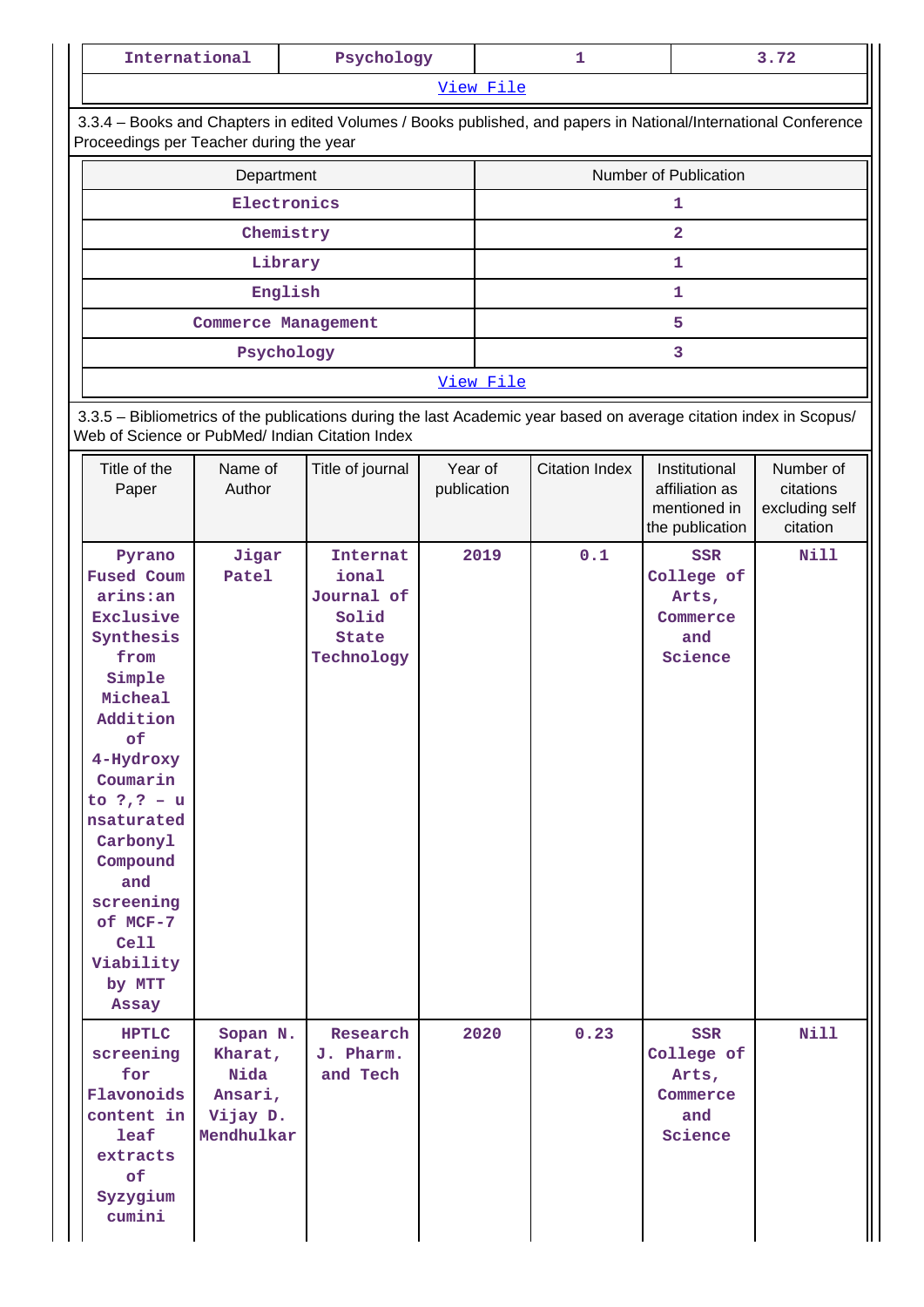| $(Linn.)$<br>and its An<br>timicrobia<br>1 activity |  |           |  |  |
|-----------------------------------------------------|--|-----------|--|--|
|                                                     |  | View File |  |  |

# 3.3.6 – h-Index of the Institutional Publications during the year. (based on Scopus/ Web of science)

| Title of the<br>Paper                                                                                                                                                                                                                                                              |  | Name of<br>Author                                                | Title of journal                                                | Year of<br>publication | h-index      | Number of<br>citations<br>excluding self<br>citation | Institutional<br>affiliation as<br>mentioned in<br>the publication |
|------------------------------------------------------------------------------------------------------------------------------------------------------------------------------------------------------------------------------------------------------------------------------------|--|------------------------------------------------------------------|-----------------------------------------------------------------|------------------------|--------------|------------------------------------------------------|--------------------------------------------------------------------|
| <b>HPTLC</b><br>screening<br>for<br>Flavonoids<br>content in<br>leaf<br>extracts<br>of<br>Syzygium<br>cumini<br>(Linn.)<br>and its An<br>timicrobia<br>1 activity                                                                                                                  |  | Sopan N.<br>Kharat,<br>Nida<br>Ansari,<br>Vijay D.<br>Mendhulkar | Research<br>J. Pharm.<br>and Tech                               | 2020                   | 46           | <b>Nill</b>                                          | <b>SSR</b><br>College of<br>Arts,<br>Commerce<br>and<br>Science    |
| Pyrano<br><b>Fused Coum</b><br>arins:an<br>Exclusive<br>Synthesis<br>from<br>Simple<br>Micheal<br>Addition<br>of<br>4-Hydroxy<br>Coumarin<br>to $?$ , $? - u$<br>nsaturated<br>Carbonyl<br>Compound<br>and<br>screening<br>of MCF-7<br>Cell<br>Viability<br>by MTT<br><b>Assay</b> |  | Jigar<br>Patel                                                   | Internat<br>ional<br>Journal of<br>Solid<br>State<br>Technology | 2019                   | 25           | Nill                                                 | <b>SSR</b><br>College of<br>Arts,<br>Commerce<br>and<br>Science    |
|                                                                                                                                                                                                                                                                                    |  |                                                                  |                                                                 | View File              |              |                                                      |                                                                    |
| 3.3.7 - Faculty participation in Seminars/Conferences and Symposia during the year:                                                                                                                                                                                                |  |                                                                  |                                                                 |                        |              |                                                      |                                                                    |
| Number of Faculty                                                                                                                                                                                                                                                                  |  |                                                                  | International                                                   | National               | <b>State</b> |                                                      | Local                                                              |
| Attended/Semi<br>nars/Workshops                                                                                                                                                                                                                                                    |  |                                                                  | 29                                                              | 186                    | <b>Nill</b>  |                                                      | <b>Nill</b>                                                        |
| Resource                                                                                                                                                                                                                                                                           |  | $\mathbf{1}$                                                     | 3                                                               | Nill                   |              | <b>Nill</b>                                          |                                                                    |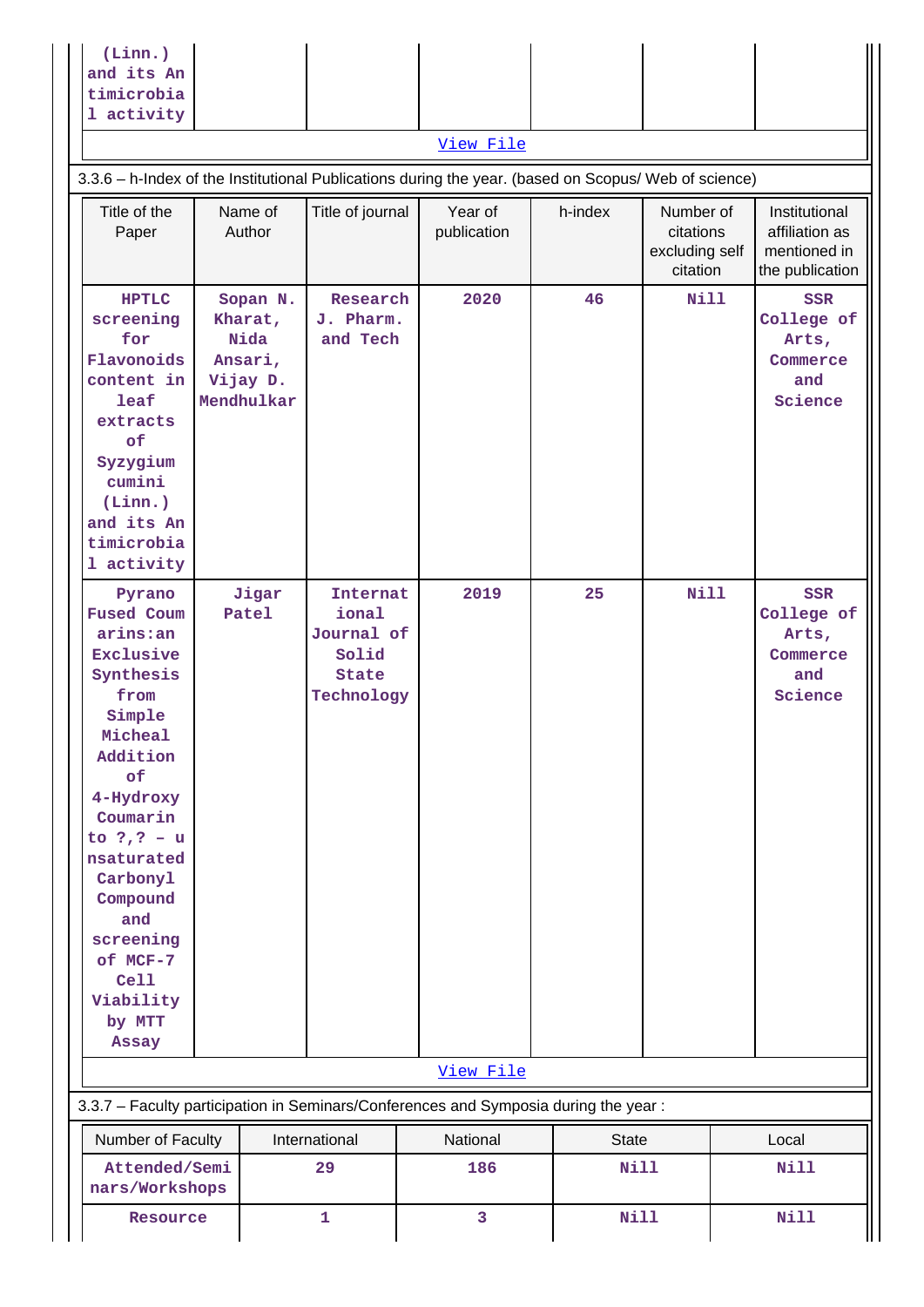| persons                                                                                                      |                                                                                         |  |           |                                                          |                                                                                                             |  |  |  |  |
|--------------------------------------------------------------------------------------------------------------|-----------------------------------------------------------------------------------------|--|-----------|----------------------------------------------------------|-------------------------------------------------------------------------------------------------------------|--|--|--|--|
| Presented<br>papers                                                                                          | Nill                                                                                    |  | 1         | Nill                                                     | Nill                                                                                                        |  |  |  |  |
|                                                                                                              |                                                                                         |  | View File |                                                          |                                                                                                             |  |  |  |  |
| 3.4 - Extension Activities                                                                                   |                                                                                         |  |           |                                                          |                                                                                                             |  |  |  |  |
| Non- Government Organisations through NSS/NCC/Red cross/Youth Red Cross (YRC) etc., during the year          |                                                                                         |  |           |                                                          | 3.4.1 – Number of extension and outreach programmes conducted in collaboration with industry, community and |  |  |  |  |
| Title of the activities                                                                                      | Organising unit/agency/<br>collaborating agency                                         |  |           | Number of teachers<br>participated in such<br>activities | Number of students<br>participated in such<br>activities                                                    |  |  |  |  |
| Quiz Competition<br>on International<br>Human Rights Day                                                     | Department of<br>Political Science,<br>SSR College of<br>Arts, Commerce and<br>Science. |  | 1         |                                                          | 403                                                                                                         |  |  |  |  |
| Quiz Competition<br>on Gandhi Jayanti                                                                        | Department of<br>Political Science,<br>SSR College of<br>Arts, Commerce and<br>Science. |  |           | 1                                                        | 352                                                                                                         |  |  |  |  |
| National Level<br>Poster Competition<br>on Constitution Day                                                  | Department of<br>Political Science,<br>SSR College of<br>Arts, Commerce and<br>Science. |  |           | 1                                                        | 41                                                                                                          |  |  |  |  |
| Awareness through<br>Cultural activities<br>and group<br>discussions                                         | <b>NSS</b>                                                                              |  |           | 4                                                        | 69                                                                                                          |  |  |  |  |
| Beautifications<br>and ground leveling<br>of Primary<br>School, Parsipada,<br>Randha                         | NSS                                                                                     |  |           | 4                                                        | 69                                                                                                          |  |  |  |  |
| Helping Hand for<br>House Construction                                                                       | <b>NSS</b>                                                                              |  |           | 4                                                        | 69                                                                                                          |  |  |  |  |
| <b>Beautifications</b><br>and ground leveling<br>of Temple and<br>Primary Health<br>Center, Bonta            | <b>NSS</b>                                                                              |  |           | 4                                                        | 69                                                                                                          |  |  |  |  |
| Survey of Randha<br>Village                                                                                  | <b>NSS</b>                                                                              |  |           | 4                                                        | 69                                                                                                          |  |  |  |  |
| Water Pipeline<br>Work                                                                                       | <b>NSS</b>                                                                              |  |           | 4                                                        | 69                                                                                                          |  |  |  |  |
| Plantation<br>Programme                                                                                      | <b>NSS</b>                                                                              |  |           | 4                                                        | 69                                                                                                          |  |  |  |  |
|                                                                                                              |                                                                                         |  | View File |                                                          |                                                                                                             |  |  |  |  |
| 3.4.2 – Awards and recognition received for extension activities from Government and other recognized bodies |                                                                                         |  |           |                                                          |                                                                                                             |  |  |  |  |

 3.4.2 – Awards and recognition received for extension activities from Government and other recognized bodies during the year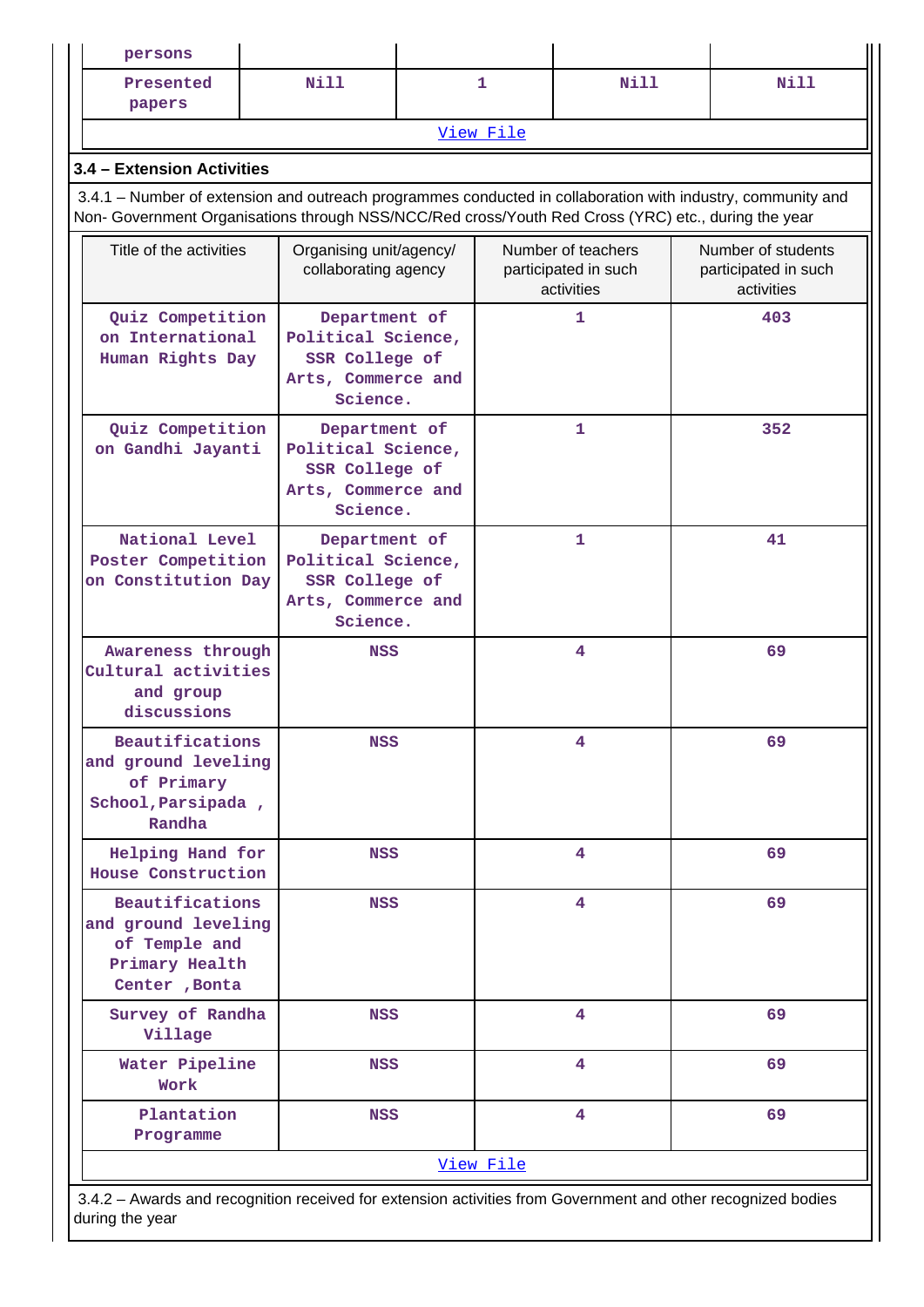|                                                                                                                                                                                                                | Name of the activity<br>Award/Recognition                                                                                      |                                           |                                                   |                                                                                                                   | <b>Awarding Bodies</b>                                  |    | Number of students<br><b>Benefited</b>                  |
|----------------------------------------------------------------------------------------------------------------------------------------------------------------------------------------------------------------|--------------------------------------------------------------------------------------------------------------------------------|-------------------------------------------|---------------------------------------------------|-------------------------------------------------------------------------------------------------------------------|---------------------------------------------------------|----|---------------------------------------------------------|
| Prevalence of<br>Sickle Cell Anemia                                                                                                                                                                            |                                                                                                                                | Excellent Work<br>Done by Students        |                                                   | Directorate of<br>Medical Health<br>Service, Shree<br>Vinoba Bhave Civil<br>Hospital, UT of<br>Dadra Nagar Haveli |                                                         |    | 94                                                      |
| Drug Abuse Illcit<br>trafficking Program                                                                                                                                                                       |                                                                                                                                | <b>Excellent Work</b><br>Done by Students |                                                   | Directorate of<br>Medical Health<br>Service, Shree<br>Vinoba Bhave Civil<br>Hospital, UT of<br>Dadra Nagar Haveli |                                                         |    | 42                                                      |
| Dengue Prevention                                                                                                                                                                                              |                                                                                                                                | <b>Excellent Work</b><br>Done by Students |                                                   | Directorate of<br>Medical Health<br>Service, Shree<br>Vinoba Bhave Civil<br>Hospital, UT of<br>Dadra Nagar Haveli |                                                         | 78 |                                                         |
| <b>AIIDS Awareness</b>                                                                                                                                                                                         |                                                                                                                                | <b>Excellent Work</b><br>Done by Students |                                                   | Directorate of<br>Medical Health<br>Service, Shree<br>Vinoba Bhave Civil<br>Hospital, UT of<br>Dadra Nagar Haveli |                                                         | 62 |                                                         |
|                                                                                                                                                                                                                |                                                                                                                                |                                           |                                                   | View File                                                                                                         |                                                         |    |                                                         |
| 3.4.3 - Students participating in extension activities with Government Organisations, Non-Government<br>Organisations and programmes such as Swachh Bharat, Aids Awareness, Gender Issue, etc. during the year |                                                                                                                                |                                           |                                                   |                                                                                                                   |                                                         |    |                                                         |
| Name of the scheme   Organising unit/Agen                                                                                                                                                                      |                                                                                                                                | cy/collaborating<br>agency                | Name of the activity                              |                                                                                                                   | Number of teachers<br>participated in such<br>activites |    | Number of students<br>participated in such<br>activites |
| <b>AIIDS</b><br>Awareness                                                                                                                                                                                      | Directorate<br>of Medical<br>Health Service,<br>Shree Vinoba<br><b>Bhave Civil</b><br>Hospital, UT of<br>Dadra Nagar<br>Haveli |                                           | Session on<br><b>AIIDS Awareness</b>              |                                                                                                                   | 5                                                       |    | 62                                                      |
| Directorate<br>Dengue<br>Prevention<br>of Medical<br>Health Service,<br>Shree Vinoba<br><b>Bhave Civil</b><br>Hospital, UT of<br>Dadra Nagar<br>Haveli                                                         |                                                                                                                                | Drive for<br>Dengue<br>Prevention         | Cleanliness                                       | 5                                                                                                                 |                                                         | 78 |                                                         |
| Drug Abuse<br>Illcit<br>trafficking<br>Program                                                                                                                                                                 | Directorate<br>of Medical<br>Health Service,<br>Shree Vinoba<br><b>Bhave Civil</b>                                             |                                           | Session on<br>Drug Abuse<br>Illcit<br>trafficking |                                                                                                                   | 5                                                       |    | 42                                                      |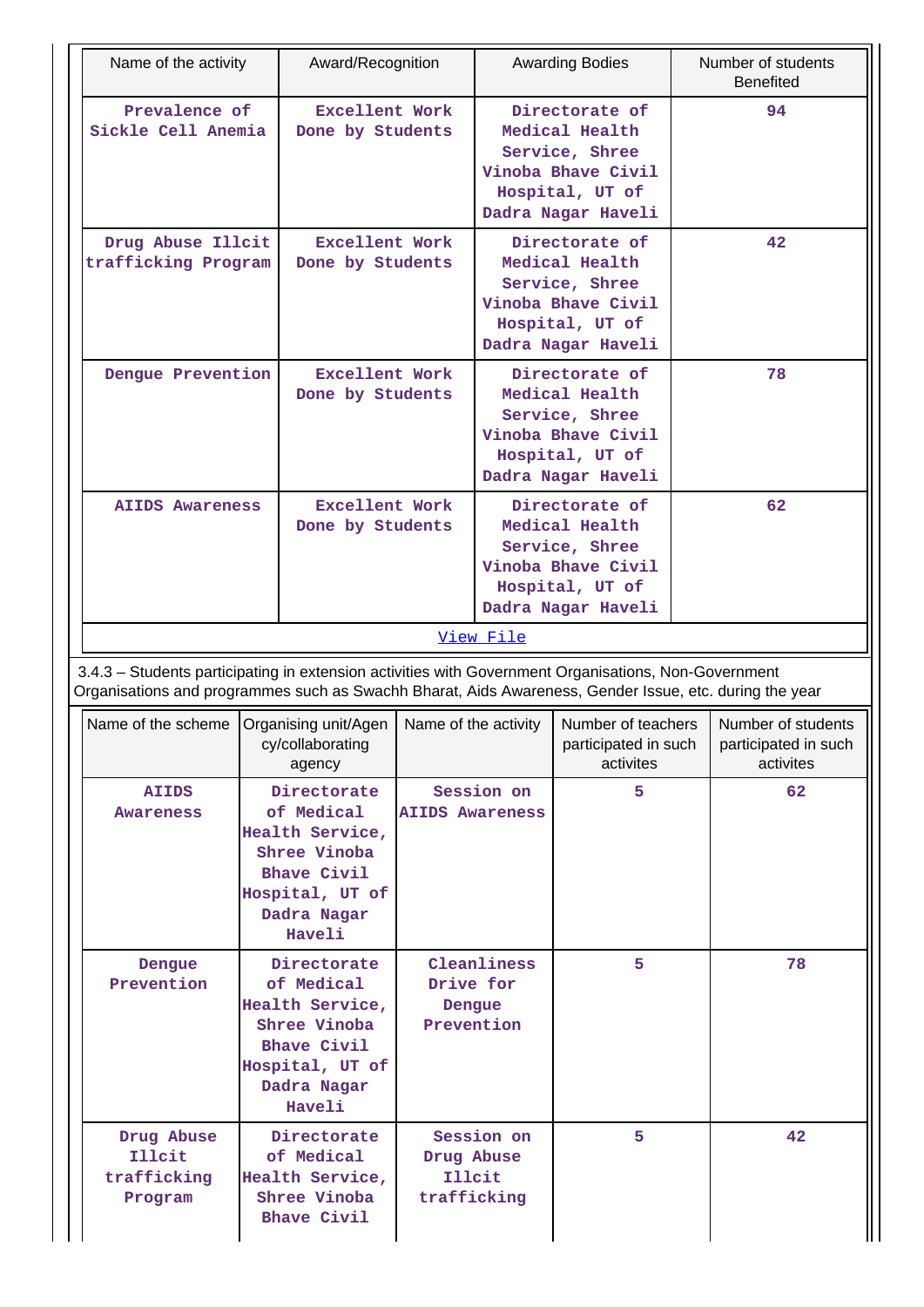|                                                                                                                                                                                                                                                                                                                              | Hospital, UT of<br>Dadra Nagar<br>Haveli                                                                                       |             |             |                                                                              |                 |
|------------------------------------------------------------------------------------------------------------------------------------------------------------------------------------------------------------------------------------------------------------------------------------------------------------------------------|--------------------------------------------------------------------------------------------------------------------------------|-------------|-------------|------------------------------------------------------------------------------|-----------------|
| Prevalence of<br>Sickle Cell<br>Anemia                                                                                                                                                                                                                                                                                       | Directorate<br>of Medical<br>Health Service,<br>Shree Vinoba<br><b>Bhave Civil</b><br>Hospital, UT of<br>Dadra Nagar<br>Haveli | Anemia Camp | Sickle Cell | 5                                                                            | 94              |
|                                                                                                                                                                                                                                                                                                                              |                                                                                                                                |             | View File   |                                                                              |                 |
| 3.5 - Collaborations                                                                                                                                                                                                                                                                                                         |                                                                                                                                |             |             |                                                                              |                 |
| 3.5.1 – Number of Collaborative activities for research, faculty exchange, student exchange during the year                                                                                                                                                                                                                  |                                                                                                                                |             |             |                                                                              |                 |
| Nature of activity                                                                                                                                                                                                                                                                                                           | Participant                                                                                                                    |             |             | Source of financial support                                                  | <b>Duration</b> |
| Mr. Ashish Walale<br>(Department of<br>Mathematics) shared<br>expertise in the<br>topic Co-ordinate<br>Geometry of<br>Remedial<br>Mathematics course<br>of SEM-I, First<br>Year B. Pharmacy<br>student<br>Mr. Vishwas Khare<br>(Department of<br>Mathematics) shared<br>expertise in the<br>topic Matrix<br>Determinant from | 20<br>20                                                                                                                       |             |             | SSR College of<br>Pharmacy, Silvassa<br>SSR College of<br>Pharmacy, Silvassa | 6<br>6          |
| Remedial<br>Mathematics course<br>of SEM-I, First<br>Year B. Pharmacy<br>student                                                                                                                                                                                                                                             |                                                                                                                                |             |             |                                                                              |                 |
| Ms. Varsha Rajput<br>(Department of<br>Mathematics) shared<br>expertise in the<br>topic Partial<br>Fraction, Rational<br>Fraction and<br>Functions of<br>Remedial<br>Mathematics course<br>of SEM-I, First<br>Year B. Pharmacy<br>student                                                                                    | 20                                                                                                                             |             |             | SSR College of<br>Pharmacy, Silvassa                                         | 6               |
| Ms. Mamta Solanki<br>(Department of<br>Mathematics) shared<br>expertise in the                                                                                                                                                                                                                                               | 20                                                                                                                             |             |             | SSR College of<br>Pharmacy, Silvassa                                         | 6               |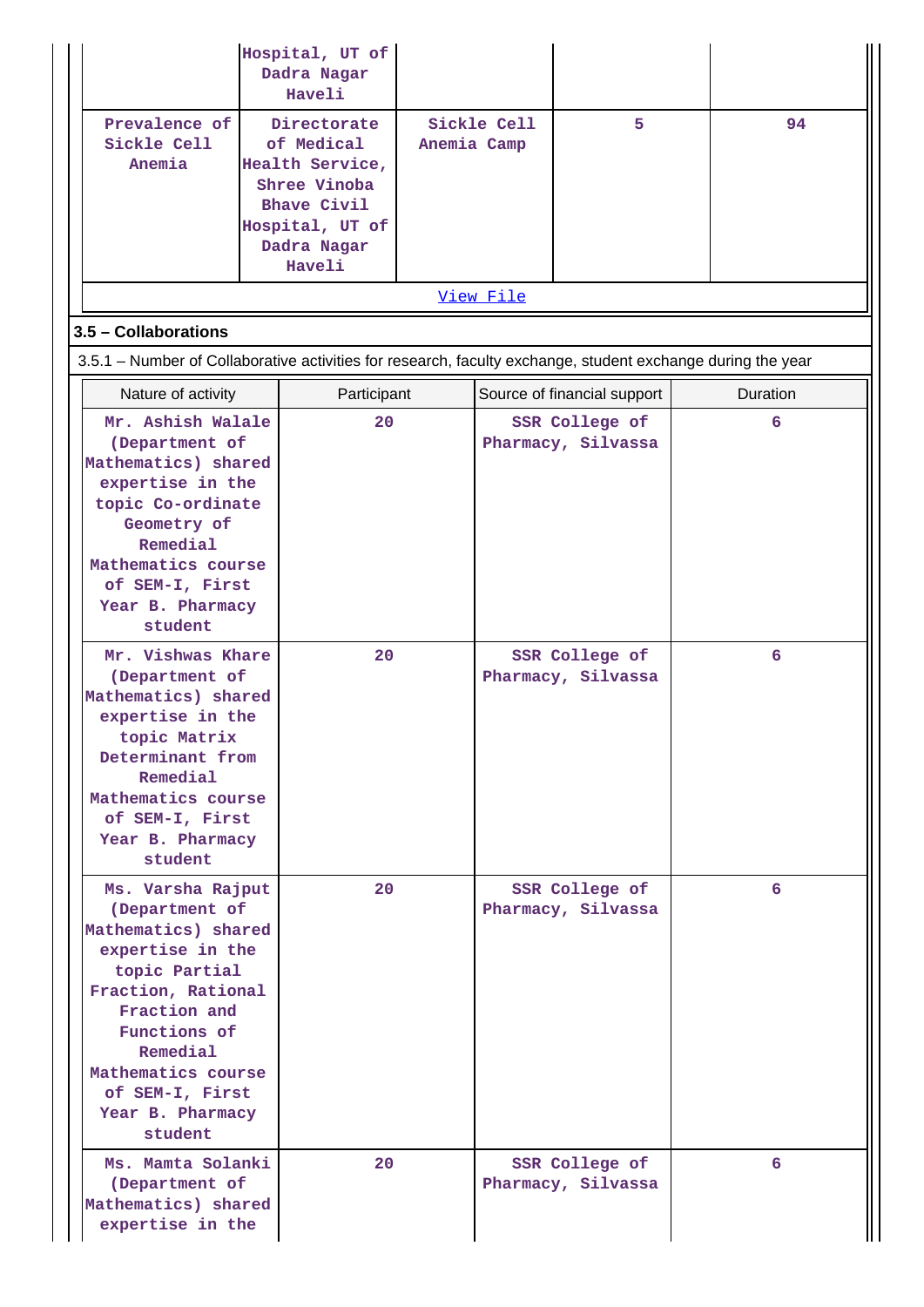| topic<br>Differentiation of<br>Remedial<br>Mathematics course<br>of SEM-I, First<br>Year B. Pharmacy<br>student                                                                                                                                                                     |     |                                                                  |     |
|-------------------------------------------------------------------------------------------------------------------------------------------------------------------------------------------------------------------------------------------------------------------------------------|-----|------------------------------------------------------------------|-----|
| Mr. Vishal Khare<br>(Department of<br>Mathematics) shared<br>expertise in the<br>topic Logarithms of<br>Remedial<br>Mathematics course<br>of SEM-I, First<br>Year B. Pharmacy<br>student                                                                                            | 20  | SSR College of<br>Pharmacy, Silvassa                             | 6   |
| Mr. Vipul<br>Chaudhary<br>(Department of<br>Physics) shared<br>expertise in the<br>Additional Pedagogy<br>Course of S.Y.B.Ed.<br>with SSR Institute<br>of Education,<br>Silvassa during the<br>period July 01,<br>2019 to March 31,<br>2020.                                        | 50  | SSR College of<br>Education, Silvassa                            | 275 |
| Dr. Anita Kailas<br>Sanap (Department<br>of Chemistry)<br>shared expertise in<br>the Additional<br>Pedagogy Course of<br>S.Y.B.Ed. with SSR<br>Institute of<br>Education, Silvassa<br>during the period<br>July 01, 2019 to<br>March 31, 2020.                                      | 50  | SSR College of<br>Education, Silvassa                            | 275 |
| Dr. Kailas<br>Nivrutti Bodke<br>(Department of<br>English) shared<br>expertise in the<br>English language<br>for foundation<br>course of First<br>year MBBS with NAMO<br>Medical Education<br>Research Institute,<br>Silvassa during the<br>period August 17,<br>2019 to August 31, | 150 | NAMO Medical<br><b>Education Research</b><br>Institute, Silvassa | 15  |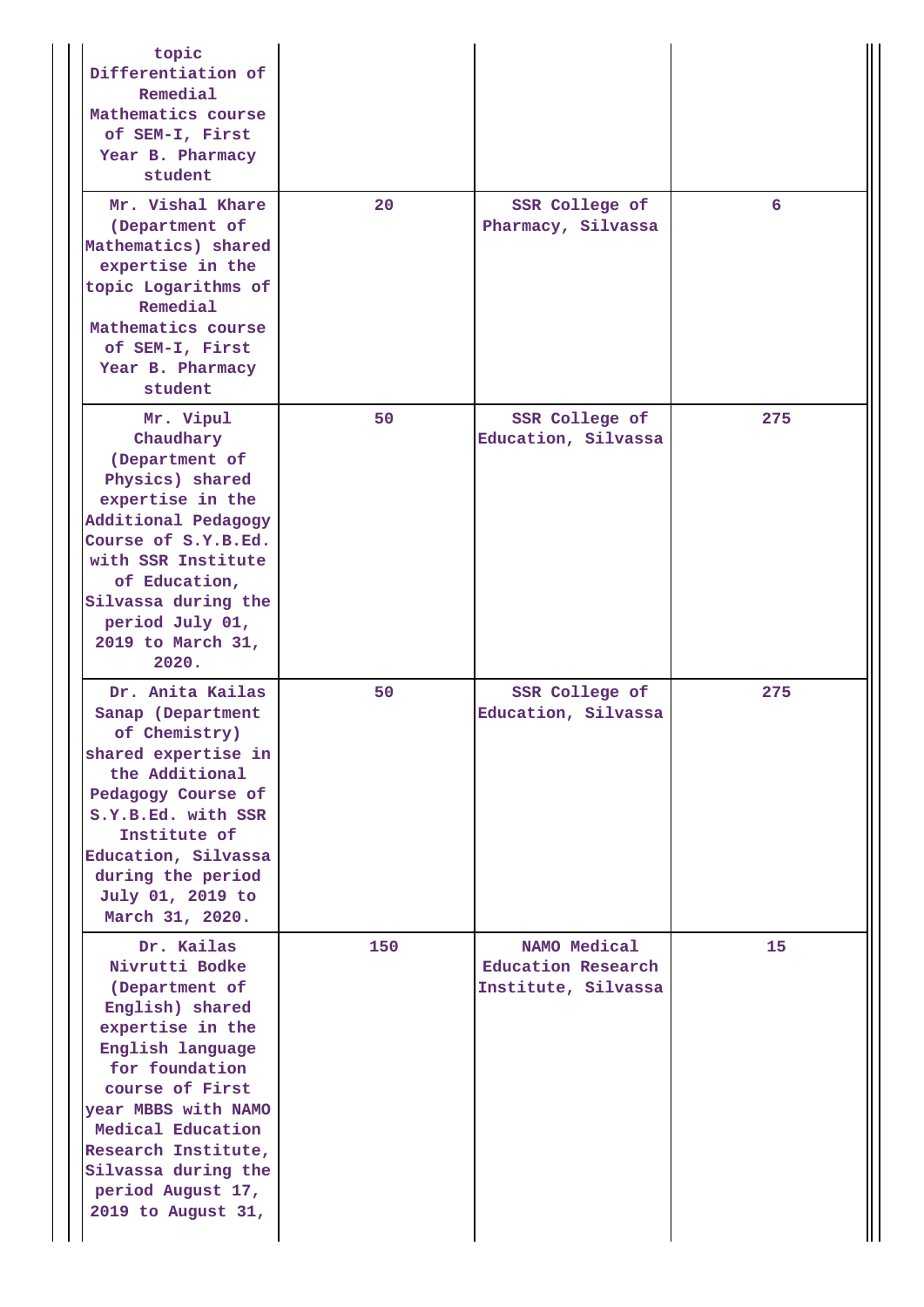| 2019                                                                                                                                                                                                                                                                                                      |                                                                         |         |                                                                                                                                                                                             |                                                          |             |              |                                                                    |  |
|-----------------------------------------------------------------------------------------------------------------------------------------------------------------------------------------------------------------------------------------------------------------------------------------------------------|-------------------------------------------------------------------------|---------|---------------------------------------------------------------------------------------------------------------------------------------------------------------------------------------------|----------------------------------------------------------|-------------|--------------|--------------------------------------------------------------------|--|
| Mr. Rushikesh<br>Rajendra Waghchoure<br>(Physical Director)<br>conducted lectures,<br>practicals<br>Examination of the<br>Course-112<br>(Physical<br>Education) for F.Y.<br><b>B.Ed students of</b><br>SSR College of<br>Education, Silvassa<br>during the period<br>November 15, 2019<br>to March 13, 20 |                                                                         | 50      |                                                                                                                                                                                             | SSR College of<br>Education, Silvassa                    |             | 120          |                                                                    |  |
| Mr. Rushikesh<br>Rajendra Waghchoure<br>(Physical Director)<br>provided expert<br>support in the<br>inter class<br>competition<br>SPOTAL@IMR 2020<br>organsed by SSR<br>Institute of<br>Management and<br>Research, Silvassa<br>on January 25,<br>2020.                                                   |                                                                         |         | 100                                                                                                                                                                                         | SSR Institute of<br>Management and<br>Research, Silvassa |             | $\mathbf{1}$ |                                                                    |  |
|                                                                                                                                                                                                                                                                                                           |                                                                         |         |                                                                                                                                                                                             | View File                                                |             |              |                                                                    |  |
| 3.5.2 - Linkages with institutions/industries for internship, on-the- job training, project work, sharing of research<br>facilities etc. during the year                                                                                                                                                  |                                                                         |         |                                                                                                                                                                                             |                                                          |             |              |                                                                    |  |
| Nature of linkage                                                                                                                                                                                                                                                                                         | Title of the<br>linkage                                                 |         | Name of the<br>partnering<br>institution/<br>industry<br>/research lab<br>with contact<br>details                                                                                           | <b>Duration From</b>                                     | Duration To |              | Participant                                                        |  |
| Student<br>Internship                                                                                                                                                                                                                                                                                     | internship<br>at All Time<br>Plastic<br>Private<br>Limited,<br>Silvassa | Student | All Time<br>Plastic Pvt.<br>Ltd., Survey<br>No:<br>$190/1/1/2$ ,<br>$190/1/2$ ,<br>$190/1/3$ ,<br>Gandigram,<br>Dokmardi<br>Kilvani<br>Road,<br>Village -<br>Amli,<br>Silvassa -<br>396230. | 01/11/2019                                               |             | 18/01/2020   | Ms. Raval<br>Shivanibahen<br>Jayeshkumar<br>$(M.$ Com.<br>Student) |  |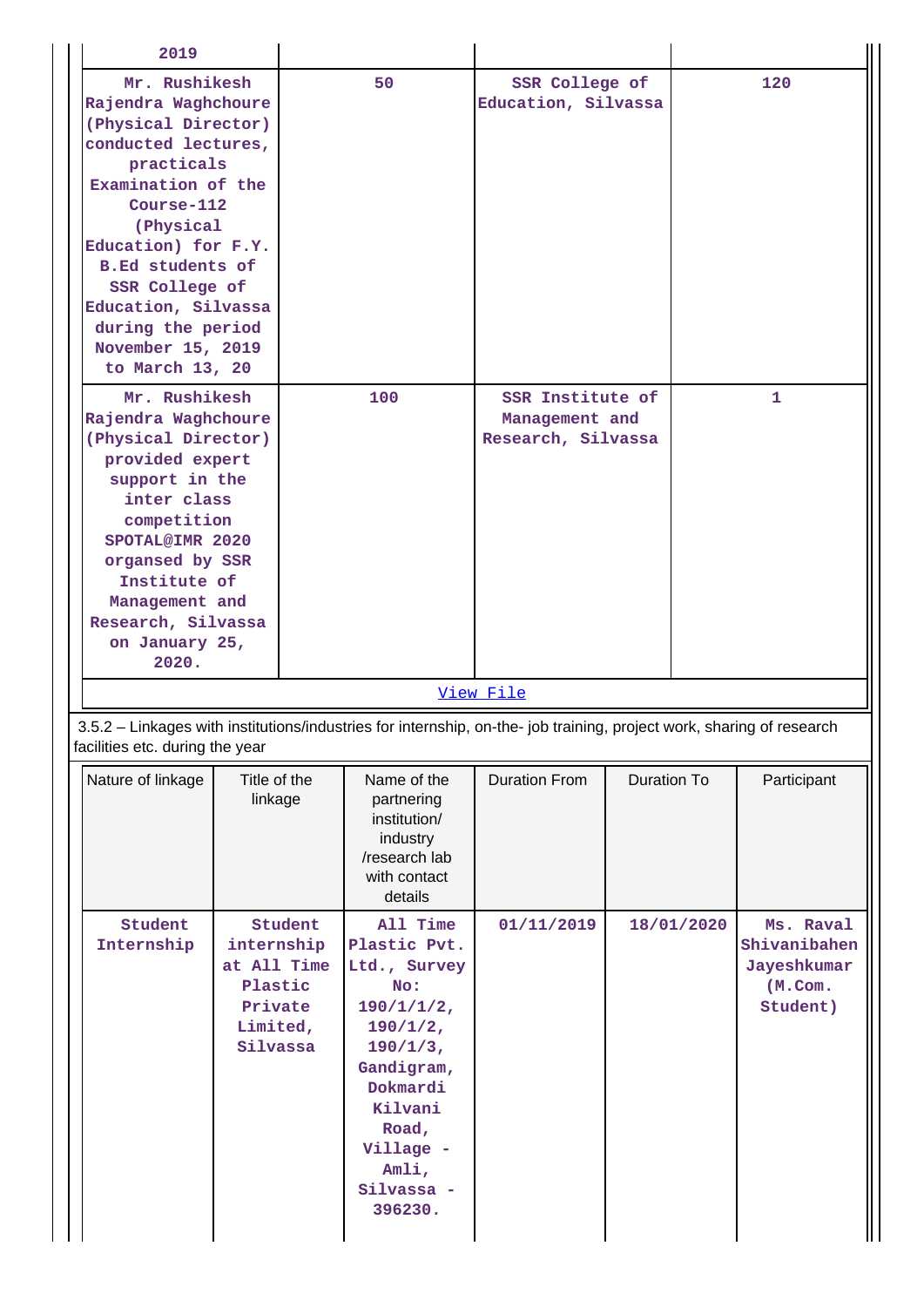|                                              |                                                                                                                   | Contact<br>Number: 91<br>7573025465                                                                                                                                            |                          |                          |                                                                                                                                                                                                                                                                           |
|----------------------------------------------|-------------------------------------------------------------------------------------------------------------------|--------------------------------------------------------------------------------------------------------------------------------------------------------------------------------|--------------------------|--------------------------|---------------------------------------------------------------------------------------------------------------------------------------------------------------------------------------------------------------------------------------------------------------------------|
| Visit to<br>Research<br>Institute<br>Student | Visit to<br>National<br>Institute of<br>Oceanography<br>, Regional<br>Centre,<br>Mumbai,<br>Mahrashtra<br>Student | CSIR-<br>National<br>Institute of<br>Oceanography<br>, Regional<br>Centre,<br>Mumbai,<br>Maharashtra,<br>Contact<br>Number: 91<br>2226359605<br><b>Exemed Pha</b>              | 26/06/2019<br>15/06/2019 | 26/06/2019<br>01/07/2019 | 1)<br>T.Y.B.Sc.<br>Zoology (18<br>students).<br>2) T.Y.B.Sc.<br>Microbiology<br>(18)<br>students).<br>3) Botany (8<br>students).<br>4) Teachers<br>(Dr. Swati<br>Desai, Mr.<br>Mahesh<br>Khairnar,<br>Dr. Atul<br>Babar, Dr.<br>Swati<br>Kamthan, Dr.<br>Sopan<br>Kharat) |
| Internship                                   | internship<br>at Exemed Ph<br>armaceutical<br>s, Vapi,<br>Gujarat                                                 | rmaceuticals<br>, Plot No.<br>$133/1$ $133/2$ ,<br>Silvasa<br>Road, GIDC,<br>Vapi,<br>Gujarat<br>396195.<br>Contact<br>number: 0260<br>661 7700                                |                          |                          | $1)$ Ms.<br>Sumariya<br>Shaikh<br>(M.SC.<br>Student). 2)<br>Shehza<br>Pathan<br>(M.SC.<br>Student)                                                                                                                                                                        |
| Student<br>Internship                        | Student<br>internship<br>at Pharma<br>Chem<br>Industries<br>Private<br>Limited,<br>Vapi,<br>Gujarat               | Pharma<br>Chem<br>Industries<br>Private<br>Limited,<br>Plot No.<br>$303/8-G$ ,<br>Phase II,<br>G.I.D.C.<br>Vapi,<br>Gujarat<br>396195.<br>Contact<br>number: 91<br>260-2431548 | 12/06/2019               | 27/06/2019               | $1$ . Ms.<br><b>Nuzba</b><br>Siddique<br>Faiyaz<br>(M.Sc.<br>Student). 2)<br>Ms. Monika A<br>Singh (M.Sc.<br>Student)                                                                                                                                                     |
| Student<br>Internship                        | Student<br>internship<br>at Choksi<br>Laboratories<br>Limited,                                                    | Choksi<br>Laboratories<br>Limited, 32,<br>Vibrant<br><b>Business</b>                                                                                                           | 10/06/2019               | 25/06/2019               | Ms. Patel<br>Palak D.<br>(M.SC.<br>Student)                                                                                                                                                                                                                               |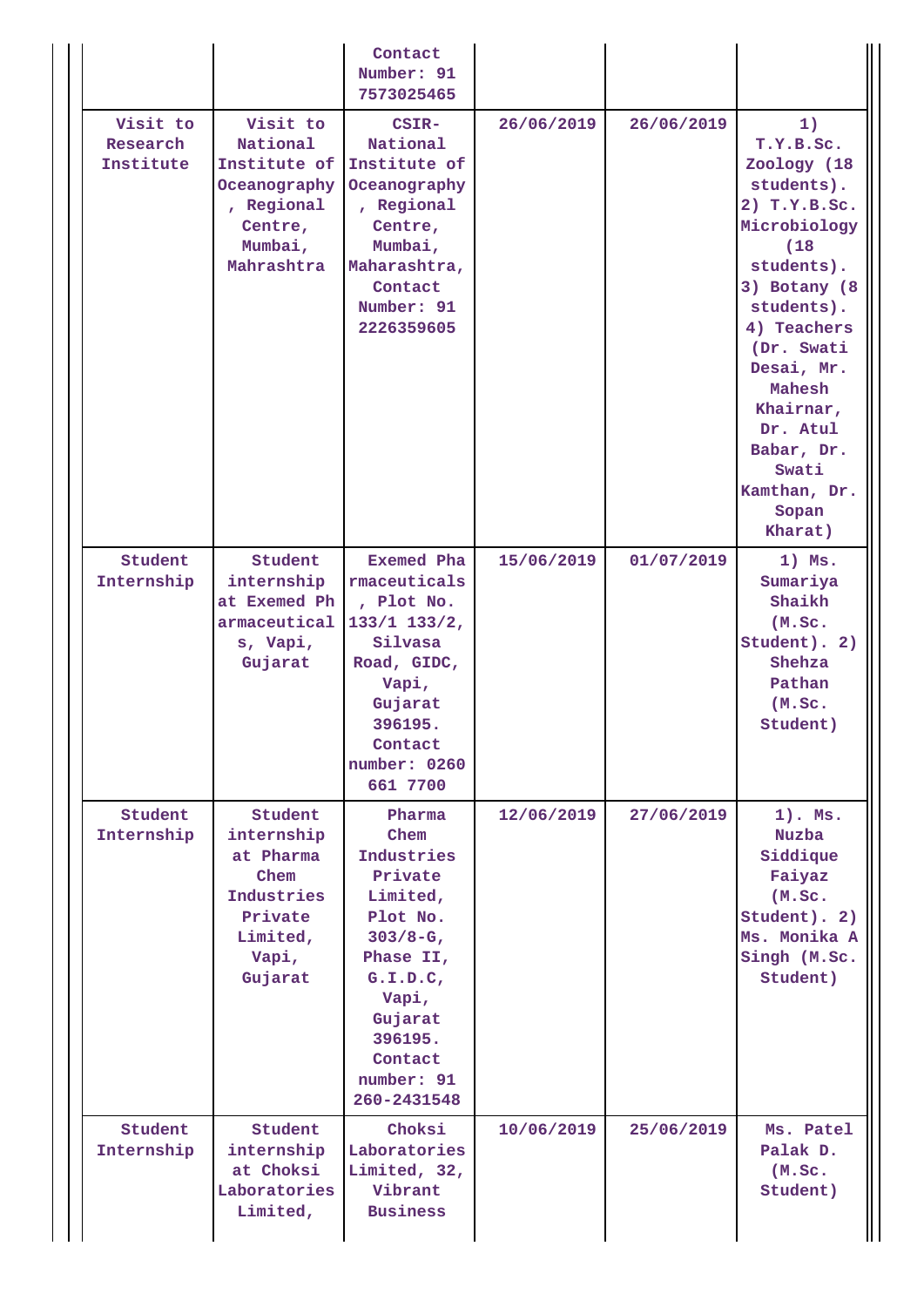|                       | Vapi,<br>Gujarat                                                                    | Park, Vapi,<br>Gujarat<br>396195.<br>Contact<br>number: 0260<br>243 3488                                                                                                                 |            |            |                                                                                                         |
|-----------------------|-------------------------------------------------------------------------------------|------------------------------------------------------------------------------------------------------------------------------------------------------------------------------------------|------------|------------|---------------------------------------------------------------------------------------------------------|
| Student<br>Internship | Student<br>internship<br>at Hertz<br>Chemicals<br>Private<br>Limited,<br>Daman      | Hertz<br>Chemicals<br>Private<br>Limited, 86,<br>Silver<br>Industrial<br>Estate,<br>Bhimpore,<br>Daman<br>396210.<br>Contact<br>number: 91<br>260 2220989<br>/ 91 260<br>2220324         | 10/06/2019 | 24/06/2019 | $1)$ Ms.<br>Ayushi<br>Pathak<br>(M.Sc.<br>Student). 2)<br>Ms. Sonali U<br>Kale (M.Sc.<br>Student)       |
| Student<br>Internship | Student<br>internship<br>at Exemed Ph<br>armaceutical<br>s, Vapi,<br>Gujarat        | <b>Exemed Pha</b><br>rmaceuticals<br>, Plot No.<br>$133/1$ $133/2$ ,<br>Silvasa<br>Road, GIDC,<br>Vapi,<br>Gujarat<br>396195.<br>Contact<br>number: 0260<br>661 7700                     | 18/06/2019 | 24/06/2019 | $1)$ Ms.<br>Brinjal<br>Patel (M.Sc.<br>Student). 2)<br>Twinkal<br><b>Kushwaha</b><br>(M.SC.<br>Student) |
| Student<br>Internship | Student<br>internship<br>at Ipca<br>Laboratories<br>Private<br>Limited,<br>Silvassa | Ipca<br>Laboratories<br>Pvt. Ltd,<br>Plot No.<br>255/1,<br>Village -<br>Athal,<br>Silvassa,<br>Dadra Nagar<br>Haveli,<br>396230.<br>Contact<br>number: 91<br>0260 6164200<br>/ 246 / 355 | 05/06/2019 | 15/06/2019 | Ms. Stuti<br>Valand<br>(M.SC.<br>Student)                                                               |
| Student<br>Internship | Student<br>internship<br>at Jay<br>Chemicals,<br>Vapi,<br>Gujarat                   | Jay<br>Chemicals,<br>Plot No.<br>137-138, Off<br>Silvassa<br>Road, Phase-<br>II, GIDC,<br>Vapi,                                                                                          | 04/06/2019 | 30/06/2019 | $1)$ Ms.<br>Stuti Rajesh<br>Mishra<br>(M.SC.<br>Student). 2)<br>Ms. Akanksha<br>A. Gujar<br>(M.Sc.      |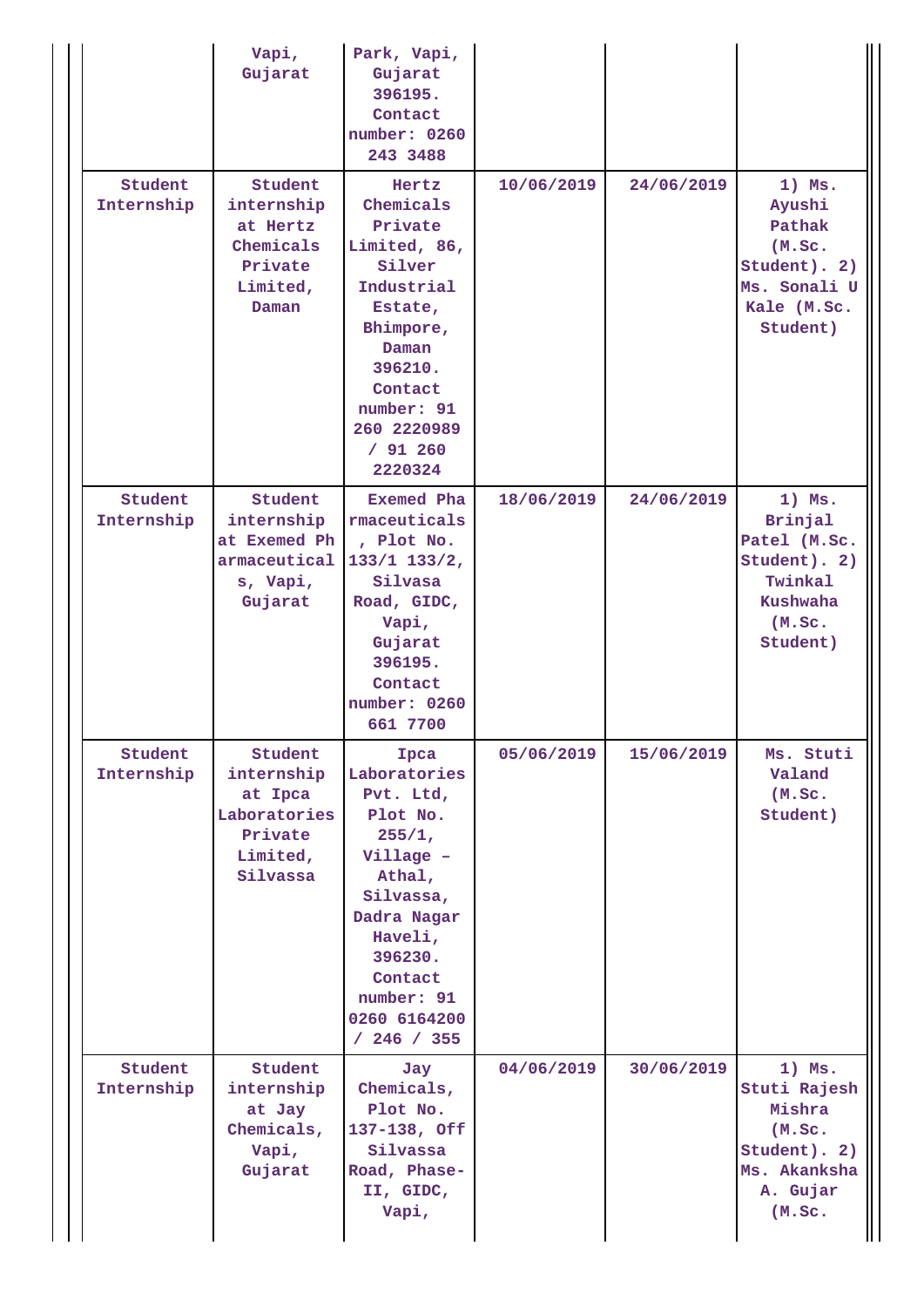|                                                              |                                                                                 |             | Gujarat 396<br>195. Contact<br>number: 91<br>93244 20749<br>/91260<br>2431 724                                                                                                                                                                                                                                        |                                                |  |                                | Student).                                                 |
|--------------------------------------------------------------|---------------------------------------------------------------------------------|-------------|-----------------------------------------------------------------------------------------------------------------------------------------------------------------------------------------------------------------------------------------------------------------------------------------------------------------------|------------------------------------------------|--|--------------------------------|-----------------------------------------------------------|
| Student<br>Internship                                        | Internship<br>at Wildlife<br>Institute of<br>India,<br>Dehradun,<br>Uttarakhand | Student     | <b>CAMPA</b><br>Dugong<br>project,<br>Endangered<br>Species<br>Recovery<br>Programme,<br>Wildlife<br>Institute of<br>India,<br>Ministry of<br>Environment,<br>Forest and<br>Climate<br>Change,<br>Government<br>of India,<br>Chandrabani,<br>Dehadun<br>248001<br>Uttarakhand.<br>Contact<br>Number- 91<br>8192086499 | 15/05/2019                                     |  | 15/06/2019                     | Mr. Afridi<br>Shaikh<br>(T.Y.B.Sc.<br>Zoology<br>Student) |
|                                                              |                                                                                 |             |                                                                                                                                                                                                                                                                                                                       | View File                                      |  |                                |                                                           |
| houses etc. during the year                                  |                                                                                 |             | 3.5.3 - MoUs signed with institutions of national, international importance, other universities, industries, corporate                                                                                                                                                                                                |                                                |  |                                |                                                           |
| Organisation                                                 |                                                                                 |             | Date of MoU signed                                                                                                                                                                                                                                                                                                    | Purpose/Activities                             |  |                                | Number of<br>students/teachers<br>participated under MoUs |
|                                                              |                                                                                 |             | No Data Entered/Not Applicable !!!                                                                                                                                                                                                                                                                                    |                                                |  |                                |                                                           |
|                                                              |                                                                                 |             |                                                                                                                                                                                                                                                                                                                       | View File                                      |  |                                |                                                           |
|                                                              |                                                                                 |             | <b>CRITERION IV - INFRASTRUCTURE AND LEARNING RESOURCES</b>                                                                                                                                                                                                                                                           |                                                |  |                                |                                                           |
| 4.1 - Physical Facilities                                    |                                                                                 |             | 4.1.1 - Budget allocation, excluding salary for infrastructure augmentation during the year                                                                                                                                                                                                                           |                                                |  |                                |                                                           |
| Budget allocated for infrastructure augmentation             |                                                                                 |             |                                                                                                                                                                                                                                                                                                                       | Budget utilized for infrastructure development |  |                                |                                                           |
|                                                              |                                                                                 | 6.5         |                                                                                                                                                                                                                                                                                                                       |                                                |  | 5.73                           |                                                           |
|                                                              |                                                                                 |             | 4.1.2 - Details of augmentation in infrastructure facilities during the year                                                                                                                                                                                                                                          |                                                |  |                                |                                                           |
|                                                              | <b>Facilities</b>                                                               |             |                                                                                                                                                                                                                                                                                                                       |                                                |  | <b>Existing or Newly Added</b> |                                                           |
| purchased (Greater than 1-0 lakh)<br>during the current year | Number of important equipments                                                  | Newly Added |                                                                                                                                                                                                                                                                                                                       |                                                |  |                                |                                                           |
|                                                              |                                                                                 |             | Classrooms with Wi-Fi OR LAN                                                                                                                                                                                                                                                                                          |                                                |  | Existing                       |                                                           |
|                                                              |                                                                                 |             | Value of the equipment purchased                                                                                                                                                                                                                                                                                      | Newly Added                                    |  |                                |                                                           |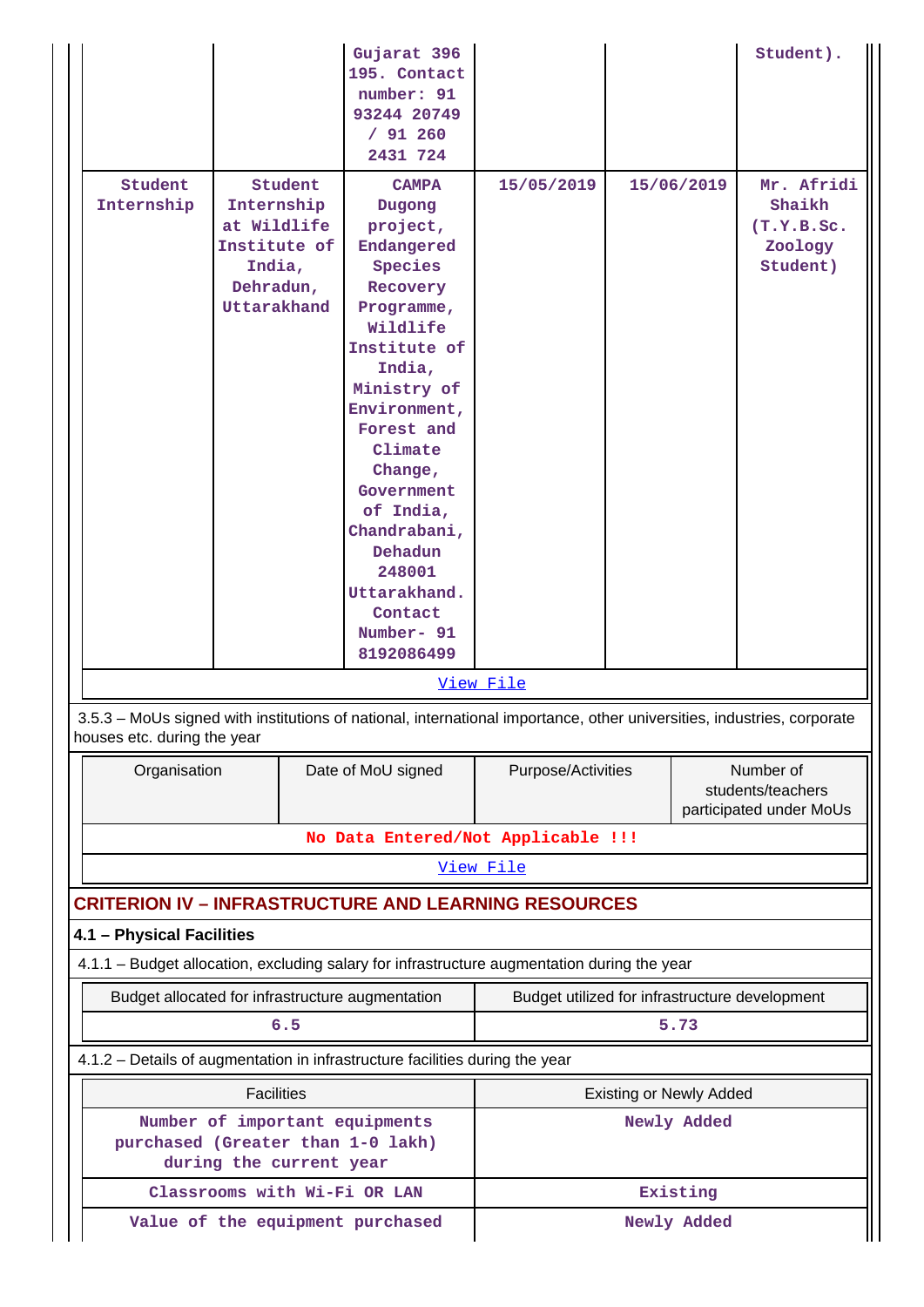|                                                                                                                                                                                                                                                         |              |             | during the year (rs. in lakhs)                 |  |           |                                          |                         |                                 |  |  |  |
|---------------------------------------------------------------------------------------------------------------------------------------------------------------------------------------------------------------------------------------------------------|--------------|-------------|------------------------------------------------|--|-----------|------------------------------------------|-------------------------|---------------------------------|--|--|--|
|                                                                                                                                                                                                                                                         |              |             | Seminar halls with ICT facilities              |  |           |                                          | Existing                |                                 |  |  |  |
|                                                                                                                                                                                                                                                         |              |             | Classrooms with LCD facilities                 |  |           |                                          | Existing                |                                 |  |  |  |
|                                                                                                                                                                                                                                                         | Laboratories |             |                                                |  | Existing  |                                          |                         |                                 |  |  |  |
|                                                                                                                                                                                                                                                         | Class rooms  |             |                                                |  |           |                                          | Existing                |                                 |  |  |  |
|                                                                                                                                                                                                                                                         | Campus Area  |             |                                                |  |           |                                          | Existing                |                                 |  |  |  |
|                                                                                                                                                                                                                                                         |              |             |                                                |  | View File |                                          |                         |                                 |  |  |  |
| 4.2 - Library as a Learning Resource                                                                                                                                                                                                                    |              |             |                                                |  |           |                                          |                         |                                 |  |  |  |
| 4.2.1 - Library is automated {Integrated Library Management System (ILMS)}                                                                                                                                                                              |              |             |                                                |  |           |                                          |                         |                                 |  |  |  |
| Name of the ILMS<br>software                                                                                                                                                                                                                            |              |             | Nature of automation (fully<br>or patially)    |  |           | Version                                  |                         | Year of automation              |  |  |  |
| Vriddhi Software                                                                                                                                                                                                                                        |              |             | Fully                                          |  |           | 2.0                                      |                         | 2015                            |  |  |  |
| 4.2.2 - Library Services                                                                                                                                                                                                                                |              |             |                                                |  |           |                                          |                         |                                 |  |  |  |
| Library<br>Service Type                                                                                                                                                                                                                                 |              |             | Existing                                       |  |           | Newly Added                              |                         | Total                           |  |  |  |
| Text<br><b>Books</b>                                                                                                                                                                                                                                    | 3132         |             | 433220                                         |  | Nill      | Nill                                     | 3132                    | 433220                          |  |  |  |
| Reference<br><b>Books</b>                                                                                                                                                                                                                               | 3459         |             | 1818086                                        |  | 235       | 224454                                   | 3694                    | 2042540                         |  |  |  |
| e-Books                                                                                                                                                                                                                                                 | Nill         | <b>Nill</b> |                                                |  | 164300    | 35400                                    | 164300                  | 35400                           |  |  |  |
| Journals                                                                                                                                                                                                                                                | 39           |             | 33661                                          |  | 37        | 34630                                    | 76                      | 68291                           |  |  |  |
| Digital<br>Database                                                                                                                                                                                                                                     | Nill         |             | Nill                                           |  | 1         | Nill                                     | 1                       | Nill                            |  |  |  |
| Library<br>Automation                                                                                                                                                                                                                                   | 1            |             | 80000                                          |  | 1         | 11800                                    | $\overline{\mathbf{2}}$ | 91800                           |  |  |  |
| Others (s)<br>pecify)                                                                                                                                                                                                                                   | 504          |             | 18700                                          |  | Nill      | Nill                                     | 504                     | 18700                           |  |  |  |
|                                                                                                                                                                                                                                                         |              |             |                                                |  | View File |                                          |                         |                                 |  |  |  |
| 4.2.3 - E-content developed by teachers such as: e-PG- Pathshala, CEC (under e-PG- Pathshala CEC (Under<br>Graduate) SWAYAM other MOOCs platform NPTEL/NMEICT/any other Government initiatives & institutional<br>(Learning Management System (LMS) etc |              |             |                                                |  |           |                                          |                         |                                 |  |  |  |
| Name of the Teacher                                                                                                                                                                                                                                     |              |             | Name of the Module                             |  |           | Platform on which module<br>is developed |                         | Date of launching e-<br>content |  |  |  |
| Dr. Alpana Sharma                                                                                                                                                                                                                                       |              |             | Preamble of<br>Indian Constitution             |  |           | Google Classroom                         | 30/06/2020              |                                 |  |  |  |
| <b>VIRALI PATEL</b>                                                                                                                                                                                                                                     |              |             | <b>ELEMENTS OF</b><br><b>COMPANY LAW</b>       |  |           | GOOGLE CLASSROOM                         | 12/01/2020              |                                 |  |  |  |
| Asst. Prof.<br>Nalini Patel                                                                                                                                                                                                                             |              | - II        | <b>BANKING FINANCE I</b>                       |  |           | Google Classroom                         | 10/01/2020              |                                 |  |  |  |
| Mr.Vaibhav<br>Karbhari Jadhav                                                                                                                                                                                                                           |              |             | Henry Fayol's<br>Contribution to<br>Management |  |           | Google Classroom                         | 12/02/2020              |                                 |  |  |  |
|                                                                                                                                                                                                                                                         |              |             |                                                |  | View File |                                          |                         |                                 |  |  |  |

П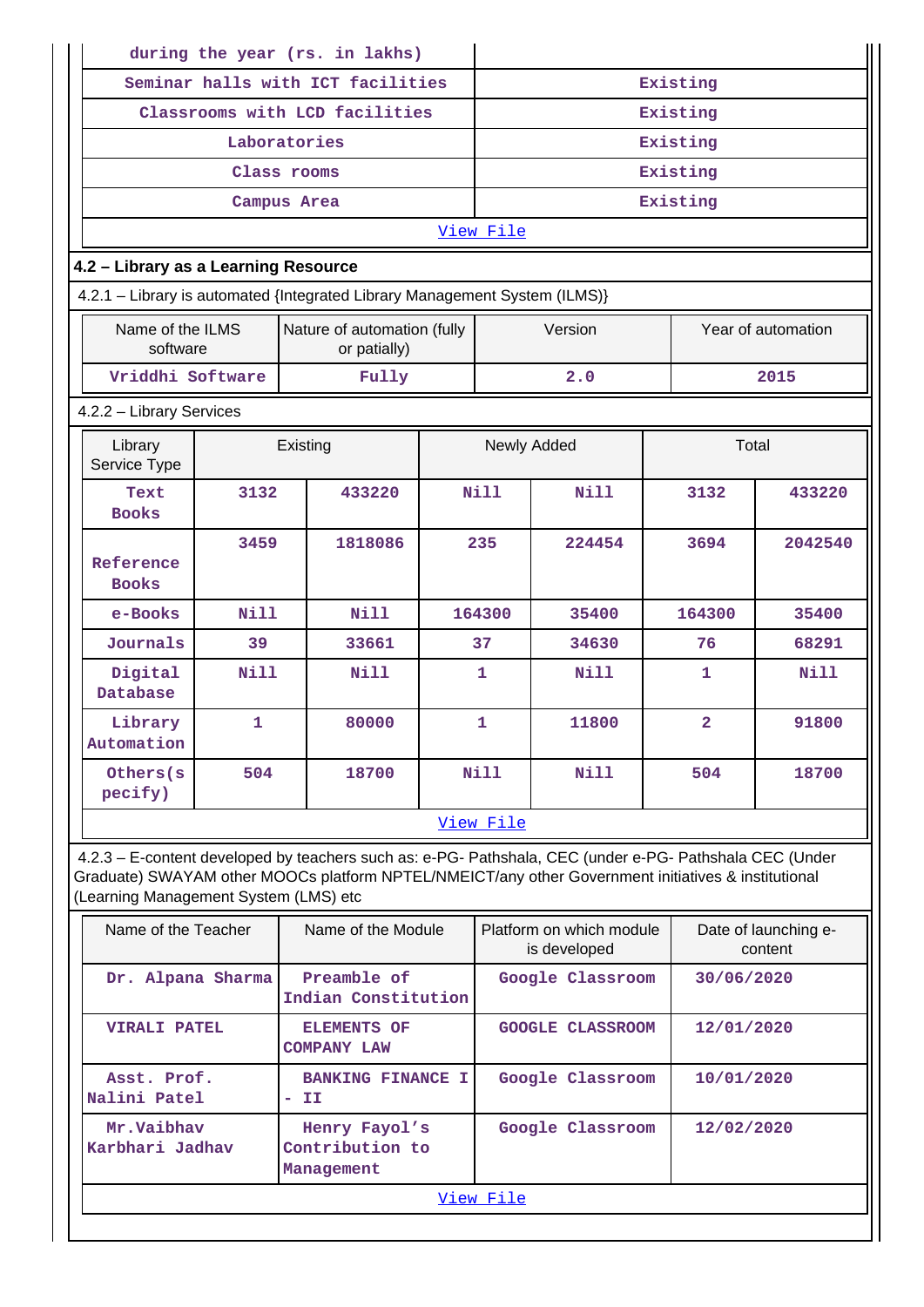| 4.3 - IT Infrastructure                                                                                                                            |                                                                                                                                                                                                          |                                                                                                                                                |              |                            |                     |        |                    |                                                     |               |
|----------------------------------------------------------------------------------------------------------------------------------------------------|----------------------------------------------------------------------------------------------------------------------------------------------------------------------------------------------------------|------------------------------------------------------------------------------------------------------------------------------------------------|--------------|----------------------------|---------------------|--------|--------------------|-----------------------------------------------------|---------------|
| 4.3.1 - Technology Upgradation (overall)                                                                                                           |                                                                                                                                                                                                          |                                                                                                                                                |              |                            |                     |        |                    |                                                     |               |
| <b>Type</b>                                                                                                                                        | <b>Total Co</b><br>mputers                                                                                                                                                                               | Computer<br>Lab                                                                                                                                | Internet     | <b>Browsing</b><br>centers | Computer<br>Centers | Office | Departme<br>nts    | Available<br><b>Bandwidt</b><br>h (MBPS/<br>GBPS)   | <b>Others</b> |
| Existin<br>g                                                                                                                                       | 96                                                                                                                                                                                                       | $\overline{2}$                                                                                                                                 | 30           | 10                         | 3                   | 8      | 21                 | 30                                                  | $\Omega$      |
| Added                                                                                                                                              | 60                                                                                                                                                                                                       | $\mathbf{0}$                                                                                                                                   | $\mathbf{0}$ | $\mathbf{0}$               | $\Omega$            | 4      | $\Omega$           | $\Omega$                                            | $\Omega$      |
| Total                                                                                                                                              | 156                                                                                                                                                                                                      | $\overline{2}$                                                                                                                                 | 30           | 10                         | 3                   | 12     | 21                 | 30                                                  | 0             |
| 4.3.2 - Bandwidth available of internet connection in the Institution (Leased line)                                                                |                                                                                                                                                                                                          |                                                                                                                                                |              |                            |                     |        |                    |                                                     |               |
|                                                                                                                                                    | 30 MBPS/ GBPS                                                                                                                                                                                            |                                                                                                                                                |              |                            |                     |        |                    |                                                     |               |
|                                                                                                                                                    | 4.3.3 - Facility for e-content                                                                                                                                                                           |                                                                                                                                                |              |                            |                     |        |                    |                                                     |               |
|                                                                                                                                                    |                                                                                                                                                                                                          | Name of the e-content development facility                                                                                                     |              |                            |                     |        | recording facility | Provide the link of the videos and media centre and |               |
|                                                                                                                                                    |                                                                                                                                                                                                          | screenomatic screen<br>recorder, camtasian 9 windows based<br>software, videoscribe, cinema fv- 5<br>lite, power director, 02 Laptops, web cam |              |                            |                     |        |                    | https://youtu.be/bhva4afSqlw                        |               |
|                                                                                                                                                    |                                                                                                                                                                                                          | screenomatic screen<br>recorder, camtasian 9 windows based<br>software, videoscribe, cinema fv- 5<br>lite, power director, 02 Laptops, web cam |              |                            |                     |        | x2GU               | https://www.youtube.com/watch?v=t3B8Dv9             |               |
|                                                                                                                                                    | screenomatic screen<br>https://www.youtube.com/watch?v=-vtCQEd<br>recorder, camtasian 9 windows based<br>software, videoscribe, cinema fv- 5<br><b>VOHO</b><br>lite, power director, 02 Laptops, web cam |                                                                                                                                                |              |                            |                     |        |                    |                                                     |               |
| 4.4 - Maintenance of Campus Infrastructure                                                                                                         |                                                                                                                                                                                                          |                                                                                                                                                |              |                            |                     |        |                    |                                                     |               |
| 4.4.1 - Expenditure incurred on maintenance of physical facilities and academic support facilities, excluding salary<br>component, during the year |                                                                                                                                                                                                          |                                                                                                                                                |              |                            |                     |        |                    |                                                     |               |
|                                                                                                                                                    |                                                                                                                                                                                                          |                                                                                                                                                |              |                            |                     |        |                    |                                                     |               |

| Assigned Budget on<br>academic facilities | Expenditure incurred on<br>maintenance of academic<br>facilities | Assigned budget on<br>physical facilities | Expenditure incurredon<br>maintenance of physical<br>facilites |
|-------------------------------------------|------------------------------------------------------------------|-------------------------------------------|----------------------------------------------------------------|
| 17.18                                     | 16.49                                                            | 7.12                                      | 6.64                                                           |

 4.4.2 – Procedures and policies for maintaining and utilizing physical, academic and support facilities - laboratory, library, sports complex, computers, classrooms etc. (maximum 500 words) (information to be available in institutional Website, provide link)

 **Building infrastructure • There is a Maintenance committee to look after the maintenance, repair and constructional work related to the building. Construction, repair and maintenance of the building and physical infrastructure like water, power supply and gas is looked after by this committee. All work is done through tender system as per standard norms. • During all maintenance and up gradation work related to civil and electrical a supervisor is assigned by the college authority to verify the work done by the contractors. • Separate committee for the discipline, decorum and development and maintenance of campus. • Maintenance of toilets and service areas are done by the cleaning staff. Computer IT infrastructure • Maintains Dead Stock**

**Register regularly to keep account of the equipment and infrastructure, like computers, printers, etc. • Maintenance and up gradation is looked after by**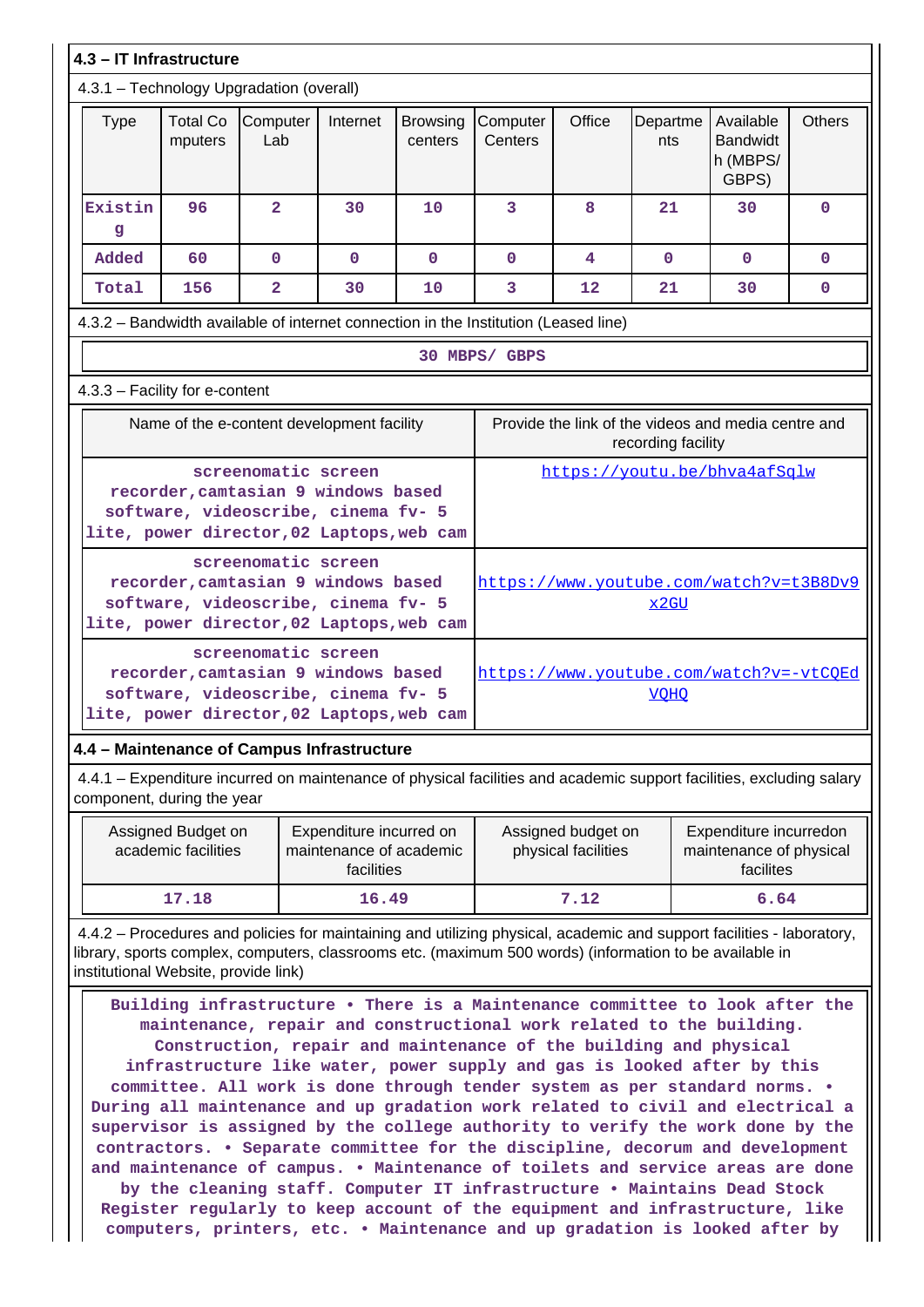**computer maintenance team(Lab Assistants) from time to time. • For the regular maintenance of computers installed in Office, Library, B.C.A. Lab., Computer, science labs, library and department the help of outside agency is taken whenever necessary. • Annual Maintenance Contracts (AMC) for Vridhhi software used in different departments is renewed regularly to ensure their good service. • CCTV cameras are installed inside the building and outside the building for the vigilant supervision and safety purpose. Laboratory Equipment's/ Machineries • Gas connection pipe line is checked regularly for any leakage by staff (teaching non teaching) or by any able technician (outsource). • Maintains stock register and Dead Stock Register by laboratory for keeping a list of chemicals, glassware and any other instruments used in the laboratory. • The laboratory equipment is maintained at the departmental level by the staff or through hired technicians. Furniture's/ related items • There is staff to look after the maintenance and repair work of furniture and fixtures and other physical infrastructure. • To upkeep of classroom duties are allotted to non-teaching staff (i.e. Peons) keeping and maintenance of the furniture college is done by the college carpenter team. Fire Safety Unit: • Each floor and the surrounding premises of the college is installed with adequate fire safety devices, especially in the Laboratories which is high risk area. Hostels • College has one Boys' Hostel and one Girls' hostel. To upkeep all facilities and cleanliness of environment in girl's hostel and boys hostel, through Hostel Monitoring Committee. Bio-metric Machine • We have the facilities of Bio-metric Machine to maintain the arrival and departure of faculty members and remained staff. Library • Library staff and Library committee of the college are engaged in the maintenance of the reading room and stock verification of library books. Vending Machine for sanitary napkin • The help of civil hospital is taken for the regular maintenance of the 'Vending Machine' provided for the female students and staff. Free bus service • Free bus service for the students and staff within Silvassa. Buses maintained properly. Canteen • For good and nutritious food college has canteen facility**

**and recreation area which is neat**

https://ssracs.edu.in/wp-content/uploads/2021/08/Mantanance-Policy.pdf

# **CRITERION V – STUDENT SUPPORT AND PROGRESSION**

## **5.1 – Student Support**

5.1.1 – Scholarships and Financial Support

|                                         | Name/Title of the scheme          | Number of students | Amount in Rupees |  |  |  |  |
|-----------------------------------------|-----------------------------------|--------------------|------------------|--|--|--|--|
| Financial Support<br>from institution   | <b>NIL</b>                        | 0                  |                  |  |  |  |  |
| Financial Support<br>from Other Sources |                                   |                    |                  |  |  |  |  |
| a) National                             | Post Metric<br>Scholarship Scheme |                    | 42100            |  |  |  |  |
| b) International                        | <b>NIL</b>                        | Nill               |                  |  |  |  |  |
| View File                               |                                   |                    |                  |  |  |  |  |

 5.1.2 – Number of capability enhancement and development schemes such as Soft skill development, Remedial coaching, Language lab, Bridge courses, Yoga, Meditation, Personal Counselling and Mentoring etc.,

| Name of the capability<br>enhancement scheme | Date of implemetation | Number of students<br>enrolled | Agencies involved |
|----------------------------------------------|-----------------------|--------------------------------|-------------------|
| Remidial Lecture<br>for TYBCOM               | 02/05/2020            | 174                            | CMA. Vipin Mishra |
| Remidial Lecture                             | 20/02/2020            | 116                            | Ms. Mohini        |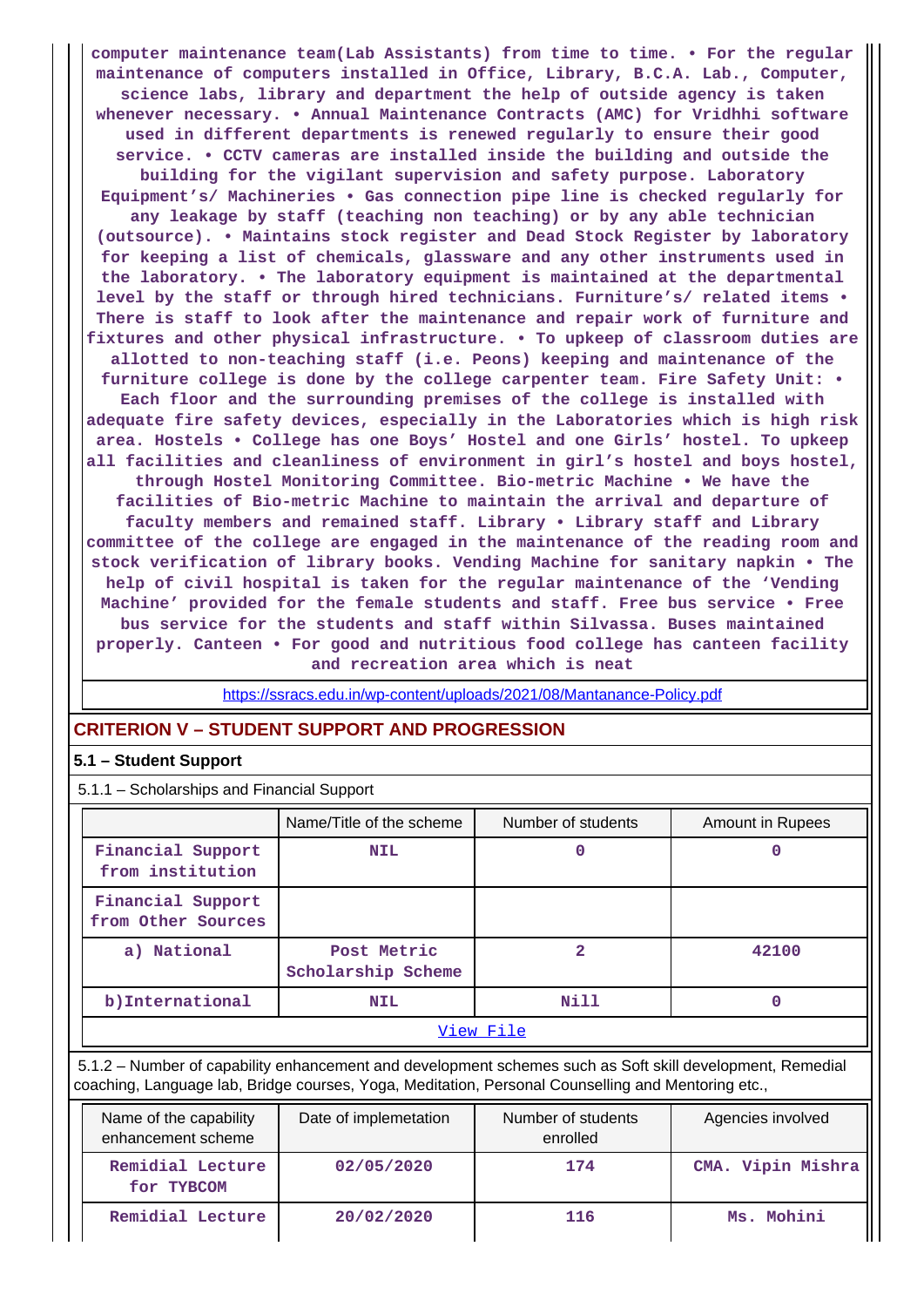| for SYBCOM - LAW                                                                                          |            |     | Khandelwal                                          |  |  |
|-----------------------------------------------------------------------------------------------------------|------------|-----|-----------------------------------------------------|--|--|
| Menstrual Health<br>Hygiene for female<br>Counselling<br>Monitoring                                       | 04/02/2020 | 141 | Red Revolution<br>Drive                             |  |  |
| Soft Skill<br>Development                                                                                 | 12/10/2019 | 160 | Ignite Soft<br>Skills Training<br>Center, Auangabad |  |  |
| Yoga Medication                                                                                           | 21/06/2019 | 155 | Prof. Rushikesh<br>Waghchaure                       |  |  |
| View File                                                                                                 |            |     |                                                     |  |  |
| 5.1.3 - Students benefited by quidance for competitive examinations and career counselling offered by the |            |     |                                                     |  |  |

 5.1.3 – Students benefited by guidance for competitive examinations and career counselling offered by the institution during the year

| Year                                                                                                                                                           | Name of the<br>scheme                                                        | Number of<br>benefited<br>students for<br>competitive<br>examination | Number of<br>benefited<br>students by<br>career<br>counseling<br>activities | Number of<br>students who<br>have passedin<br>the comp. exam | Number of<br>studentsp placed |  |
|----------------------------------------------------------------------------------------------------------------------------------------------------------------|------------------------------------------------------------------------------|----------------------------------------------------------------------|-----------------------------------------------------------------------------|--------------------------------------------------------------|-------------------------------|--|
| 2019                                                                                                                                                           | Career<br><b>Guidance For</b><br>Professional<br>Courses<br><b>B.Com BBA</b> | 178                                                                  | 178                                                                         | <b>Nill</b>                                                  | <b>Nill</b>                   |  |
| 2019                                                                                                                                                           | NET Exam<br>Guidance                                                         | 38                                                                   | 38                                                                          | 1                                                            | <b>Nill</b>                   |  |
| 2019                                                                                                                                                           | One to One<br>Counselling<br>Session -<br>Career<br>Guidance                 | Nill                                                                 | 544                                                                         | <b>Nill</b>                                                  | <b>Nill</b>                   |  |
|                                                                                                                                                                |                                                                              |                                                                      | View File                                                                   |                                                              |                               |  |
| 5.1.4 – Institutional mechanism for transparency, timely redressal of student grievances, Prevention of sexual<br>harassment and ragging cases during the year |                                                                              |                                                                      |                                                                             |                                                              |                               |  |
| Total grievances received                                                                                                                                      |                                                                              | Number of grievances redressed                                       |                                                                             | Avg. number of days for grievance<br>redressal               |                               |  |
|                                                                                                                                                                | <b>Nill</b>                                                                  |                                                                      | <b>Nill</b>                                                                 |                                                              | Nill                          |  |
| 5.2 - Student Progression                                                                                                                                      |                                                                              |                                                                      |                                                                             |                                                              |                               |  |
| 5.2.1 - Details of campus placement during the year                                                                                                            |                                                                              |                                                                      |                                                                             |                                                              |                               |  |
|                                                                                                                                                                | On campus                                                                    |                                                                      |                                                                             | Off campus                                                   |                               |  |
| Nameof<br>organizations<br>visited                                                                                                                             | Number of<br>students<br>participated                                        | Number of<br>stduents placed                                         | Nameof<br>organizations<br>visited                                          | Number of<br>students<br>participated                        | Number of<br>stduents placed  |  |

| <b>ICICI</b>                                                                  | 13        |           | Enjay IT<br>Solutions |         |         |
|-------------------------------------------------------------------------------|-----------|-----------|-----------------------|---------|---------|
|                                                                               |           |           | View File             |         |         |
| 5.2.2 – Student progression to higher education in percentage during the year |           |           |                       |         |         |
| Year                                                                          | Number of | Programme | Depratment            | Name of | Name of |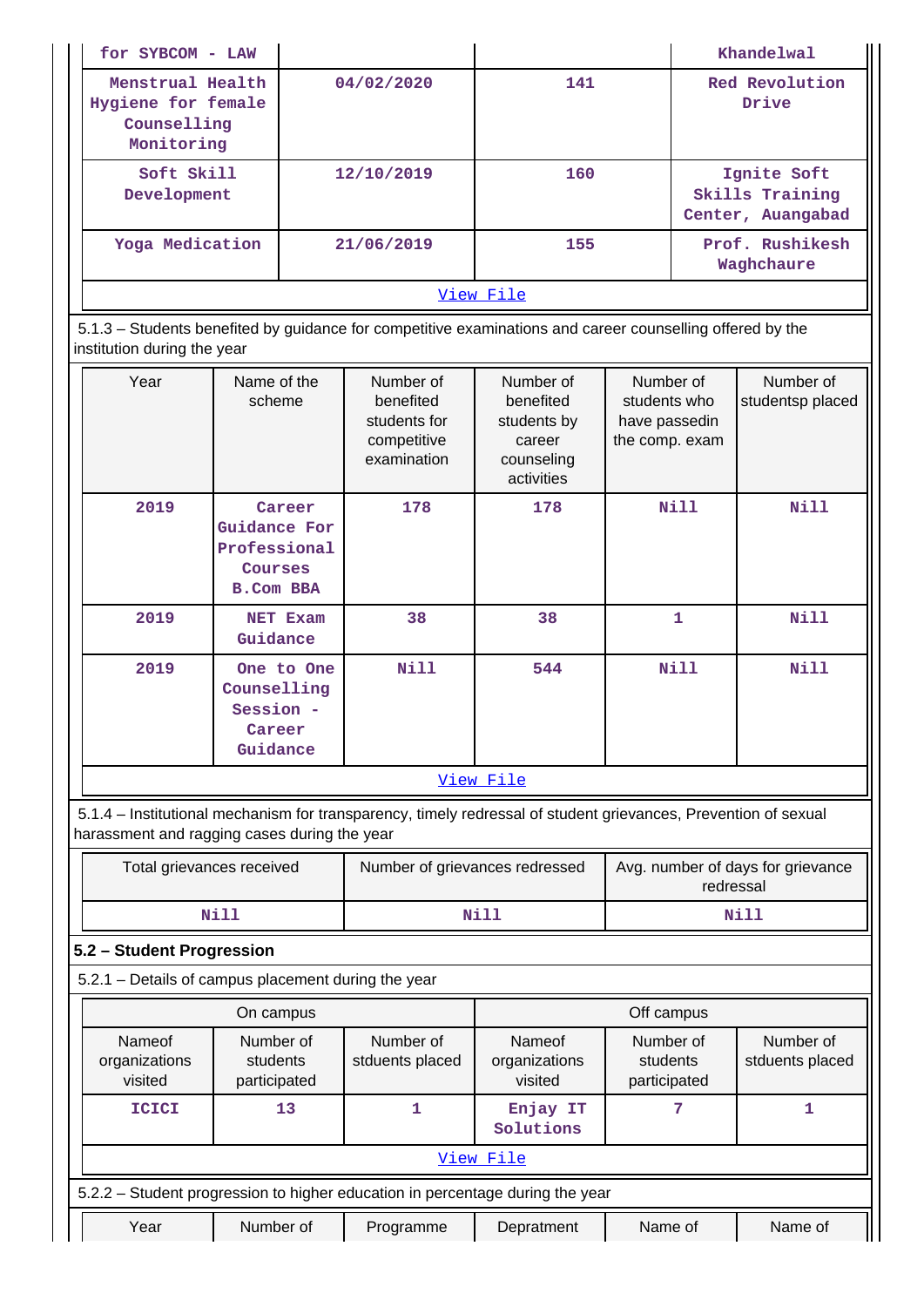|                                                                                                                                                                                        | students<br>enrolling into<br>higher education                                                           | graduated from                  | graduated from                        | institution joined                                                                     | programme<br>admitted to |
|----------------------------------------------------------------------------------------------------------------------------------------------------------------------------------------|----------------------------------------------------------------------------------------------------------|---------------------------------|---------------------------------------|----------------------------------------------------------------------------------------|--------------------------|
| 2019                                                                                                                                                                                   | 10                                                                                                       | B.Com                           | <b>COMMERCE</b>                       | <b>SSR</b><br><b>COLLEGE OF</b><br><b>INSTITUTE</b><br><b>AND</b><br><b>MANAGEMENT</b> | <b>MBA</b>               |
| 2019                                                                                                                                                                                   | 15                                                                                                       | <b>BBA</b>                      | <b>MANAGEMENT</b>                     | SSR<br><b>COLLEGE OF</b><br><b>INSTITUTE</b><br><b>AND</b><br><b>MANAGEMENT</b>        | <b>MBA</b>               |
| 2019                                                                                                                                                                                   | $\mathbf 1$                                                                                              | <b>BBA(CA)</b>                  | <b>COMPUTER</b><br><b>APPLICATION</b> | SSR<br><b>COLLEGE OF</b><br><b>INSTITUTE</b><br><b>AND</b><br><b>MANAGEMENT</b>        | <b>MBA</b>               |
| 2019                                                                                                                                                                                   | $\overline{\mathbf{2}}$                                                                                  | BA                              | <b>ARTS</b>                           | <b>SSR</b><br><b>COLLEGE OF</b><br><b>INSTITUTE</b><br><b>AND</b><br><b>MANAGEMENT</b> | <b>MBA</b>               |
| 2019                                                                                                                                                                                   | $\mathbf 1$                                                                                              | B.Sc                            | <b>SCIENCE</b>                        | <b>SSR</b><br><b>COLLEGE OF</b><br><b>INSTITUTE</b><br><b>AND</b><br><b>MANAGEMENT</b> | <b>MBA</b>               |
| No file uploaded.                                                                                                                                                                      |                                                                                                          |                                 |                                       |                                                                                        |                          |
| 5.2.3 - Students qualifying in state/ national/ international level examinations during the year<br>(eg:NET/SET/SLET/GATE/GMAT/CAT/GRE/TOFEL/Civil Services/State Government Services) |                                                                                                          |                                 |                                       |                                                                                        |                          |
|                                                                                                                                                                                        | Items                                                                                                    |                                 |                                       | Number of students selected/ qualifying                                                |                          |
|                                                                                                                                                                                        | <b>NET</b>                                                                                               |                                 |                                       | $\mathbf{1}$                                                                           |                          |
|                                                                                                                                                                                        |                                                                                                          |                                 | View File                             |                                                                                        |                          |
|                                                                                                                                                                                        | 5.2.4 – Sports and cultural activities / competitions organised at the institution level during the year |                                 |                                       |                                                                                        |                          |
| Activity                                                                                                                                                                               | <b>TABLE TENNIS</b>                                                                                      | Level                           | Institutional                         | <b>Number of Participants</b><br>16                                                    |                          |
|                                                                                                                                                                                        |                                                                                                          | Level (Sports)                  |                                       |                                                                                        |                          |
| <b>DISCUSS THROW</b>                                                                                                                                                                   |                                                                                                          | Institutional<br>Level (Sports) |                                       | 17                                                                                     |                          |
| <b>CRICKET</b>                                                                                                                                                                         |                                                                                                          | Institutional<br>Level (Sports) |                                       | 187                                                                                    |                          |
| <b>VOLLEYBAL</b>                                                                                                                                                                       |                                                                                                          | Level (Sports)                  | Institutional                         |                                                                                        | 67                       |
|                                                                                                                                                                                        | <b>CHESS</b>                                                                                             | Level (Sports)                  | Institutional                         | 17                                                                                     |                          |
|                                                                                                                                                                                        | <b>MARATHON</b>                                                                                          | Level (Sports)                  | Institutional                         | 209                                                                                    |                          |
| <b>BASKETBALL</b>                                                                                                                                                                      |                                                                                                          | Institutional                   |                                       | 38                                                                                     |                          |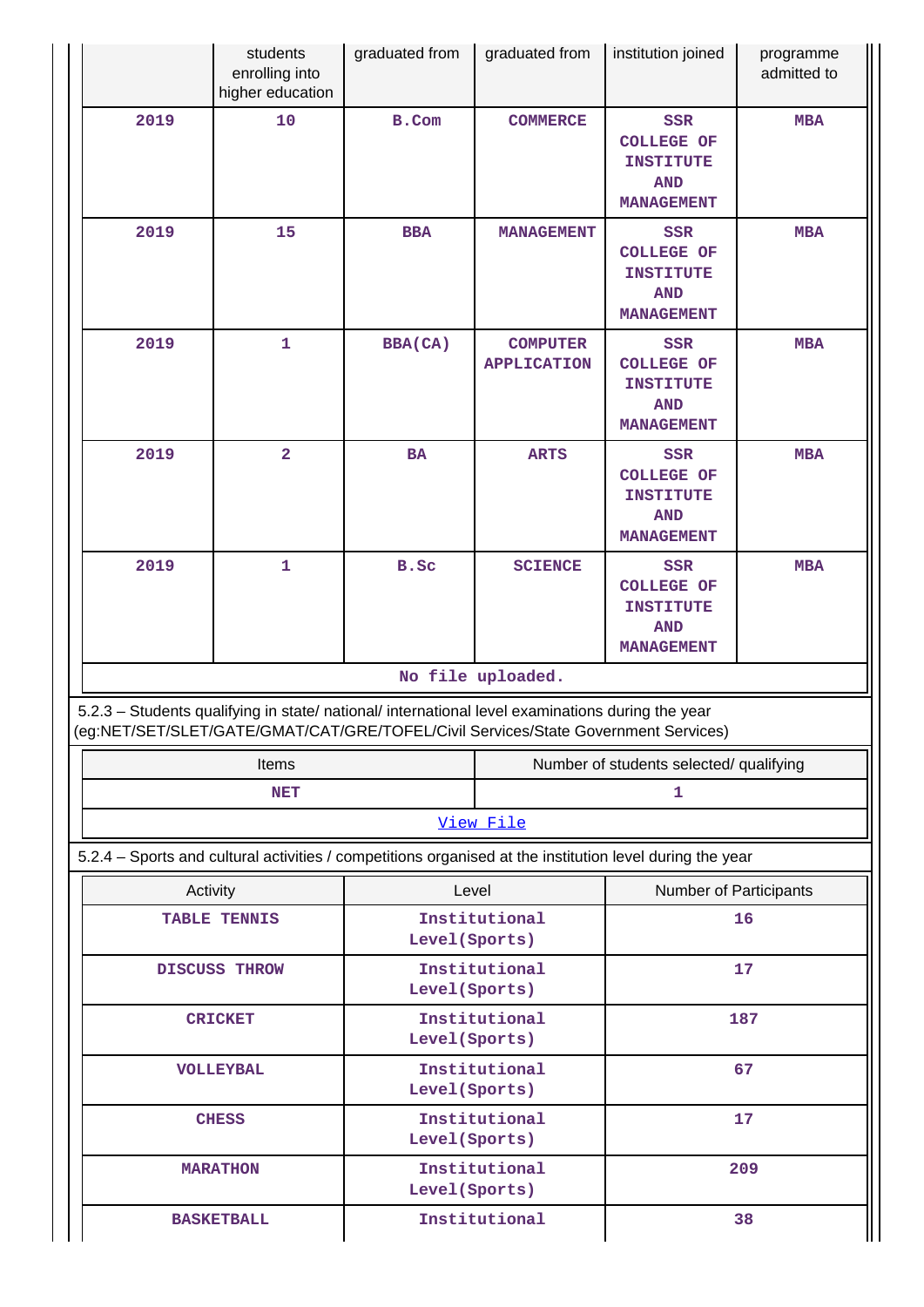|                                                                                                                                                                                |                                                    |                           | Level(Sports)                     |                                     |     |                      |                                   |
|--------------------------------------------------------------------------------------------------------------------------------------------------------------------------------|----------------------------------------------------|---------------------------|-----------------------------------|-------------------------------------|-----|----------------------|-----------------------------------|
| TUG OF WAR                                                                                                                                                                     |                                                    |                           | Institutional<br>Level (Sports)   |                                     | 122 |                      |                                   |
|                                                                                                                                                                                | <b>CARROM</b>                                      |                           | Institutional<br>Level (Sports)   |                                     |     | 25                   |                                   |
| <b>SHOTPUT</b>                                                                                                                                                                 |                                                    |                           | Institutional<br>Level (Sports)   |                                     | 23  |                      |                                   |
|                                                                                                                                                                                |                                                    |                           | View File                         |                                     |     |                      |                                   |
| 5.3 - Student Participation and Activities                                                                                                                                     |                                                    |                           |                                   |                                     |     |                      |                                   |
| 5.3.1 – Number of awards/medals for outstanding performance in sports/cultural activities at national/international<br>level (award for a team event should be counted as one) |                                                    |                           |                                   |                                     |     |                      |                                   |
| Year                                                                                                                                                                           | Name of the<br>award/medal                         | National/<br>Internaional | Number of<br>awards for<br>Sports | Number of<br>awards for<br>Cultural |     | Student ID<br>number | Name of the<br>student            |
| 2020                                                                                                                                                                           | <b>NATIONAL</b><br><b>YOUTH</b><br><b>FESTIVAL</b> | National                  | Nill                              | $\mathbf{1}$                        |     | <b>NA</b>            | <b>ANKIA</b><br><b>SINGH</b>      |
| 2020                                                                                                                                                                           | <b>NATIONAL</b><br><b>YOUTH</b><br><b>FESTIVAL</b> | National                  | <b>Nill</b>                       | $\mathbf{1}$                        |     | <b>NA</b>            | <b>YUKTA</b><br><b>PRAJAPATI</b>  |
| 2020                                                                                                                                                                           | TUG OF<br><b>WAR ASSOCI</b><br><b>ATION</b>        | National                  | $\mathbf{1}$                      | Nill                                |     | TWAD&D/2<br>019/06   | <b>BHARAT</b><br><b>SHRESHTA</b>  |
| 2020                                                                                                                                                                           | <b>TAEKWANDO</b>                                   | National                  | Nill                              | $\mathbf{1}$                        |     | <b>NA</b>            | <b>KEDAR</b><br><b>PATWARDHAN</b> |
| View File                                                                                                                                                                      |                                                    |                           |                                   |                                     |     |                      |                                   |

 5.3.2 – Activity of Student Council & representation of students on academic & administrative bodies/committees of the institution (maximum 500 words)

 **The student association has elected office bearers comprising a chairman, sports coordinator, NSS coordinator, member students etc. and class representatives from first, second year, third year. There are elected positions for looking after extracurricular activities, and other cultural and academic events throughout the year besides students in other supporting positions. The selection of students council has been elected democratically. The Student Association is guided by principal sir and staff of the college. The chairman has general responsibility for coordinating the activities of the student council and overseeing the publicizing of the affairs of students body. He shall not have any voting privileges . role of faculty member is to maintain positive environment among council. Sports director responsible for administrative leadership to support students programme. The role of GS is very important in students council. His role is important for smooth conduction of events like sports, annual programme, cultural events, days and also have information regarding students problem related with college and education. The Student's Association enrich the cultural and corporate life of the college providing opportunities to students to expand their horizons. Students representing from NSS responsible for NSS activity related work. Students representing from cultural involve in all cultural activity and extracurricular activities. The various societies provide a platform for participation of students in Intra College as well as intercollege events under the Students' Association. The student staff advisors chosen from the college faculty guide and mentor the association. Various academic and administrative bodies that**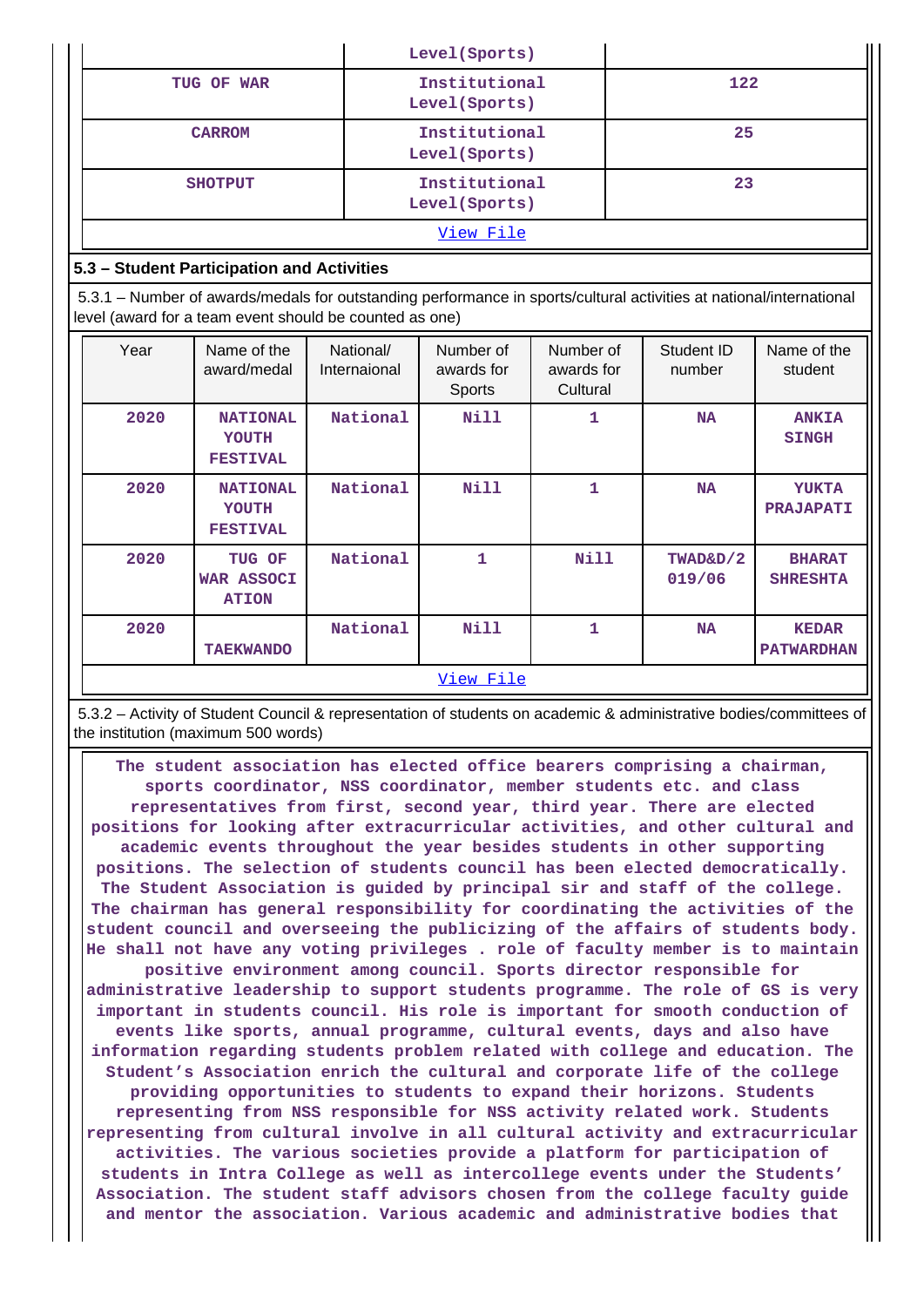**have student representatives on them include all co-curricular committees, sports, NSS, required students council. These events are led by the students and conceptualized in consultation with staff advisors. These events broaden the scope of education besides providing students to show-case their talents and learn managerial and organizational competencies. The events can be classed as: Initiating the new students through Orientation and spot the Talent features National Memorial days: Gandhi Jayanti, Independence day Socio-Cultural events: Teacher's Day, Classical art performances, convocation programme, farewell to outgoing students and Faculty Competitions and campaigns,inter college events in different areas. Outstanding talent identified through the above events represents the college in group events or solo performances in festivals organized by colleges. It provides an opportunity to the students to express their flair for writing and creativity through articles, poetry, photographs, paintings, sketches etc. It also highlights the major accolades and prizes won by the students in various national and inter college competitions.**

## **5.4 – Alumni Engagement**

5.4.1 – Whether the institution has registered Alumni Association?

## **Yes**

 **The alumni association of the institute is established in the academic year 2019-20, The main objectives of the association are 1. To encourage and nurture the interaction between Alumni and the institute benefited mutually to both. 2. To urge the Alumni to take interest in the process and development of the institute. 3.To guide the students of the Institute for professional development, higher education, and being good citizens. 4.To promote the formation of regional chapters to increase participation of Alumni 5.To organize and support recruitment activities for the students of the institute. 6. To boost the students of the Institute and Alumni members of the Association for research development work. 7. To mentor students of the Institute on various professional careers available and support them through various activities such as workshops, expert advice, seminars, industrial visits, etc. 8. To provide financial support in terms of scholarships to students and Alumni of the Institute for the purpose of education and career. 9. To encourage students and Alumni for the development of their entrepreneurship skills and self-employment. 10. To support and assist other regional bodies for training programs in entrepreneurship development, with resources available with the association. 11.To foster the industry- institute interaction to bridge the gap between industry and education offered by the institute and enhance students' employability. 12. To encourage and support students of the Institute in sports, cultural and extra-curricular activities. 13. To promote computer awareness and internet literacy among the backward class of society.**

5.4.2 – No. of enrolled Alumni:

**0**

5.4.3 – Alumni contribution during the year (in Rupees) :

**0**

**4**

5.4.4 – Meetings/activities organized by Alumni Association :

# **CRITERION VI – GOVERNANCE, LEADERSHIP AND MANAGEMENT**

**6.1 – Institutional Vision and Leadership**

6.1.1 – Mention two practices of decentralization and participative management during the last year (maximum 500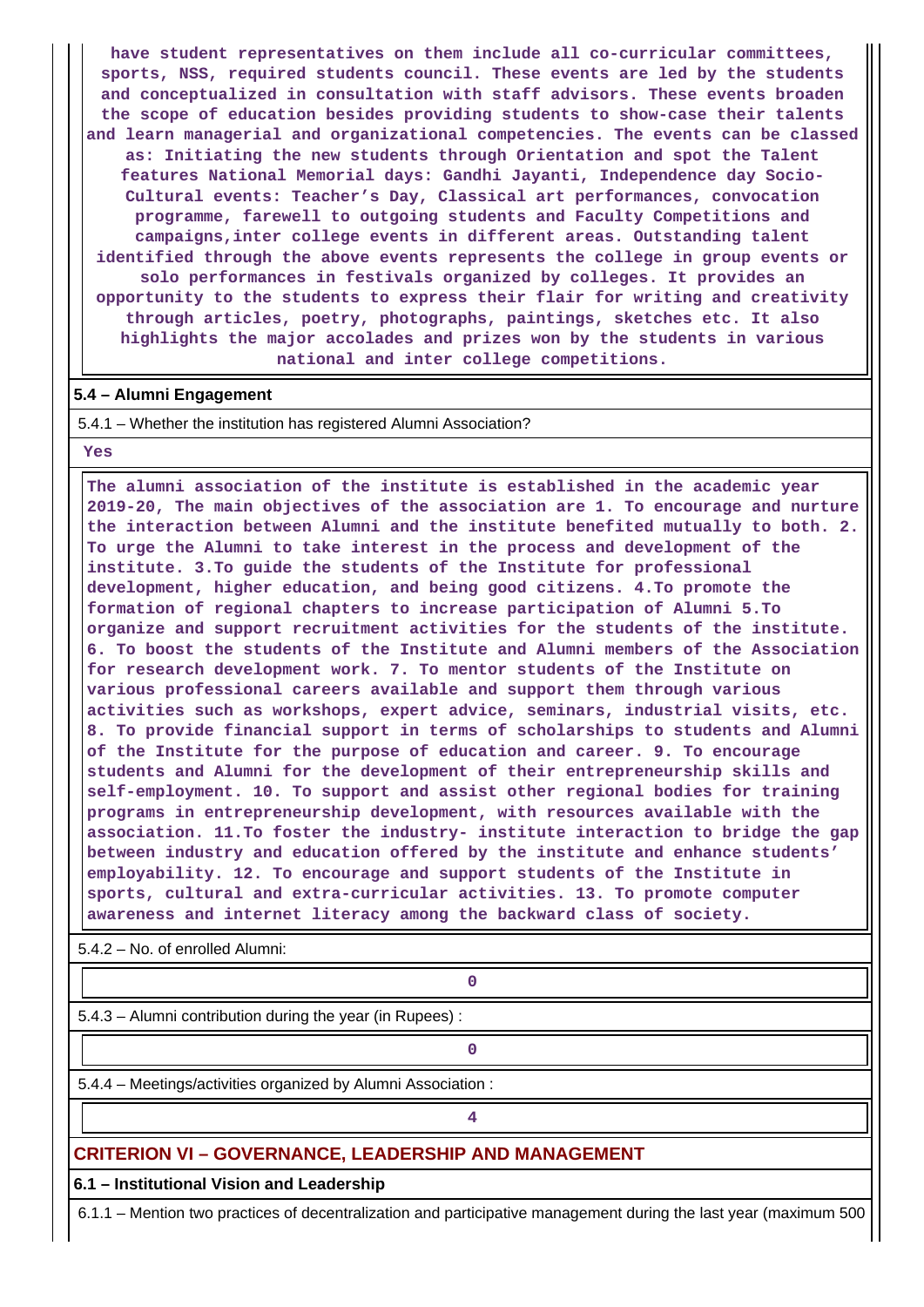words)

 **Participation of the Faculty/Stakeholders in Decision Making Bodies An academic plan for admissions, staff deployment, examinations, evaluations and correspondence with appropriate authorities, review of staff performance, students discipline and participation are all monitored by the Principal and the Management constantly encourages and supports the Principal whenever necessary in all these activities. The Principal along with the Vice Principal communicates to the staff and all the Head of the Departments of their responsibilities relating to departmental activities, curricular, extracurricular and co- curricular activities involving its conduct and successful execution. Management ensures that all the activities are conducted smoothly with the help of all the teachers and students by involvement in different committees. Frequent meetings of these committees help in the smooth and effective functioning of the College. The Management also holds formal meetings with HODs and faculty members. Emergency meetings are convened for matters of utmost importance as and when needed. In this way College ensures effective leadership, able guidance and significant participation of the faculty and students in various decision-making bodies towards a wholesome development of the institution. Empowering faculty centered practices: All Heads of the departments are empowered for smooth administration of their departments with the concerned faculty members of the departments and lab in charges. Faculty members are given full freedom to organize various programs and to participate in programmes organized by different organisations. They are encouraged to develop leadership skills by being in charge of various academic, cocurricular, and extracurricular activities. They are given full rights to arrange industrial visits relevant to their courses and to have tie-up with industrial experts and appointed as coordinator and convener for organizing seminars/workshops/conferences/FDPs. Empowering students centered practices: Students have been provided with adequate support to choose their career as Entrepreneur / Higher studies /placement / preparing for competitive examinations by providing them proper guidance. Students have been given enough representation in the highest decision-making bodies like Internal Quality Assurance Cell (IQAC).**

*Yes* 

## **6.2 – Strategy Development and Deployment**

6.2.1 – Quality improvement strategies adopted by the institution for each of the following (with in 100 words each):

| <b>Strategy Type</b>   | Details                                                                                                                                                                                                                                                                                                                                                                                                                                                                                                                                                                                                                                      |
|------------------------|----------------------------------------------------------------------------------------------------------------------------------------------------------------------------------------------------------------------------------------------------------------------------------------------------------------------------------------------------------------------------------------------------------------------------------------------------------------------------------------------------------------------------------------------------------------------------------------------------------------------------------------------|
| Curriculum Development | The College being affiliated to<br>Savitribai Phule Pune, syllabi are<br>framed by the University Boards of<br>Studies (BOS). However, college<br>teachers participate in the syllabus<br>framing workshops conducted by the<br>University to make the valuable<br>suggestions based on their interaction<br>with various stakeholders in the<br>college. Curricula of Value-added<br>Courses and Bridge Courses conducted by<br>various departments are developed by<br>college teachers in consultation with<br>experts from the field. For the smooth<br>flow of the syllabus, teachers are made<br>to submit their lesson plan for every |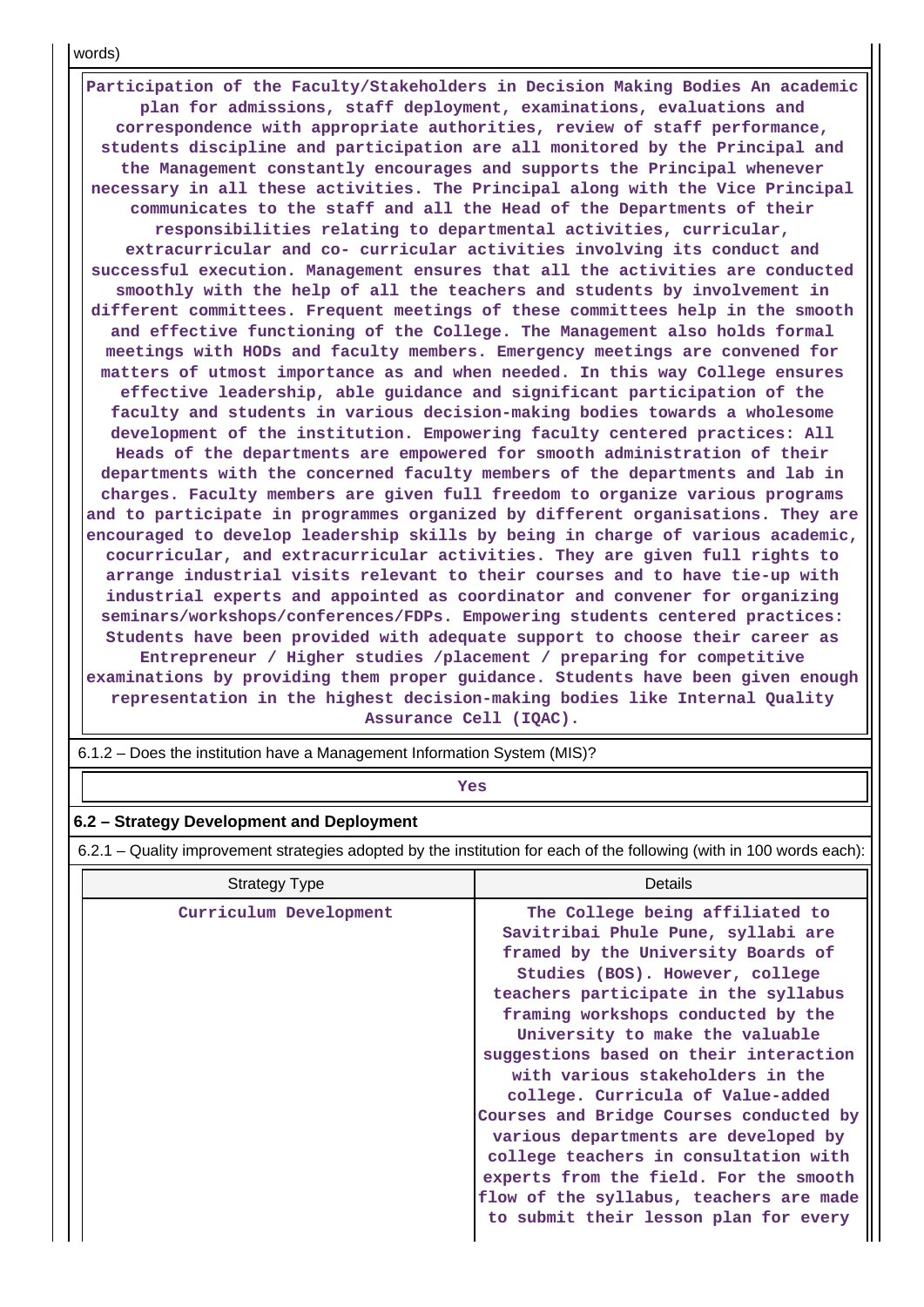|                                                               | semester. The IQAC ensures quality in<br>Curriculum development through regular<br>meetings among the teaching staff<br>regarding academic affairs and<br>collecting feedback from various<br>stakeholders.                                                                                                                                                                                                                                                                                                                                                                                                                                                                                                                                                                                                                                                                                                 |
|---------------------------------------------------------------|-------------------------------------------------------------------------------------------------------------------------------------------------------------------------------------------------------------------------------------------------------------------------------------------------------------------------------------------------------------------------------------------------------------------------------------------------------------------------------------------------------------------------------------------------------------------------------------------------------------------------------------------------------------------------------------------------------------------------------------------------------------------------------------------------------------------------------------------------------------------------------------------------------------|
| Teaching and Learning                                         | Teacher conducts Group Discussions,<br>Field visits, Debates, Quiz, Case<br>Studies, Surveys, Industrial Visits,<br>Film Screening, Management Games and<br>students' Paper presentations. Lectures<br>by Experts from various fields were<br>conducted in addition to Value Added<br>courses. Co-curricular committees and<br>academies conduct guest lectures, book<br>review sessions for students' academic<br>development. Students were guided to<br>make use of e-Resources available in<br>the library. Counselling and Research<br>facilities are also provided.                                                                                                                                                                                                                                                                                                                                   |
| Examination and Evaluation                                    | Examination related information such<br>as schedule for filling forms,<br>examination timetable, results etc. is<br>displayed on the college notice board<br>as well as on their WhatsApp groups<br>through HoDs and Teachers and also<br>informed in the classes. College<br>ensures that all Examination related<br>rules and regulations framed by the<br>University are strictly followed.<br>College follows ICT enabled reforms<br>introduced by the University such as<br>submission of online examination forms,<br>results, etc. Examination Committee is<br>formed and necessary infrastructural<br>facilities are made available as the<br>distribution of question papers is made<br>online by the University. Orientation<br>sessions were conducted for new<br>teachers wherein they were guided about<br>the rules and regulations of the<br>examination and details of supervision<br>duty. |
| Library, ICT and Physical<br>Infrastructure / Instrumentation | The Infrastructure facilities are<br>well in place. All kinds of maintenance<br>work in college is monitored by the<br>maintenance committee. All labs'<br>classrooms are well equipped for<br>interactive teaching learning.<br>Upgradation as well as updating of all<br>labs and classrooms is done in<br>accordance to revised syllabus and<br>every year the purchase is intended.<br>For technical specifications the<br>teachers are authorized and purchase is<br>monitored by the management and<br>accordingly it is practiced. The                                                                                                                                                                                                                                                                                                                                                               |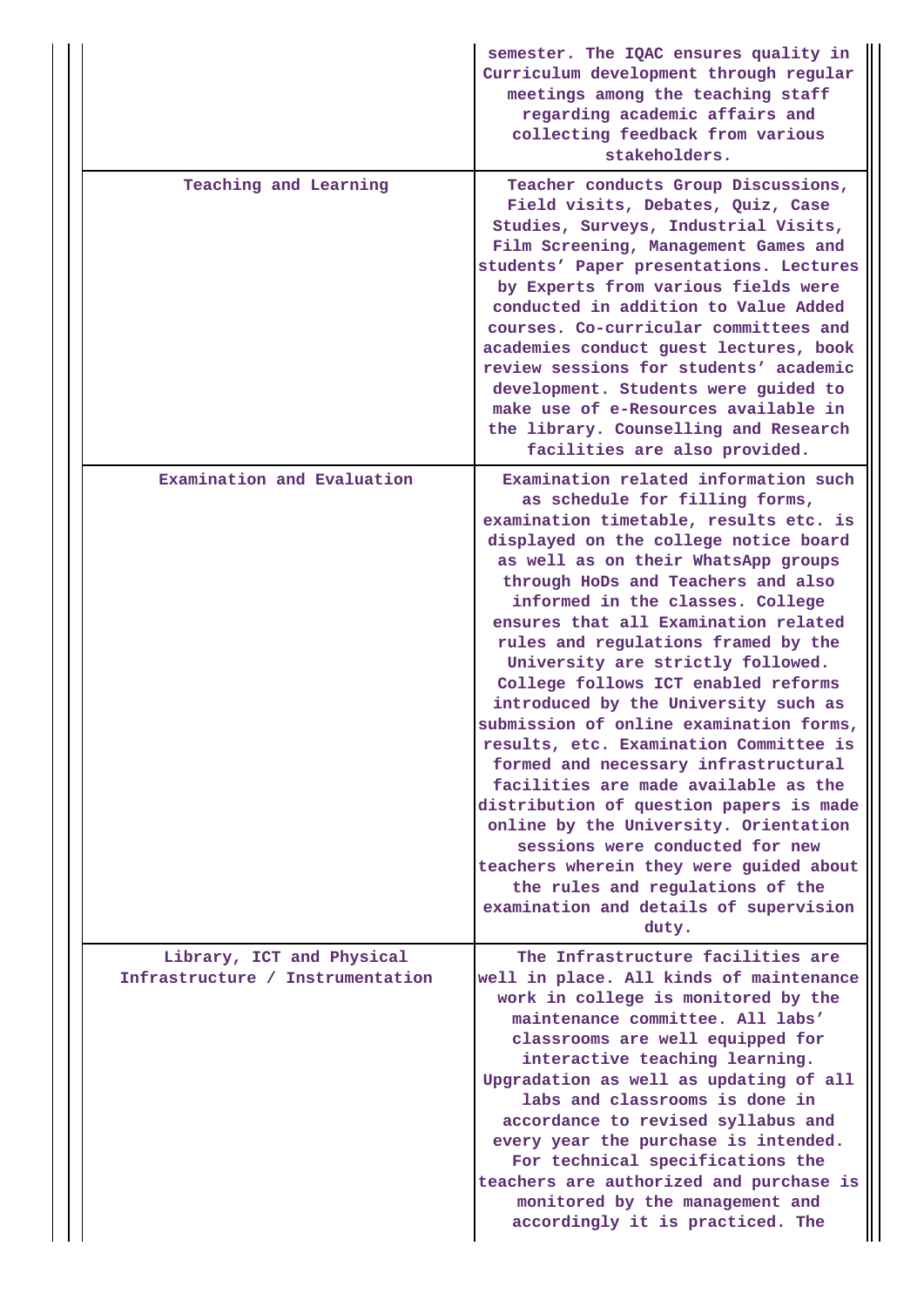|                       | purchase in the library is also done in<br>accordance with SPPU syllabus as per<br>the research requirement of individual<br>faculty.                                                                                                   |
|-----------------------|-----------------------------------------------------------------------------------------------------------------------------------------------------------------------------------------------------------------------------------------|
| Admission of Students | The Principal of the College along<br>with the vice-principal and admission<br>committee carry out the admission<br>process. The students are guided to opt<br>for the right choice of subject<br>combination at the time of admission. |

6.2.2 – Implementation of e-governance in areas of operations:

| E-governace area              | Details                                                                                                                                                                                                                                                                                                                                                                                                                                                                                                                                            |
|-------------------------------|----------------------------------------------------------------------------------------------------------------------------------------------------------------------------------------------------------------------------------------------------------------------------------------------------------------------------------------------------------------------------------------------------------------------------------------------------------------------------------------------------------------------------------------------------|
| Planning and Development      | The notice for the meeting of staff<br>as well as other committees are<br>conveyed through the WhatsApp group<br>platform. Also, the other details of<br>the activities and work are shared<br>through email or dedicated WhatsApp<br>groups. The Principal keeps in touch<br>with the HoDs and other teaching and<br>non-teaching staff through email and<br>WhatsApp.                                                                                                                                                                            |
| Administration                | Student data is maintained on a<br>digital platform Vriddhi. Staff<br>attendance is monitored through the<br>data and reports generated by<br>Customized Biometric Electronic<br>Attendance System and Software.<br>Important communications and policy<br>decisions are conveyed to concerned<br>stakeholders through emails and<br>WhatsApp.                                                                                                                                                                                                     |
| Finance and Accounts          | All the financial transactions are<br>recorded using Tally ERP and recorded<br>on a day-to-day basis. In order to<br>maintain transparency, all the payments<br>made or received are done online or<br>through cheques. In order to meet the<br>daily expenses to be incurred, a petty<br>cash facility is available with certain<br>financial freedom delegated to the<br>principal.                                                                                                                                                              |
| Student Admission and Support | From the entry of a new student in<br>the first year till his/her leaving the<br>college after completion of the course,<br>everything is recorded online. For this<br>purpose, College uses Vriddhi Software.<br>Thus, the database of each and every<br>student can be made available as and<br>when required. Students can access the<br>library Online Public Access Catalog.<br>(OPAC) through the institution website.<br>Library also has N-List access for the<br>students for e-Books. All rules,<br>regulations and library services are |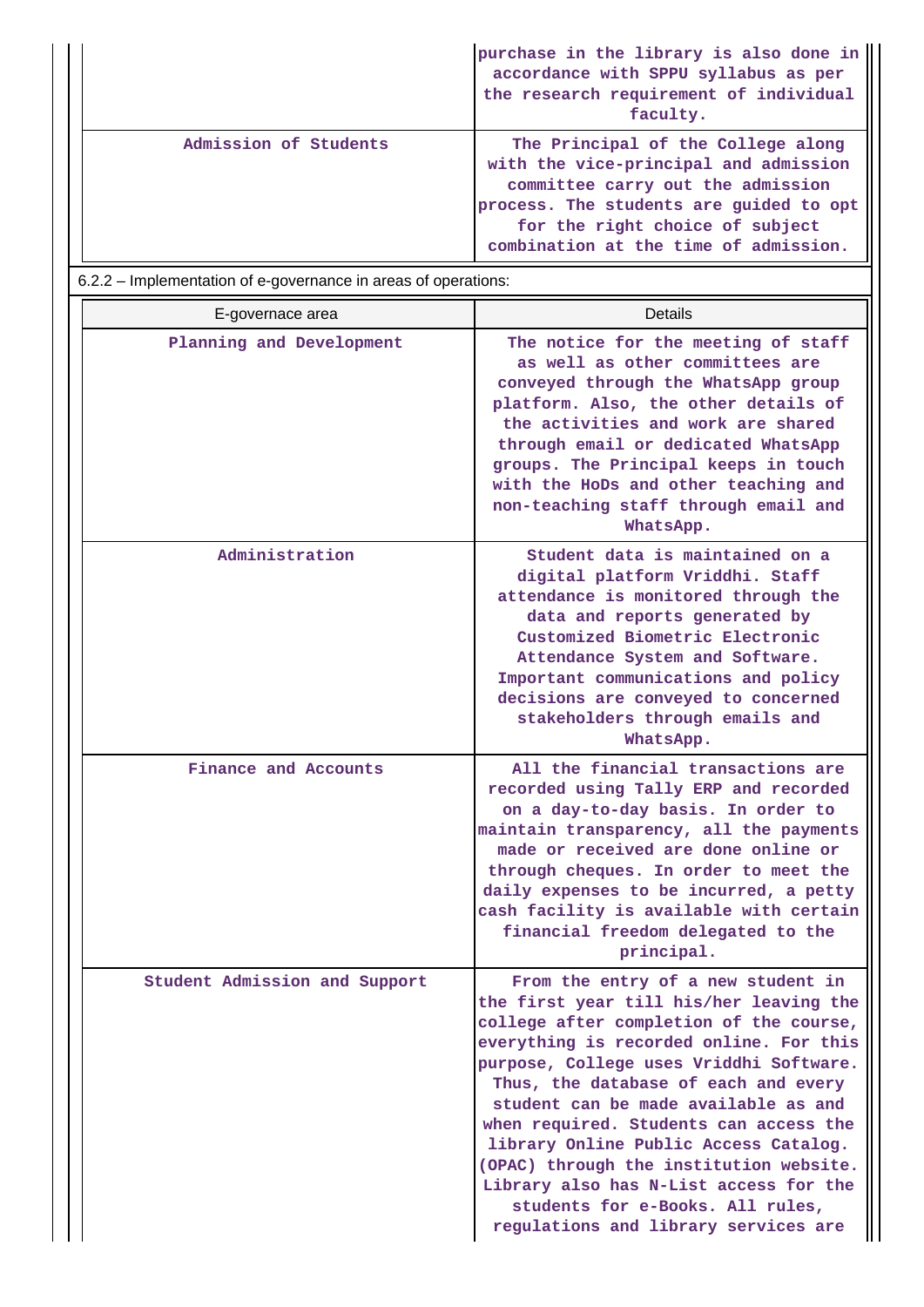|             | accessible through the Institutions<br>website.                                                                                                                                                                                                                                                                                                                                                                                                                                                                                                                                                                                           |
|-------------|-------------------------------------------------------------------------------------------------------------------------------------------------------------------------------------------------------------------------------------------------------------------------------------------------------------------------------------------------------------------------------------------------------------------------------------------------------------------------------------------------------------------------------------------------------------------------------------------------------------------------------------------|
| Examination | The College has been equipped with<br>all the necessary Infrastructure and<br>human resources for organizing the<br>university examination either online or<br>the manual examination. The state-of-<br>the-art system to support the entire<br>examination process is established at<br>the college, including servers for<br>examination work. Receiving the<br>question papers, submission of<br>student's performance evaluation<br>report, remuneration bills towards<br>examination work are observed using an<br>online system. The authorities believe<br>e-governance helps in transparency and<br>a trustworthy system of work. |

# **6.3 – Faculty Empowerment Strategies**

 6.3.1 – Teachers provided with financial support to attend conferences / workshops and towards membership fee of professional bodies during the year

| Year      | Name of Teacher | Name of conference/<br>workshop attended<br>for which financial<br>support provided | Name of the<br>professional body for<br>which membership<br>fee is provided | Amount of support |  |  |
|-----------|-----------------|-------------------------------------------------------------------------------------|-----------------------------------------------------------------------------|-------------------|--|--|
| 2019      | <b>NA</b>       | <b>NA</b>                                                                           | <b>NA</b>                                                                   | Nill              |  |  |
| View File |                 |                                                                                     |                                                                             |                   |  |  |

 6.3.2 – Number of professional development / administrative training programmes organized by the College for teaching and non teaching staff during the year

| Year | Title of the<br>professional<br>development<br>programme<br>organised for<br>teaching staff | Title of the<br>administrative<br>training<br>programme<br>organised for<br>non-teaching<br>staff | From date  | To Date    | Number of<br>participants<br>(Teaching<br>staff) | Number of<br>participants<br>(non-teaching<br>staff) |
|------|---------------------------------------------------------------------------------------------|---------------------------------------------------------------------------------------------------|------------|------------|--------------------------------------------------|------------------------------------------------------|
| 2019 | National<br>e-seminar<br>on IPR and<br>Research<br>ethics                                   | National<br>e-seminar<br>on IPR and<br>Research<br>ethics                                         | 03/08/2019 | 03/08/2019 | 91                                               | 6                                                    |
| 2020 | An Orien<br>tation<br>Program on<br>Research<br>and Public<br>ation                         | An Orien<br>tation<br>Program on<br>Research<br>and Public<br>ation                               | 04/03/2020 | 04/03/2020 | 88                                               | 7                                                    |
| 2020 | <b>Benefits</b><br>of<br>Immunity<br><b>Booster</b><br>Kadha or<br>Herbal Tea               | <b>Benefits</b><br>of<br>Immunity<br><b>Booster</b><br>Kadha or<br>Herbal Tea                     | 15/05/2020 | 15/05/2020 | 50                                               | 5                                                    |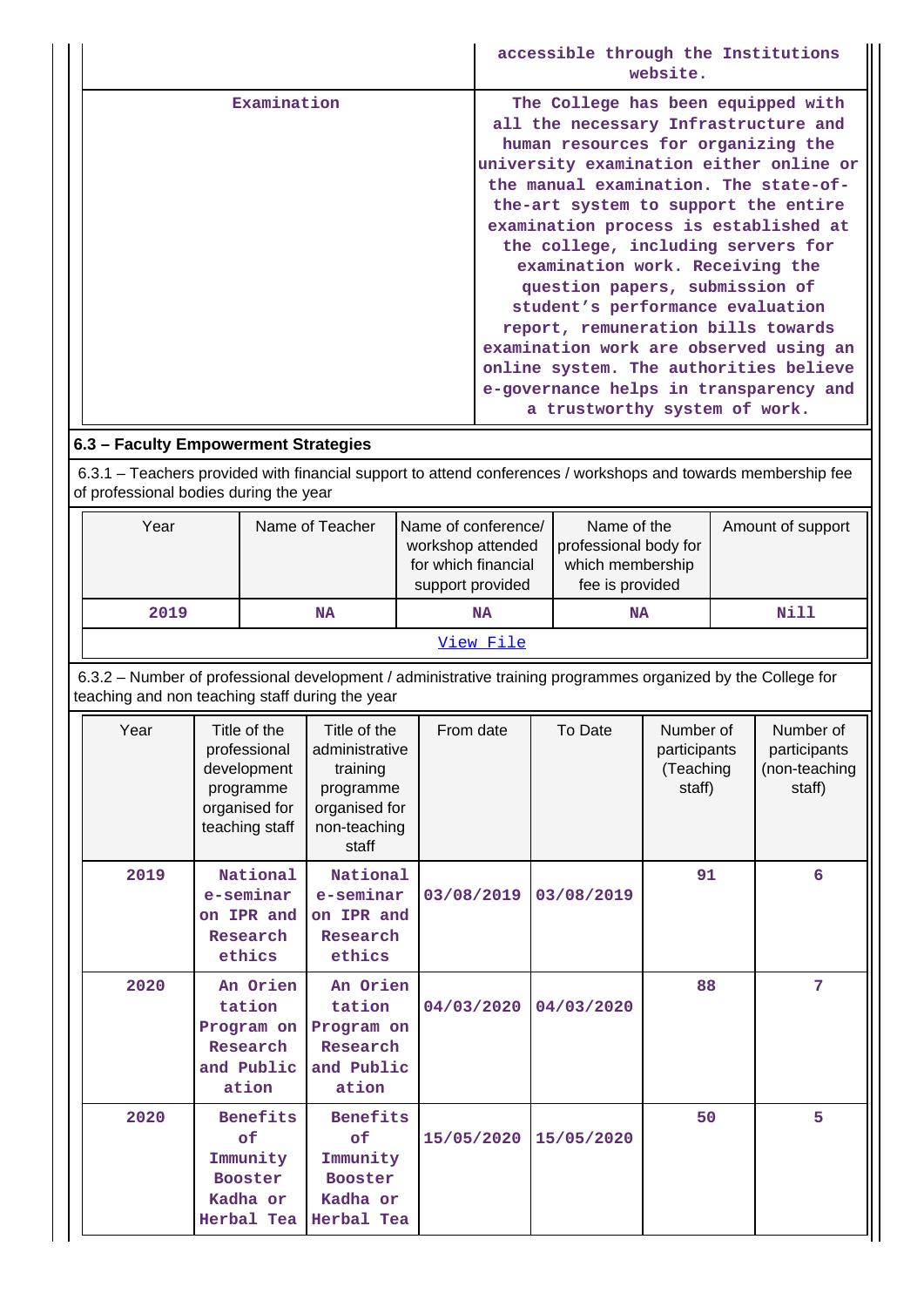| View File                                                                                                     |
|---------------------------------------------------------------------------------------------------------------|
| 6.3.3 – No. of teachers attending professional development programmes, viz., Orientation Programme, Refresher |
| Course, Short Term Course, Faculty Development Programmes during the year                                     |

| Title of the<br>professional<br>development<br>programme                              |                          | Number of teachers<br>who attended | From Date  |            | To date    | Duration        |
|---------------------------------------------------------------------------------------|--------------------------|------------------------------------|------------|------------|------------|-----------------|
| Online<br>Refresher<br>course in<br>Chemistry for<br>higher<br>education              |                          | $\overline{2}$                     |            | 01/09/2019 | 31/12/2019 | 122             |
| Research<br>Methodology<br>Learnings and<br>Applications<br>using latest<br>Softwares |                          | $\overline{\mathbf{3}}$            |            | 22/01/2020 | 26/01/2020 | 5               |
| Managing<br>online classes<br>and co-creating<br>moocs                                |                          | $\overline{4}$                     |            | 20/04/2020 | 06/05/2020 | 16              |
| Research<br>Methodology in<br>Social Science                                          |                          | $\mathbf{1}$                       |            | 04/05/2020 | 09/05/2020 | 6               |
| Creating High<br>Impact Work<br>Culture                                               |                          | 1                                  | 06/05/2020 |            | 11/05/2020 | 6               |
| Empowerment<br>Through Digital<br>Technology and<br><b>E-Learning</b>                 |                          | $\mathbf{1}$                       | 18/05/2020 |            | 30/05/2020 | 13              |
| <b>Effective</b><br>ways to develop<br>E-content for t<br>eaching-<br>learning        |                          | 1                                  |            | 21/05/2020 | 30/05/2020 | 10              |
| <b>NAAC</b><br>Assessment and<br>Accreditation                                        |                          | 1                                  |            | 21/05/2020 | 26/05/2020 | 6               |
| Evolution<br>from offline to<br>online teaching                                       |                          | 1                                  |            | 30/05/2020 | 03/06/2020 | 5               |
| FDP on Big<br>Data Tools                                                              |                          | $\overline{a}$                     |            | 18/05/2020 | 23/05/2020 | $6\overline{6}$ |
|                                                                                       | View File                |                                    |            |            |            |                 |
| 6.3.4 - Faculty and Staff recruitment (no. for permanent recruitment):                |                          |                                    |            |            |            |                 |
|                                                                                       | Non-teaching<br>Teaching |                                    |            |            |            |                 |
| Full Time<br>Full Time<br>Permanent<br>Permanent                                      |                          |                                    |            |            |            |                 |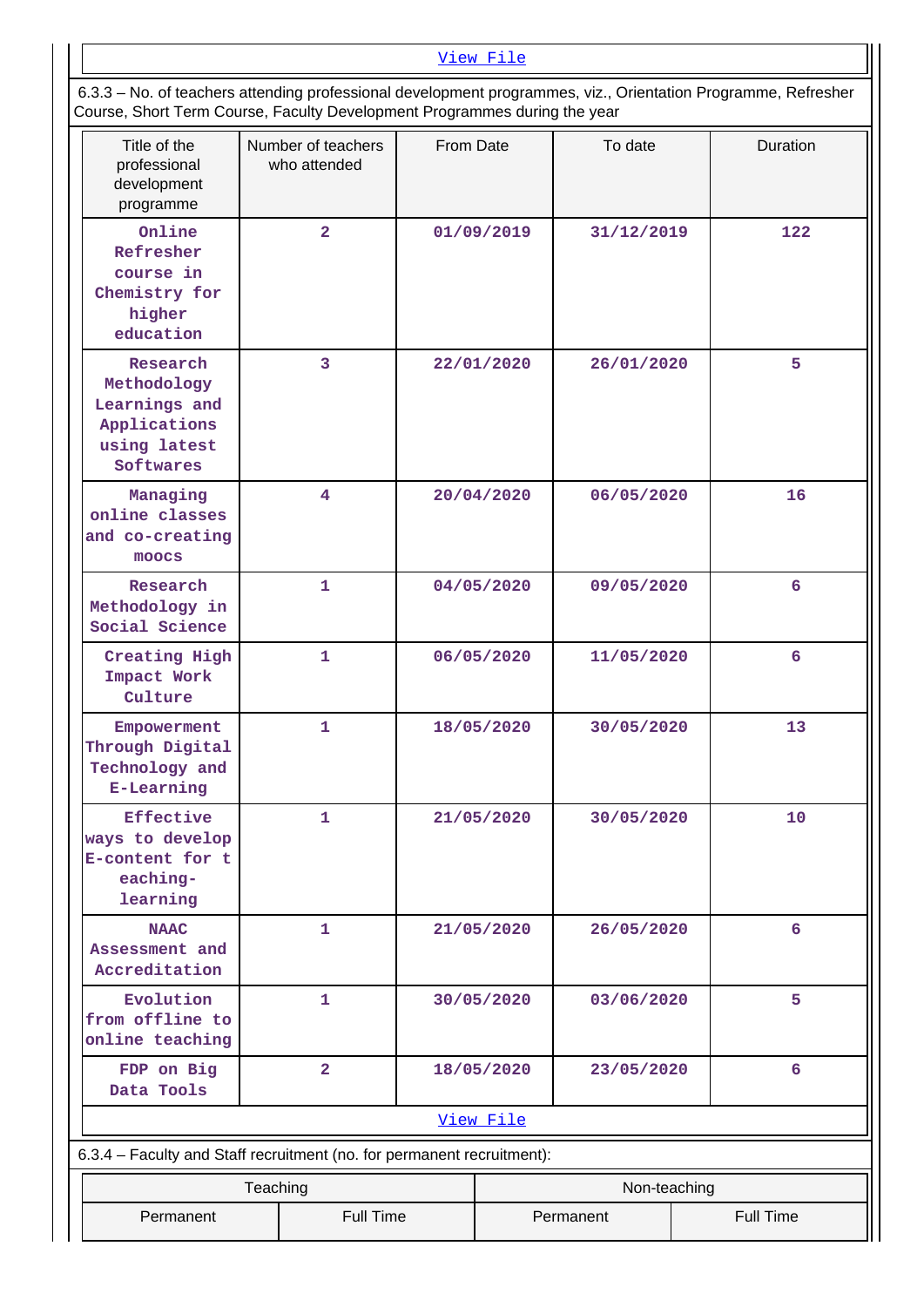**Free transport facilities : A free bus transport facility is given to all the employees. Medical leave and Maternity leave : Leaves are provided as per the leave policy framed by "SSR Memorial Trust" Vacations and university notified**

| $6.3.5$ – Welfare schemes for |  |  |
|-------------------------------|--|--|
|-------------------------------|--|--|

Teaching **Non-teaching Students Free transport facilities: A free bus transport facility is given to all the employees. Refreshment (Tea): A refreshment in the form of tea is provided for all the staff. Faculty Development Programme (FDP's): Various FDP's are arranged in the college for teaching staff. Medical leave, Paternity and Maternity leave : Medical leave is given as per the leave policy framed by "SSR Memorial Trust" Maternity Leave for Female teachers is granted for a period of 3 months. Paternity Leave for Male teachers is given for 7 days. Duty Leave (DL): DL is granted to teaching faculty for conducting examinations outside of the college and official meetings Casual leave (CL): Twelve days of CL is permissible per year for all the teaching staff. Vacations and University notified holiday: Summer vacation leave of 30 days is given to all teaching staff who have completed a minimum of one-year service in the college. Winter vacation leave of 15 days is provided to all teaching staff who have completed a minimum of one-year service in the college. ICT Infrastructure: Smart classrooms are made available for effective**

**teaching. Emergency Medical Kit: It is made available to all which is used to give First Aid**

**holidays given. Incentive for dress materials for non-teaching staff Incentive for dress materials for housekeeping staff Refreshment (Tea): A refreshment in the form of tea is provided for all the staff.**

 **Free transport facilities: A free bus transport facility is given to all students. Canteen Facility: A hygienic and wellmaintained canteen facility is available for all.**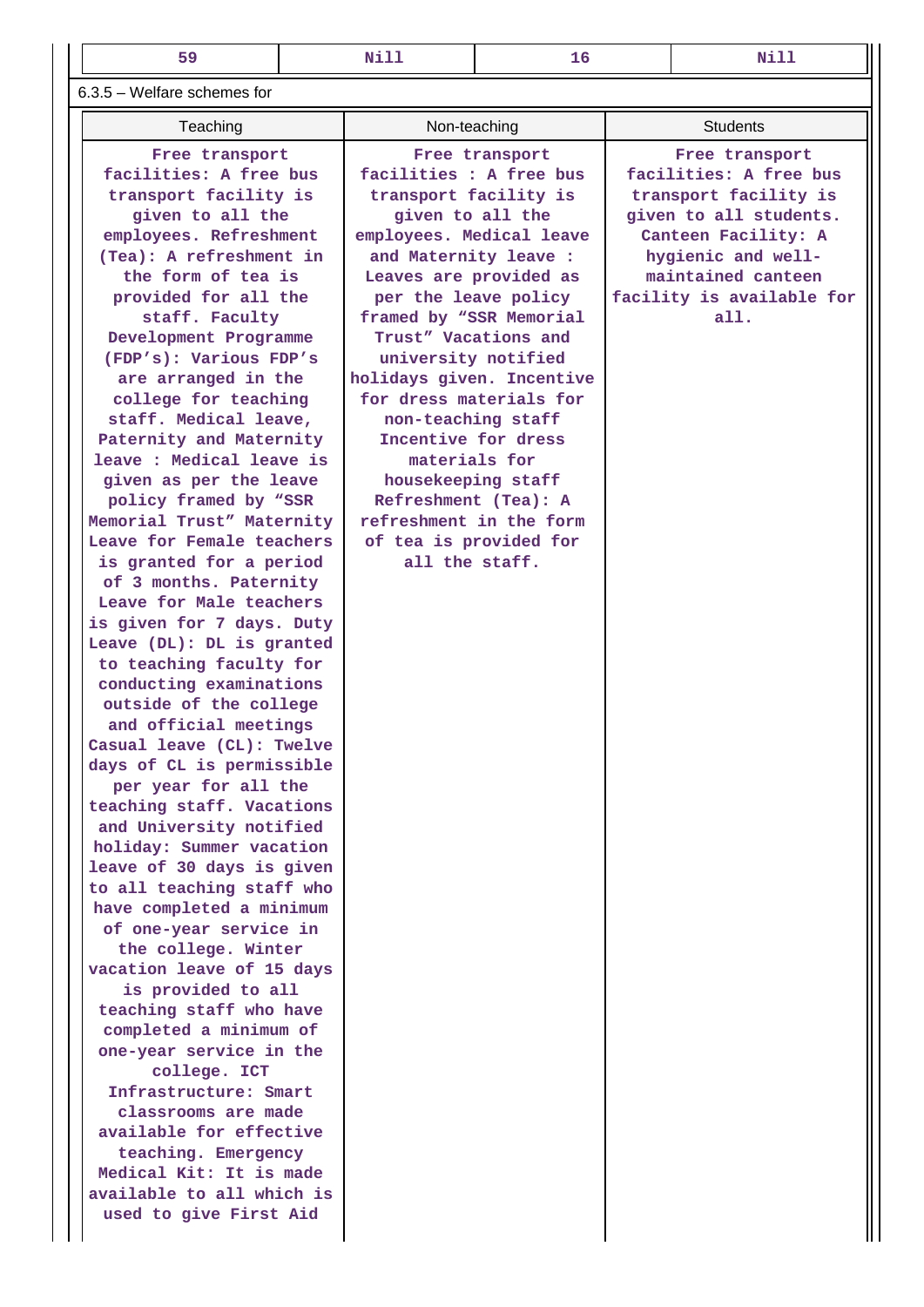| treatment. Encouragement<br>is provided for those<br>faculty who wish to<br>attain higher<br>qualification such as<br>Ph.D. as well as those<br>who wish to improve their<br>qualification Healthy and<br>hygienic work<br>environment: Well-<br>maintained work |  |
|------------------------------------------------------------------------------------------------------------------------------------------------------------------------------------------------------------------------------------------------------------------|--|
|                                                                                                                                                                                                                                                                  |  |
| environment is available<br>for all teaching staff.                                                                                                                                                                                                              |  |

## **6.4 – Financial Management and Resource Mobilization**

6.4.1 – Institution conducts internal and external financial audits regularly (with in 100 words each)

 **Internal and external financial audits are conducted by the institution annually. Internal Audit is performed by officials deputed from the Trust office. The management has regulated the purchase process that requires the approval of management authorities. Cash inflow and expenditure are monitored using Tally software and cash collected at the counter is deposited in the account every day basis. The books of accounts, payment vouchers, bills and bank statements maintained by the college are verified by the senior account officer on a daily basis. During the course of Internal Audit, all required steps are taken to regularize the accounts and to obtain confirmations for the credit balances. The documentary evidence is collected whenever inadequate in respect of payments, compliance of T.D.S. and Statutory Formalities and Reconciliation of Unit wise balances with the Control Accounts and Bank Reconciliations. The copy of the internal audit report covering all matters related to maintenance of accounts is preserved. An external auditor is appointed by the college who performs an audit of the financial statements of the college. External audit is done by the statutory auditors after 30th June of the subsequent year. External auditor verifies all receipts expenses bills, payments of the financial year. A qualified Chartered Accountant reviews the accounts/entries on quarterly basis. Suggestions/objections, if any, raised by the Chartered Accountant are discussed with the management for necessary action. Every year the accounts are further reviewed and finalized by external auditors and audited financial statements are prepared.**

 6.4.2 – Funds / Grants received from management, non-government bodies, individuals, philanthropies during the year(not covered in Criterion III)

| Name of the non government<br>funding agencies /individuals            |        |  | Funds/ Grnats received in Rs. |  |        | Purpose       |  |
|------------------------------------------------------------------------|--------|--|-------------------------------|--|--------|---------------|--|
| <b>NA</b>                                                              |        |  | 0                             |  |        | NA            |  |
| <u>View File</u>                                                       |        |  |                               |  |        |               |  |
| 6.4.3 - Total corpus fund generated                                    |        |  |                               |  |        |               |  |
| 0                                                                      |        |  |                               |  |        |               |  |
| 6.5 - Internal Quality Assurance System                                |        |  |                               |  |        |               |  |
| 6.5.1 – Whether Academic and Administrative Audit (AAA) has been done? |        |  |                               |  |        |               |  |
| External<br>Internal<br><b>Audit Type</b>                              |        |  |                               |  |        |               |  |
|                                                                        | Yes/No |  | Agency                        |  | Yes/No | Authority     |  |
| Academic                                                               | No     |  | Nill                          |  | Yes    | IQAC Internal |  |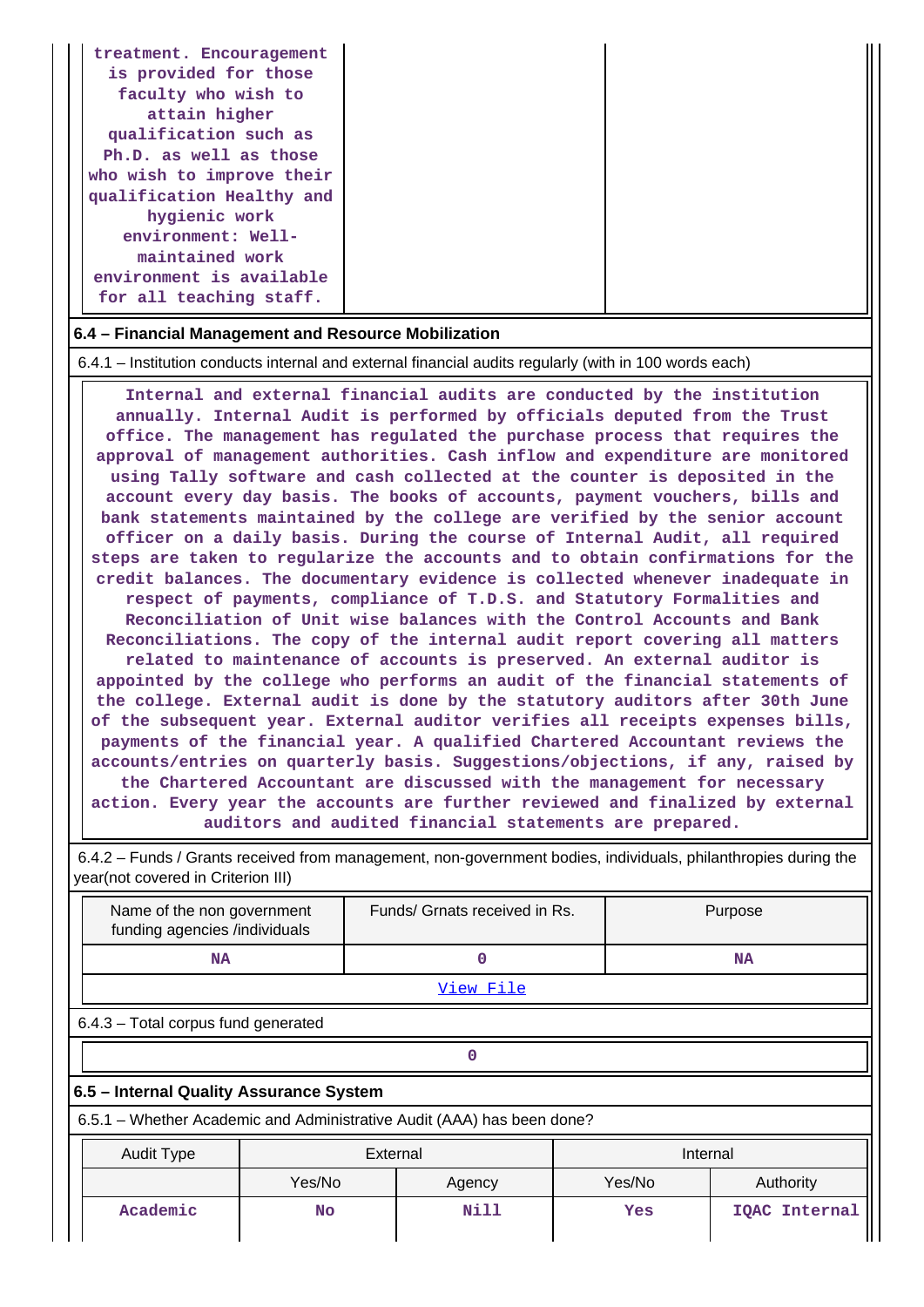|                |           |      |     | Committee                  |
|----------------|-----------|------|-----|----------------------------|
| Administrative | <b>No</b> | Nill | Yes | IQAC Internal<br>Committee |

6.5.2 – Activities and support from the Parent – Teacher Association (at least three)

 **1. The Principal is accessible to the Parents for any discussion and feedback. The parents of the new entrants are invited for interaction with the Principal and the Administration on Orientation Days for College. This has been appreciated by the Parents and has created a bond between the parents and the institution. 2. Departments conduct Parents Teachers meetings annually or biannually and the Class coordinators update parents about the progress of their wards . 3. In the event of Attendance defaulters or Discipline related issues , the concerned parents are communicated for the same as a warning to the student.. Interpersonal interaction also took place between the parents and the concerned subject teachers out of which the parents were able to find out about their ward's attendance record and their performance in the recently concluded examination.**

## 6.5.3 – Development programmes for support staff (at least three)

 **1. Library support staff participated in the "MANLIBNET FIVE DAYS INTERNATIONAL VIRTUAL LIBRARIAN DEVELOPMENT PROGRAMME". They are also encouraged to participate in research activities, present papers and attend Refresher Courses and/or Orientation Courses. 2. The Administrative and Accounts Support Staff are encouraged to undergo Training and Specialized Courses. A webinar on " How to use Vriddhi online admission along with online payment gateway-discussion on infrastructure requirement and new features added in Vridhhi online" has been attended by administrative staff. 3. Technical Staff is encouraged to attend Training for Technical Development Programs. 4. Laboratory staff have undergone a training programme for Instrument Maintenance.**

6.5.4 – Post Accreditation initiative(s) (mention at least three)

 **The College in its quest for excellence has been constantly reinventing itself to sustain and promote excellent standards in education, with a shared focus on fostering human values and social commitment among students. NAAC Accreditation in 2020 has given great impetus for the growth and development of the college. It has not only affirmed the best practices of the college by according it a B grade, but also through its recommendations clearly outlined a road map for further development. The College has made great strides in many aspects such as curricular design and development, quality enhancement in teaching- learning process, provide encouragement for research in the staff members and students, providing more student support services, along with continuous participation in outreach and community involvement programmes. Following are the main initiatives taken by college after NAAC Accreditation. 1. Initiatives for promoting research: The college has made efforts to promote research among students and staff members. Motivation is provided to the faculty to register for Ph.D. Research facilities like chemicals, free Internet, INFLIBNET, DEL NET, research journals also provided for research. For participation in various seminars/workshops/conferences etc at the regional /state level / national level, a flexible time table is provided. Eminent resource persons are invited to conduct workshops/seminars/guest lectures on topics of research interest. Research culture among the students and staff members is cultivated. The College has 15 PhD Holders, five M.Phils, and faculty pursuing PhDs. During the last one year the faculty published books, apart from attending conferences/workshops/seminars. 2. Technology Enabled Teaching-Learning : The Management of SSR College has put in concerted efforts to furnish the classrooms with computer system, LCD projectors and Internet connection in order to make the teaching-learning technology enabled and meaningful. Increase**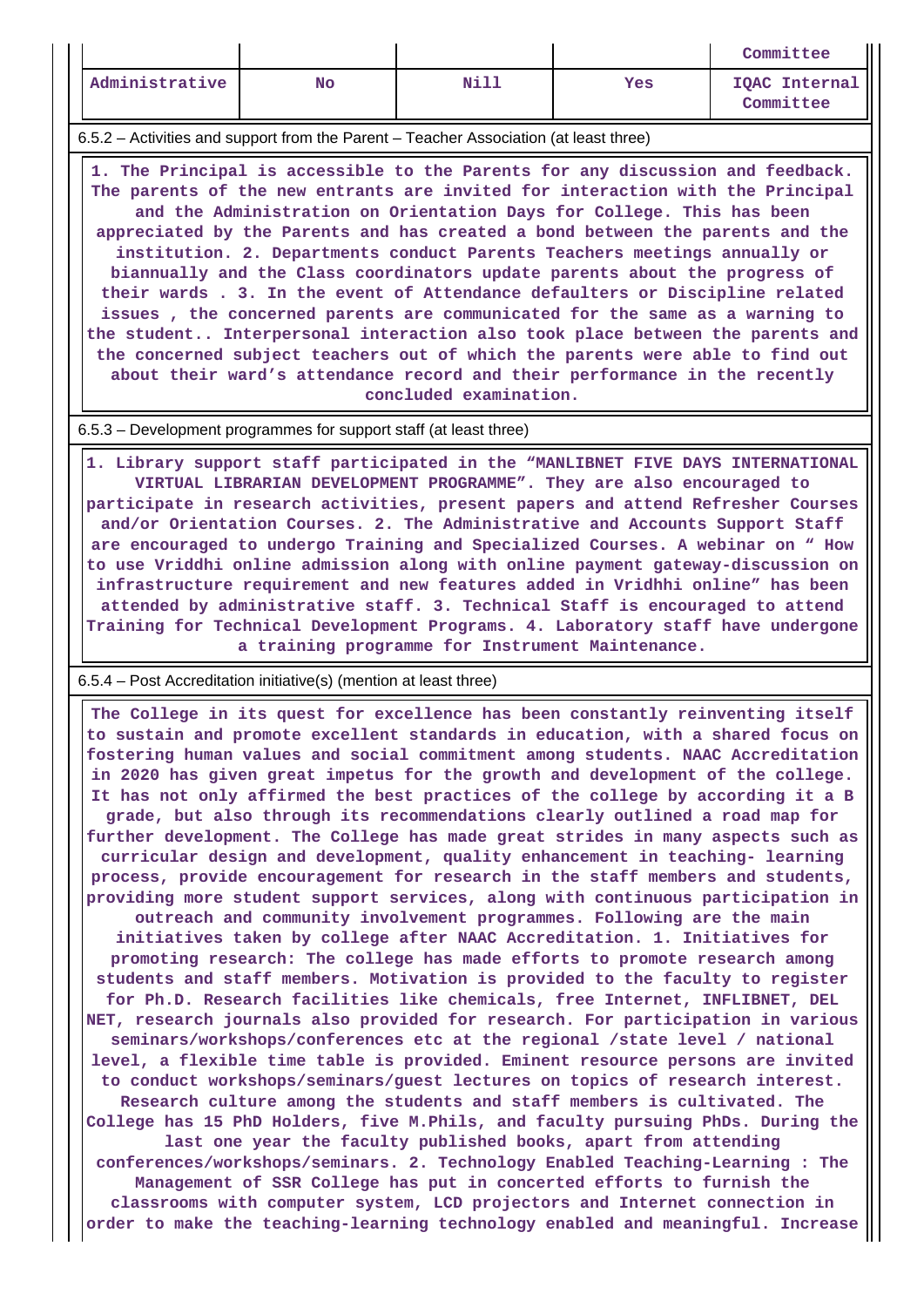**in the number of ICT enabled classrooms, and Wi-Fi campus have promoted extensive use of E-learning resources for innovative teaching. The faculty members have been constantly encouraged to use technology for curriculum transactions. The teachers have been urged to prepare their lesson plan and teaching-learning materials with the help of ICT resources. Because of these ICT resources, teaching methods have become more varied and interesting, with the use of these. 3. Improvement in the college website for interaction and learning The college has an adequately developed website for showcasing the college information about departments, courses offered, course structure, events, Prospectus etc., The content is informative and user friendly as classified information is provided under distinct tabs and icons. The extra features added to access INFLIBNET and other Library e- resources.**

|  | 6.5.5 - Internal Quality Assurance System Details |
|--|---------------------------------------------------|
|  |                                                   |

| a) Submission of Data for AISHE portal | Yes |
|----------------------------------------|-----|
| b) Participation in NIRF               | No  |
| c)ISO certification                    | No  |
| d)NBA or any other quality audit       | No  |

6.5.6 – Number of Quality Initiatives undertaken during the year

| Year | Name of quality<br>initiative by IQAC                                                  | Date of<br>conducting IQAC | <b>Duration From</b> | Duration To | Number of<br>participants |
|------|----------------------------------------------------------------------------------------|----------------------------|----------------------|-------------|---------------------------|
| 2019 | National e-<br>seminar on<br>IPR and<br>Research<br>ethics                             | 03/08/2019                 | 03/08/2019           | 03/08/2019  | 97                        |
| 2020 | An<br>Orientation<br>Program on<br>Research and<br>Publication<br>on 4th March<br>2020 | 04/03/2020                 | 04/03/2020           | 04/03/2020  | 95                        |
| 2020 | <b>Benefits</b><br>Immunity<br>оf<br><b>Booster</b><br>Kadha or<br>Herbal Tea          | 15/05/2020                 | 15/05/2020           | 15/05/2020  | 55                        |

View File

# **CRITERION VII – INSTITUTIONAL VALUES AND BEST PRACTICES**

## **7.1 – Institutional Values and Social Responsibilities**

 7.1.1 – Gender Equity (Number of gender equity promotion programmes organized by the institution during the year)

| Title of the<br>programme | Period from | Period To  | Number of Participants |      |
|---------------------------|-------------|------------|------------------------|------|
|                           |             |            | Female                 | Male |
| Womans Day                | 09/03/2020  | 09/03/2020 | 35                     | 15   |
| Vasant<br>Panchami        | 30/01/2020  | 30/01/2020 | 45                     | 14   |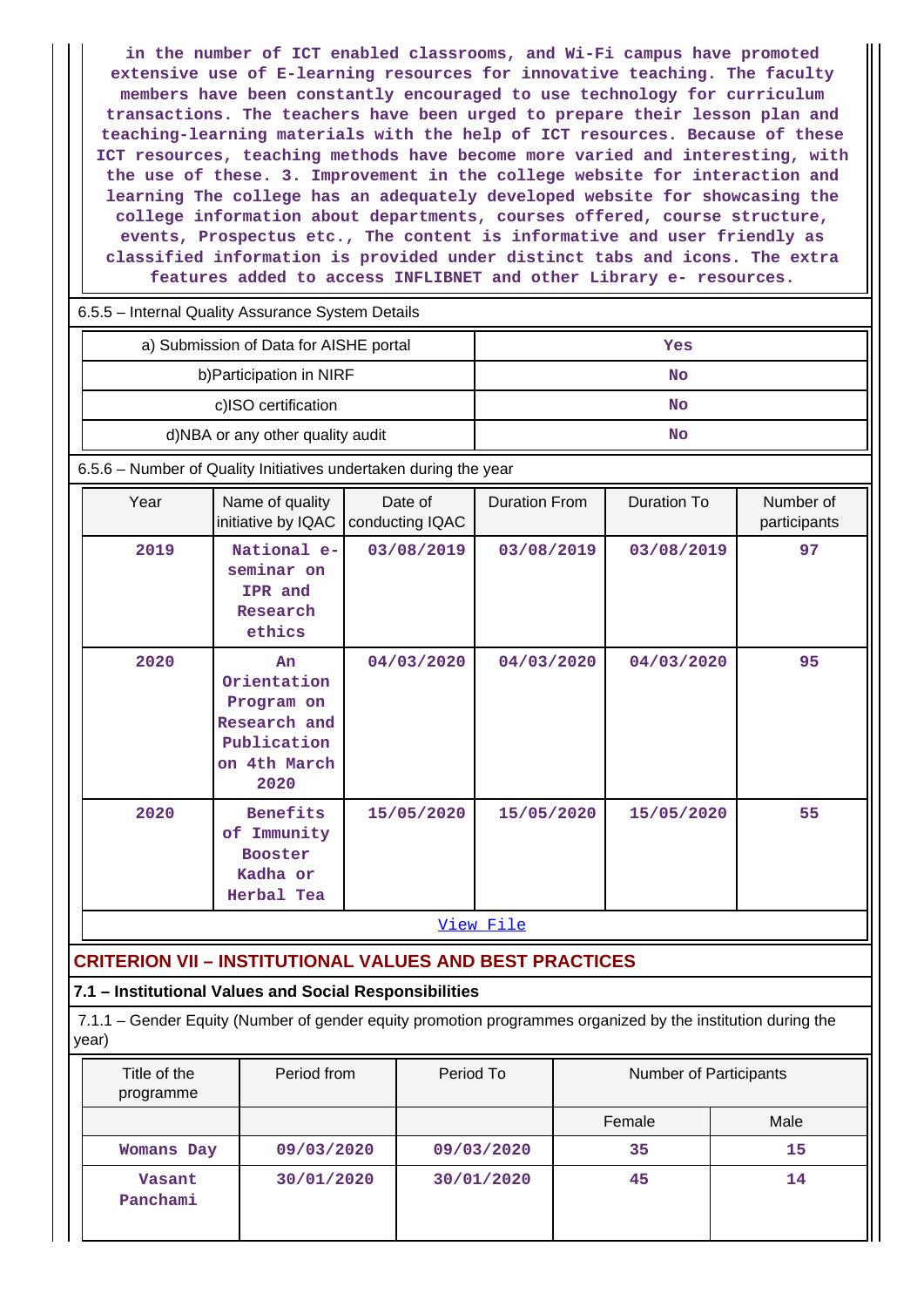| Menstrual<br>Health and<br>Hygiene                                                                                                                                                                                                                                                                                                                                                                                                                                                                                                                                                                                                                                                    |                                                                                             | 04/02/2020                                                                                        |            |                | 04/02/2020<br>146 |                           |                                         | Nill                                                                                  |                                                     |
|---------------------------------------------------------------------------------------------------------------------------------------------------------------------------------------------------------------------------------------------------------------------------------------------------------------------------------------------------------------------------------------------------------------------------------------------------------------------------------------------------------------------------------------------------------------------------------------------------------------------------------------------------------------------------------------|---------------------------------------------------------------------------------------------|---------------------------------------------------------------------------------------------------|------------|----------------|-------------------|---------------------------|-----------------------------------------|---------------------------------------------------------------------------------------|-----------------------------------------------------|
| Zumba Session                                                                                                                                                                                                                                                                                                                                                                                                                                                                                                                                                                                                                                                                         |                                                                                             | 08/02/2020                                                                                        |            |                | 08/02/2020        |                           | 400                                     |                                                                                       | 180                                                 |
| National Girl<br>24/01/2020<br>Child Day                                                                                                                                                                                                                                                                                                                                                                                                                                                                                                                                                                                                                                              |                                                                                             | 24/01/2020                                                                                        |            |                | $22 \,$           |                           | 5.                                      |                                                                                       |                                                     |
| National<br>Nutrition Month                                                                                                                                                                                                                                                                                                                                                                                                                                                                                                                                                                                                                                                           |                                                                                             | 09/09/2019                                                                                        |            |                | 30/09/2019        |                           | 118                                     |                                                                                       | <b>Nill</b>                                         |
| 7.1.2 - Environmental Consciousness and Sustainability/Alternate Energy initiatives such as:                                                                                                                                                                                                                                                                                                                                                                                                                                                                                                                                                                                          |                                                                                             |                                                                                                   |            |                |                   |                           |                                         |                                                                                       |                                                     |
|                                                                                                                                                                                                                                                                                                                                                                                                                                                                                                                                                                                                                                                                                       |                                                                                             |                                                                                                   |            |                |                   |                           |                                         | Percentage of power requirement of the University met by the renewable energy sources |                                                     |
| College has installed Solar Water Heater at Hostel to use solar energy. All the<br>departments and common facility centres are equipped with LED lamps.<br>Approximately 304 LED Lamps and Tube lights for energy conservation. Equipment<br>like Computers is used with power saving mode. Also, campus administration runs<br>switch-off drill on regular basis. In all department's electricity was shut<br>down after occupancy time as one of the practices for energy conservation. For<br>paperless environments and energy efficient use ERP system implemented in the<br>campus (Vriddhi Software). Percentage of Annual power requirements met through<br>LED bulbs is 2.01 |                                                                                             |                                                                                                   |            |                |                   |                           |                                         |                                                                                       |                                                     |
| 7.1.3 - Differently abled (Divyangjan) friendliness                                                                                                                                                                                                                                                                                                                                                                                                                                                                                                                                                                                                                                   |                                                                                             |                                                                                                   |            |                |                   |                           |                                         |                                                                                       |                                                     |
|                                                                                                                                                                                                                                                                                                                                                                                                                                                                                                                                                                                                                                                                                       | Item facilities                                                                             |                                                                                                   |            | Yes/No         |                   |                           |                                         | Number of beneficiaries                                                               |                                                     |
|                                                                                                                                                                                                                                                                                                                                                                                                                                                                                                                                                                                                                                                                                       | Physical facilities                                                                         |                                                                                                   | <b>Yes</b> |                |                   | <b>Nill</b>               |                                         |                                                                                       |                                                     |
| Ramp/Rails                                                                                                                                                                                                                                                                                                                                                                                                                                                                                                                                                                                                                                                                            |                                                                                             |                                                                                                   |            | <b>Yes</b>     |                   |                           | Nill                                    |                                                                                       |                                                     |
| Scribes for examination<br>Nill<br><b>Yes</b>                                                                                                                                                                                                                                                                                                                                                                                                                                                                                                                                                                                                                                         |                                                                                             |                                                                                                   |            |                |                   |                           |                                         |                                                                                       |                                                     |
| Rest Rooms                                                                                                                                                                                                                                                                                                                                                                                                                                                                                                                                                                                                                                                                            |                                                                                             |                                                                                                   |            | Yes            |                   |                           |                                         | Nill                                                                                  |                                                     |
| <b>Nill</b><br>Any other similar<br>Yes<br>facility                                                                                                                                                                                                                                                                                                                                                                                                                                                                                                                                                                                                                                   |                                                                                             |                                                                                                   |            |                |                   |                           |                                         |                                                                                       |                                                     |
| 7.1.4 - Inclusion and Situatedness                                                                                                                                                                                                                                                                                                                                                                                                                                                                                                                                                                                                                                                    |                                                                                             |                                                                                                   |            |                |                   |                           |                                         |                                                                                       |                                                     |
| Year                                                                                                                                                                                                                                                                                                                                                                                                                                                                                                                                                                                                                                                                                  | Number of<br>initiatives to<br>address<br>locational<br>advantages<br>and disadva<br>ntages | Number of<br>initiatives<br>taken to<br>engage with<br>and<br>contribute to<br>local<br>community |            | Date           | Duration          |                           | Name of<br>initiative                   | <b>Issues</b><br>addressed                                                            | Number of<br>participating<br>students<br>and staff |
| 2020                                                                                                                                                                                                                                                                                                                                                                                                                                                                                                                                                                                                                                                                                  | $\mathbf{1}$                                                                                | <b>Nill</b>                                                                                       |            | 28/01/2<br>020 | 6                 |                           | Awareness<br>campaigns<br>at<br>village | Social<br>Responsib<br>ility                                                          | 69                                                  |
| 2019                                                                                                                                                                                                                                                                                                                                                                                                                                                                                                                                                                                                                                                                                  | $\mathbf{1}$                                                                                | <b>Nill</b>                                                                                       |            | 02/08/2<br>019 | $\mathbf{1}$      | DNH Lib<br>eration<br>Day |                                         | Social<br>Responsib<br>ility                                                          | 120                                                 |
| 2019                                                                                                                                                                                                                                                                                                                                                                                                                                                                                                                                                                                                                                                                                  | $\mathbf{1}$                                                                                | <b>Nill</b>                                                                                       |            | 01/10/2<br>019 | $\mathbf{1}$      |                           | <b>Blood</b><br>Donation<br>Day         | <b>Awareness</b><br>for Blood<br>Daonation                                            | 25                                                  |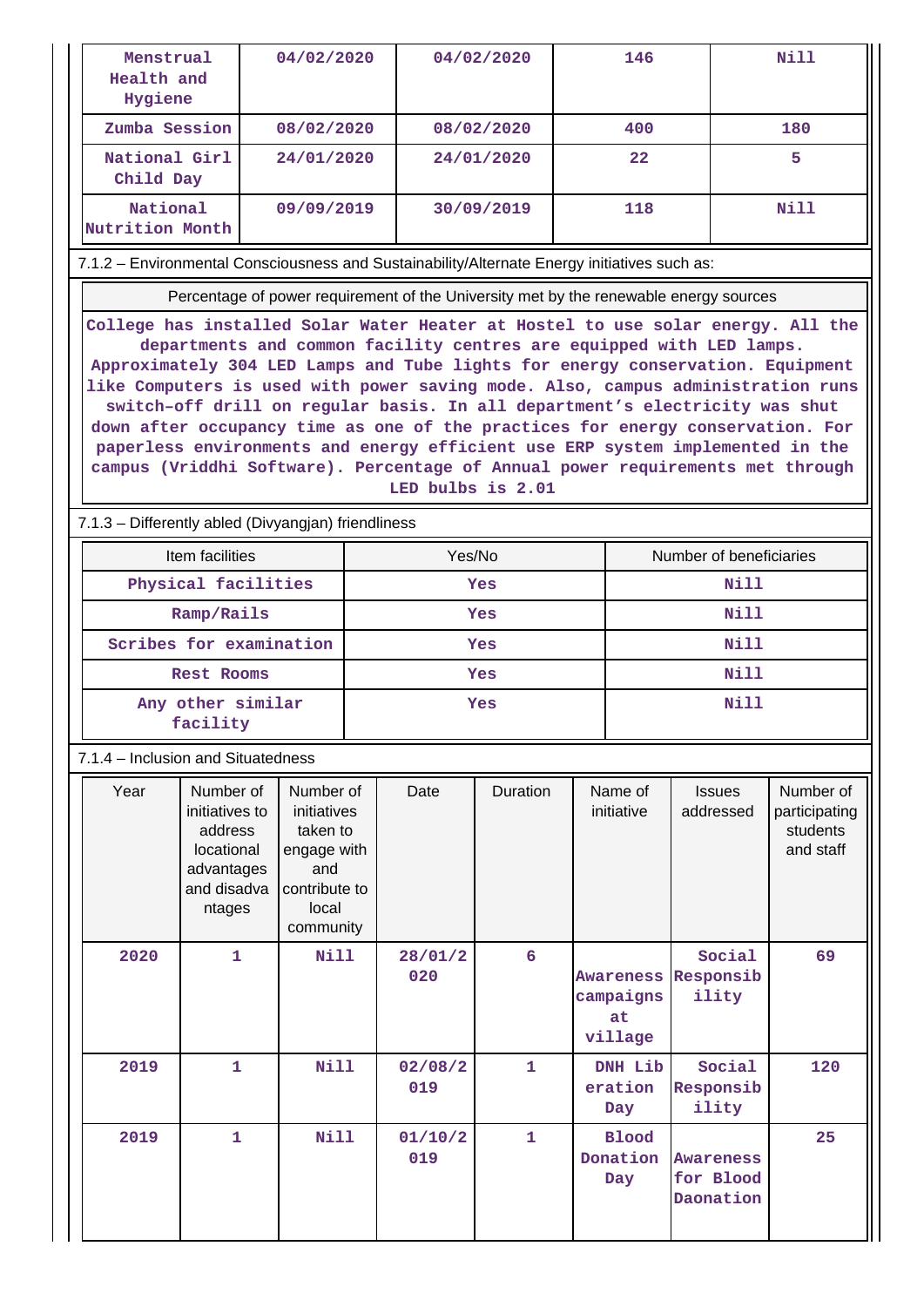| 2020                             | $\mathbf{1}$ | <b>Nill</b>  | 09/03/2<br>020                                                                                    | 1            | World<br>Women's<br>day                                                                                                                                                                                                                                                                                                                                                                                                                                                               | Social<br>Responsib<br>ility           | 35          |
|----------------------------------|--------------|--------------|---------------------------------------------------------------------------------------------------|--------------|---------------------------------------------------------------------------------------------------------------------------------------------------------------------------------------------------------------------------------------------------------------------------------------------------------------------------------------------------------------------------------------------------------------------------------------------------------------------------------------|----------------------------------------|-------------|
| 2020                             | $\mathbf{1}$ | <b>Nill</b>  | 28/01/2<br>020                                                                                    | $\mathbf{1}$ | Tree Pl<br>antation                                                                                                                                                                                                                                                                                                                                                                                                                                                                   | Environ<br>mental<br><b>Awareness</b>  | 69          |
| 2020                             | $\mathbf{1}$ | <b>Nill</b>  | 29/01/2<br>020                                                                                    | $\mathbf{1}$ | Ground<br>Leveling<br>of Temple<br>and<br>Primary<br>Health<br>Centre                                                                                                                                                                                                                                                                                                                                                                                                                 | Social<br>Responsib<br>ility           | 69          |
| 2020                             | Nill         | $\mathbf{1}$ | 29/01/2<br>020                                                                                    | 1            | Water<br>Pipeline<br>Work                                                                                                                                                                                                                                                                                                                                                                                                                                                             | Social<br>Responsib<br>ility           | 69          |
| 2020                             | $\mathbf{1}$ | <b>Nill</b>  | 30/01/2<br>020                                                                                    | $\mathbf{1}$ | Help in<br>struction                                                                                                                                                                                                                                                                                                                                                                                                                                                                  | Social<br>House Con Responsib<br>ility | 69          |
| 2020                             | <b>Nill</b>  | $\mathbf{1}$ | Nill                                                                                              | <b>Nill</b>  | Campus<br>made<br>Available<br>for<br>Medical<br>College                                                                                                                                                                                                                                                                                                                                                                                                                              | Social<br>Responsib<br>ility           | Nill        |
| 2020                             | <b>Nill</b>  | $\mathbf{1}$ | <b>Nill</b>                                                                                       | Nill         | Ground<br>Made<br>Available<br>for<br>Cricket<br>Academy                                                                                                                                                                                                                                                                                                                                                                                                                              | Social<br>Responsib<br>ility           | <b>Nill</b> |
|                                  |              |              |                                                                                                   | View File    |                                                                                                                                                                                                                                                                                                                                                                                                                                                                                       |                                        |             |
|                                  |              |              | 7.1.5 - Human Values and Professional Ethics Code of conduct (handbooks) for various stakeholders |              |                                                                                                                                                                                                                                                                                                                                                                                                                                                                                       |                                        |             |
| <b>Title</b>                     |              |              | Date of publication<br>Follow up(max 100 words)                                                   |              |                                                                                                                                                                                                                                                                                                                                                                                                                                                                                       |                                        |             |
| Code of Conduct for<br>Principal |              |              | 01/01/2019                                                                                        |              | The Principal is<br>appointed by the<br>university selection<br>committee as per the<br>rules of Govt. of<br>Maharashtra. The post is<br>subject to approval by<br>the Savitribai<br>University, Pune. He/she<br>is full time academic and<br>administrative officer of<br>the institute. He/she<br>should stay at the<br>college campus and will<br>not leave the campus<br>without the permission of<br>the authorities. Before<br>leaving the campus he<br>should make alternative |                                        |             |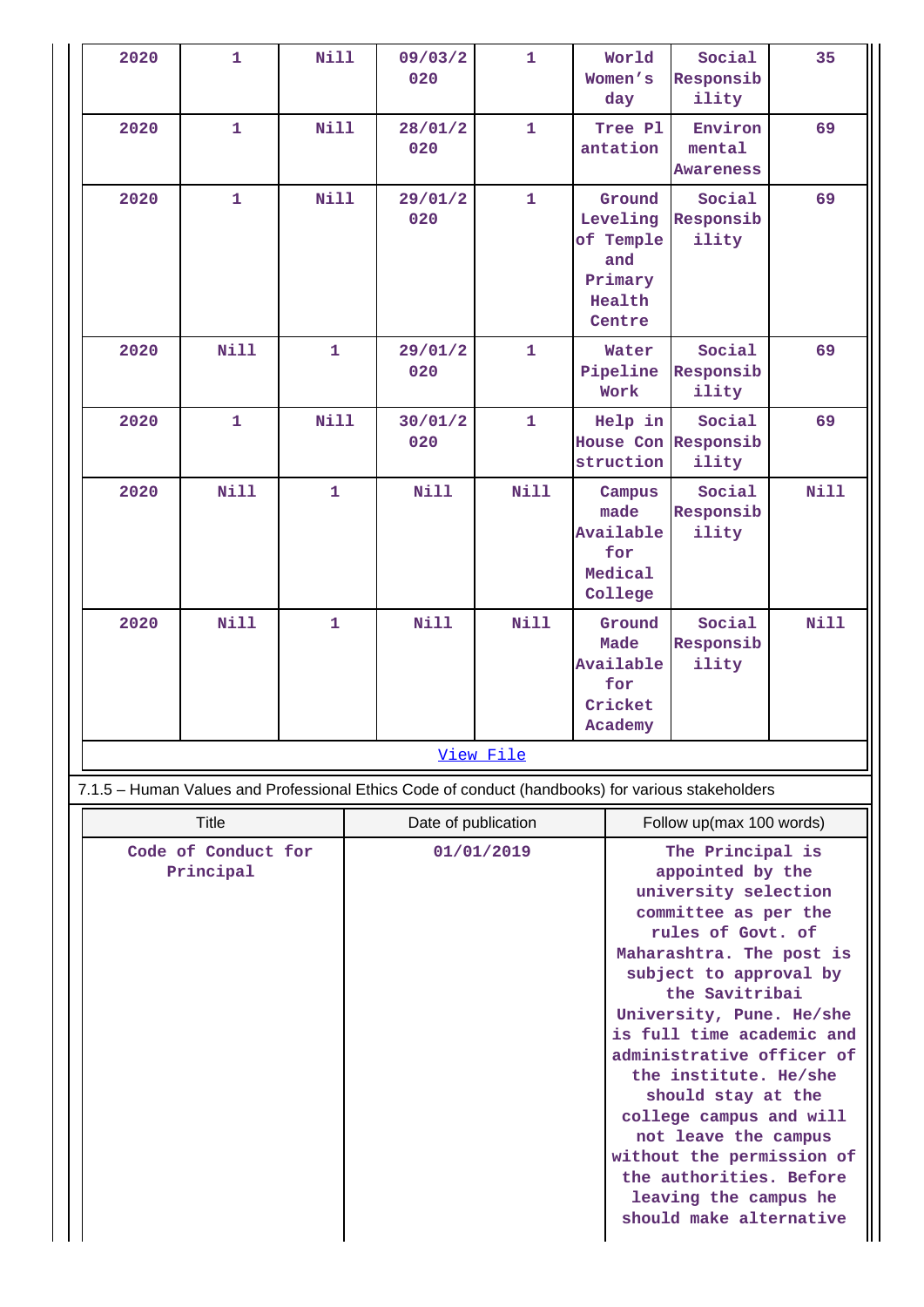**arrangements for the functioning of the day to day activities of the college. He/she should encourage and support research activities among the faculties and Post Graduate students. He/she being academic head, should support, guide and think innovatively for the overall development of faculties and students in the college. He/she should observe discipline and must bear high moral character. He/she should prepare budget for the given academic year, present it to the Management, get it sanctioned and execute it with full commitment. He/she should provide details of various scholarships to the needy and worthy students. Principal is responsible for smooth conduct of college and should guide for preparation of yearly plan, administrative and financial management in consultation with management. He/she should establish good public contacts in society, Dept. of higher education, University and other academic institutions for overall development of the college. He/she is responsible for the planning and execution of sports, extra-curricular and cultural activities for overall development of the students. He/she has to manage and control faculties and staff on the campus and make optimum utilization of the available Infrastructure. He/she should be cooperative towards all his colleagues and seniors.**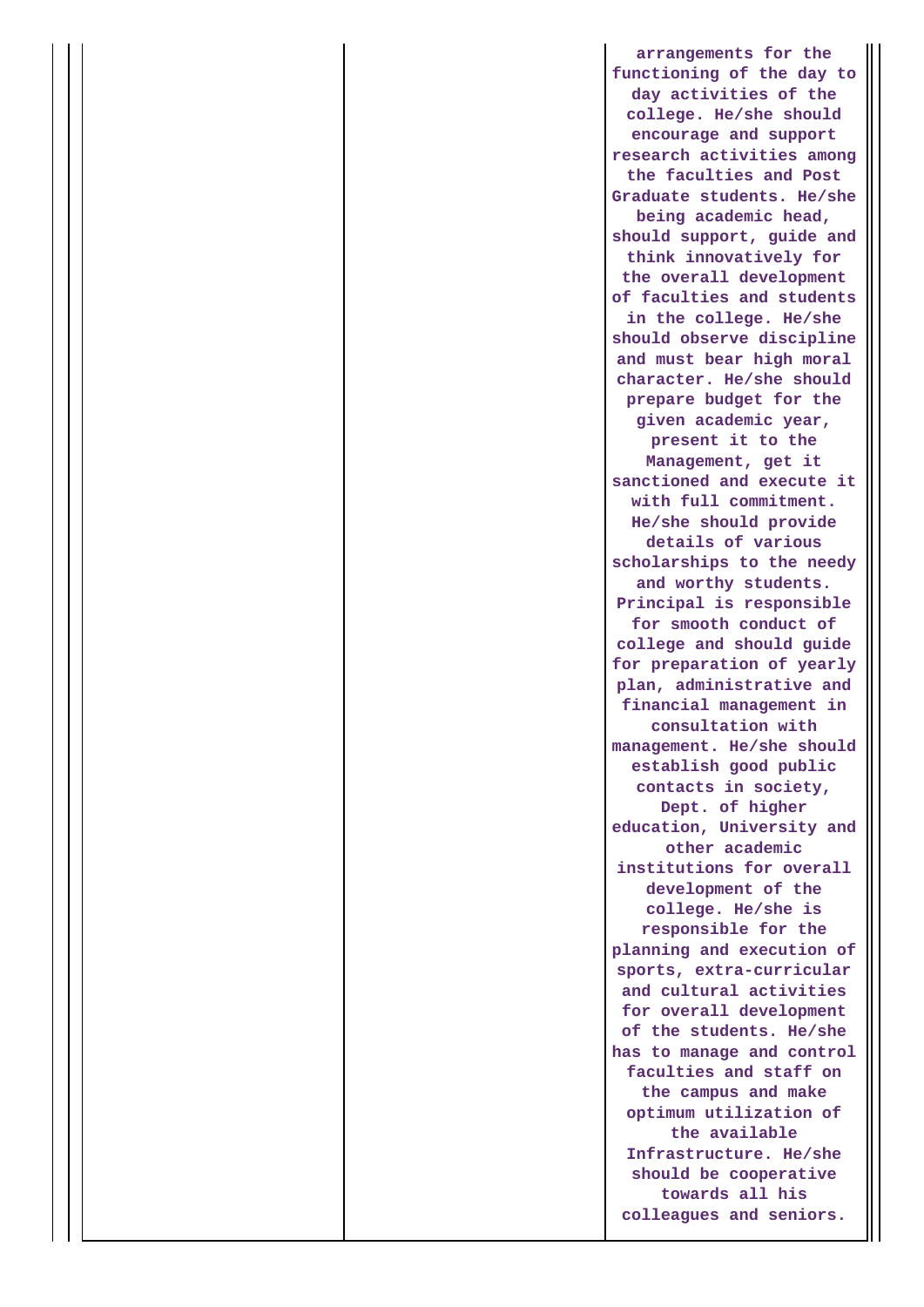| Code of Conduct for<br>Teachers        | 01/01/2019 | Teachers should<br>inculcate best quality in<br>teaching and help<br>students equip with the<br>required knowledge and<br>skill. Teachers should<br>ensure safe and secured<br>teaching and learning<br>environment for the<br>students. Teachers should<br>have excellent leadership<br>qualities and they should<br>present themselves as a<br>role model for the<br>students. Teachers should<br>discourage discrimination<br>and harassment in any<br>form inside the college<br>premises. Teachers should<br>exhibit efficient and<br>effective resource<br>management skills.<br>Teachers should<br>accomplish their duties<br>with a sense of<br>commitment and integrity.<br>Alternate arrangements<br>need to be made while<br>applying for any leave.<br>Approval of the Principal<br>in this regard is<br>mandatory. Carrying<br>Identity Cards in the |
|----------------------------------------|------------|-------------------------------------------------------------------------------------------------------------------------------------------------------------------------------------------------------------------------------------------------------------------------------------------------------------------------------------------------------------------------------------------------------------------------------------------------------------------------------------------------------------------------------------------------------------------------------------------------------------------------------------------------------------------------------------------------------------------------------------------------------------------------------------------------------------------------------------------------------------------|
| Code of Conduct for<br><b>Students</b> | 01/01/2019 | college is compulsory.<br>Students must display<br>Courteous and respectful<br>behavior. The students<br>not fulfilling the<br>minimum attendance<br>criteria will not be<br>allowed for the<br>college/university<br>examinations. The student<br>who remains absent for<br>the periodical test /<br>examination due to his/<br>her illness shall be<br>required to submit the<br>medical certificate,<br>along with the<br>application endorsed by<br>parents. The students<br>should complete their<br>tutorials, tests and<br>demonstrations as per the<br>guidelines set by SPPU,<br>Pune. Ragging is strictly<br>prohibited in the college                                                                                                                                                                                                                  |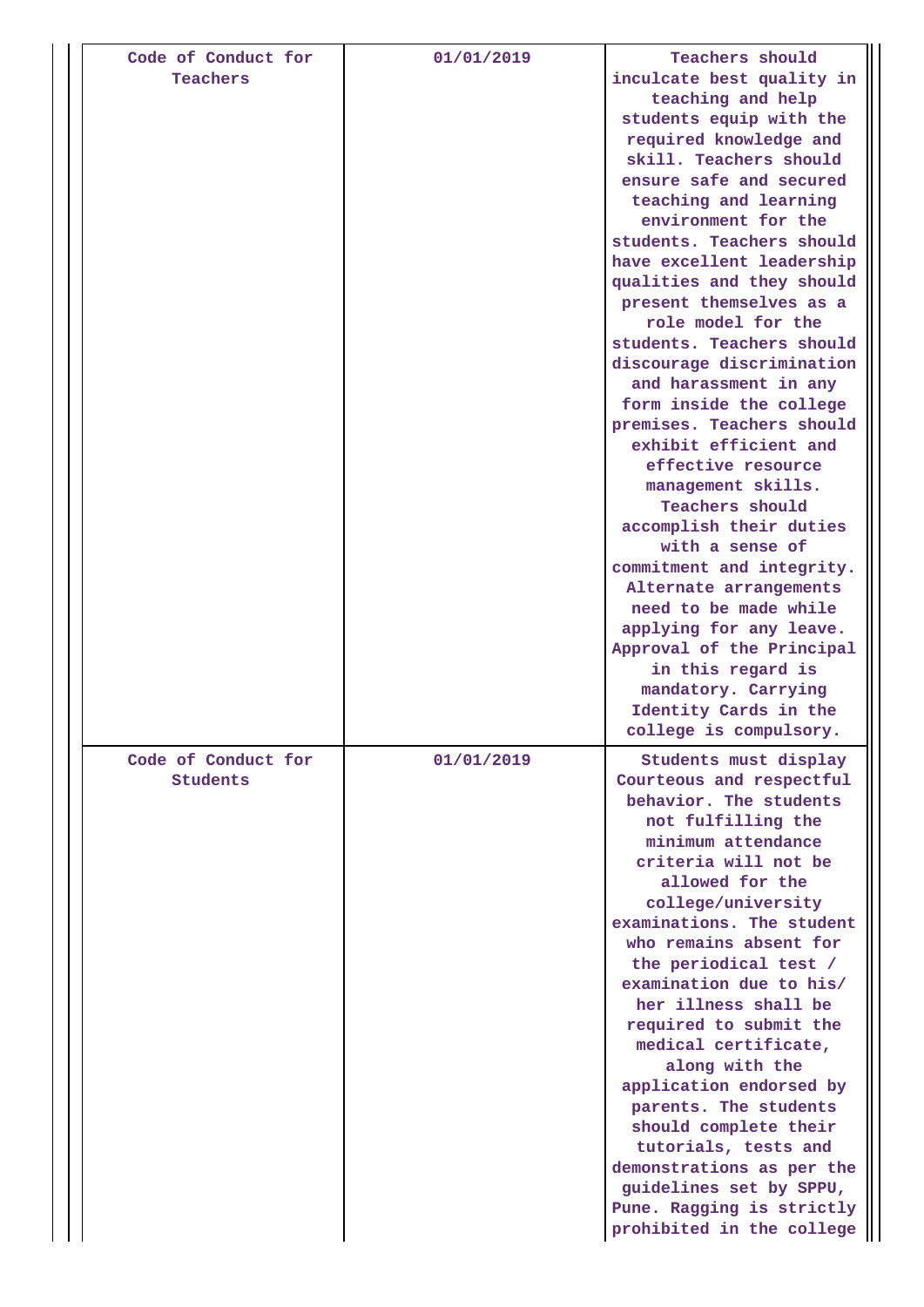**premises and outside. Students indulging in ragging will be punished as per "UGC Regulation on Curbing the Menace of Ragging in Higher Education Institutions, 2009, published in the Gazette of India dated 4th July, 2009. Such students will also be expelled from the college and F.I.R will be lodged with the police against them. Moreover, it will be mentioned in the college leaving certificate of such students that they are expelled because of their indulgence in ragging. Students with a previous record of ragging will not be admitted to this College. Smoking, chewing tobacco, consuming drugs or alcohol and use of explosive or dangerous substances, in any form is strictly prohibited in the College campus. Stringent actions will be taken if rules are violated. Copying in examination, possessing any form of scribbled material, exchanging answer sheets, allowing proxy writer will be treated as an offence and necessary action will be taken against the concerned student. No student shall collect money in any form in the college premises. No notice shall be put on the notice boards without the prior permission of the Principal. Students shall not organize picnics, trips etc, on their own. Students are prohibited from indulging into activities which affect the reputation of the college adversely. If any student is found**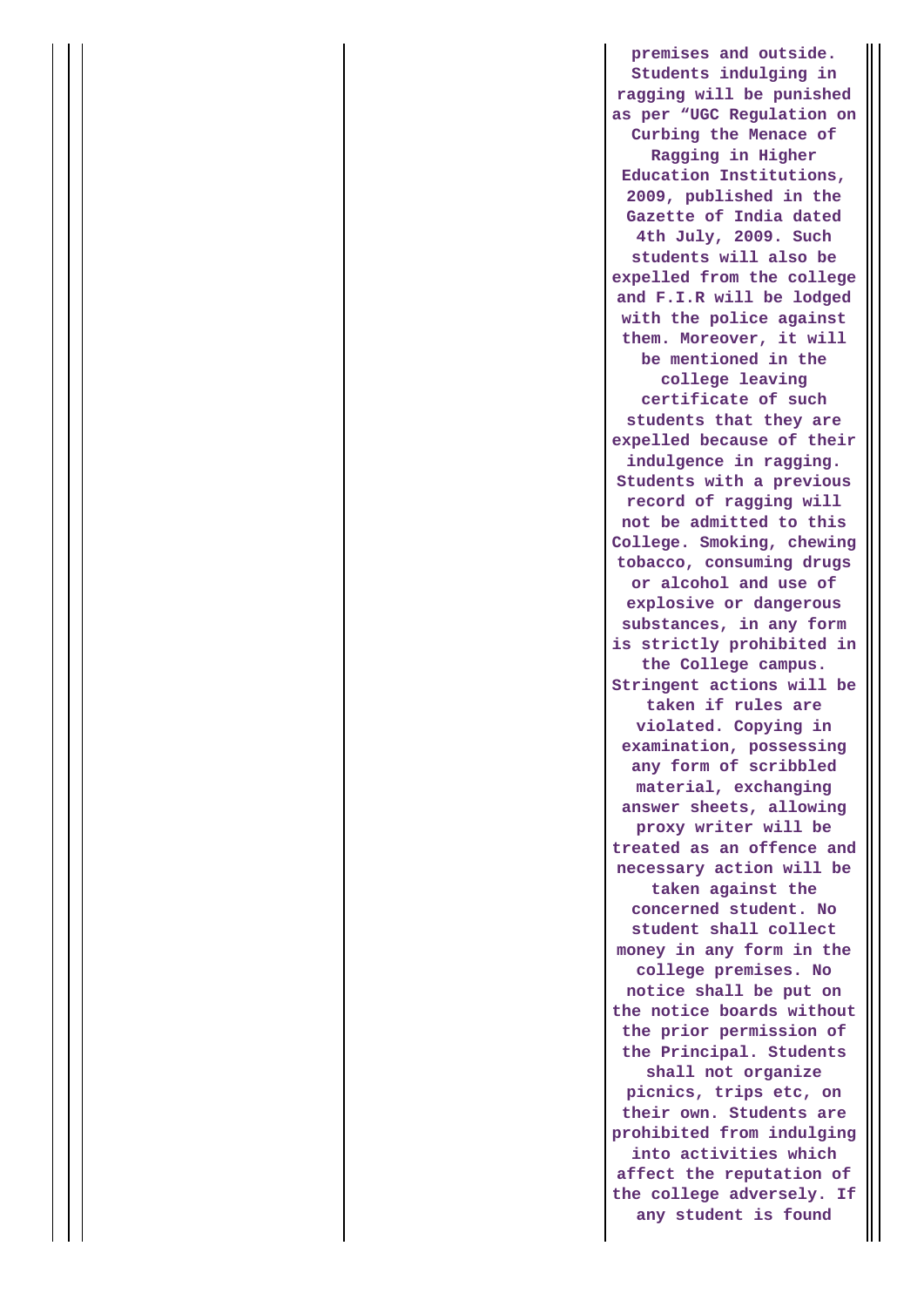|                                                               |            | scribbling on the<br>walls/desks, disciplinary<br>action shall be taken<br>against him/her. The<br>rules set by the<br>Management of the college<br>need to be followed. The<br>students carrying<br>vehicles have to park<br>them in the allotted<br>parking slots. Carrying<br>Identity Cards in the<br>college is compulsory.                                                                                                                                                                                                                                                                                                                                                                                                                                                                                                                                                                                                                                                                                                                                                                                                                                                                      |
|---------------------------------------------------------------|------------|-------------------------------------------------------------------------------------------------------------------------------------------------------------------------------------------------------------------------------------------------------------------------------------------------------------------------------------------------------------------------------------------------------------------------------------------------------------------------------------------------------------------------------------------------------------------------------------------------------------------------------------------------------------------------------------------------------------------------------------------------------------------------------------------------------------------------------------------------------------------------------------------------------------------------------------------------------------------------------------------------------------------------------------------------------------------------------------------------------------------------------------------------------------------------------------------------------|
| Code of Conduct for<br>Examination Department<br>For Students | 01/01/2019 | The students unable to<br>appear for examination<br>due to their health<br>issues or otherwise are<br>required to seek prior<br>permission from the<br>Principal. They have to<br>validate their case<br>producing authenticated<br>documents. Student must<br>remain present in the<br>examination hall fifteen<br>minutes prior the<br>commencement of<br>examination. The student<br>should not disregard the<br>instructions given by the<br>junior supervisors.<br>Student should not<br>communicate in any way<br>inside the examination<br>hall. Exchanging<br>mathematical instruments<br>or stationary items<br>during the examination is<br>strictly prohibited.<br>Students shall be allowed<br>to enter the examination<br>hall for half-an-hour<br>after the commencement of<br>the exam. Students must<br>not leave the examination<br>hall until half-an-hour<br>time of exam is over. A<br>warning bell will be<br>given ten minutes prior<br>the ending of the<br>examination as soon as<br>the final bell is rung,<br>student must stop writing<br>and hand over the answer-<br>books to the junior<br>supervisor. Student must<br>not leave the seat until<br>all answer-books are |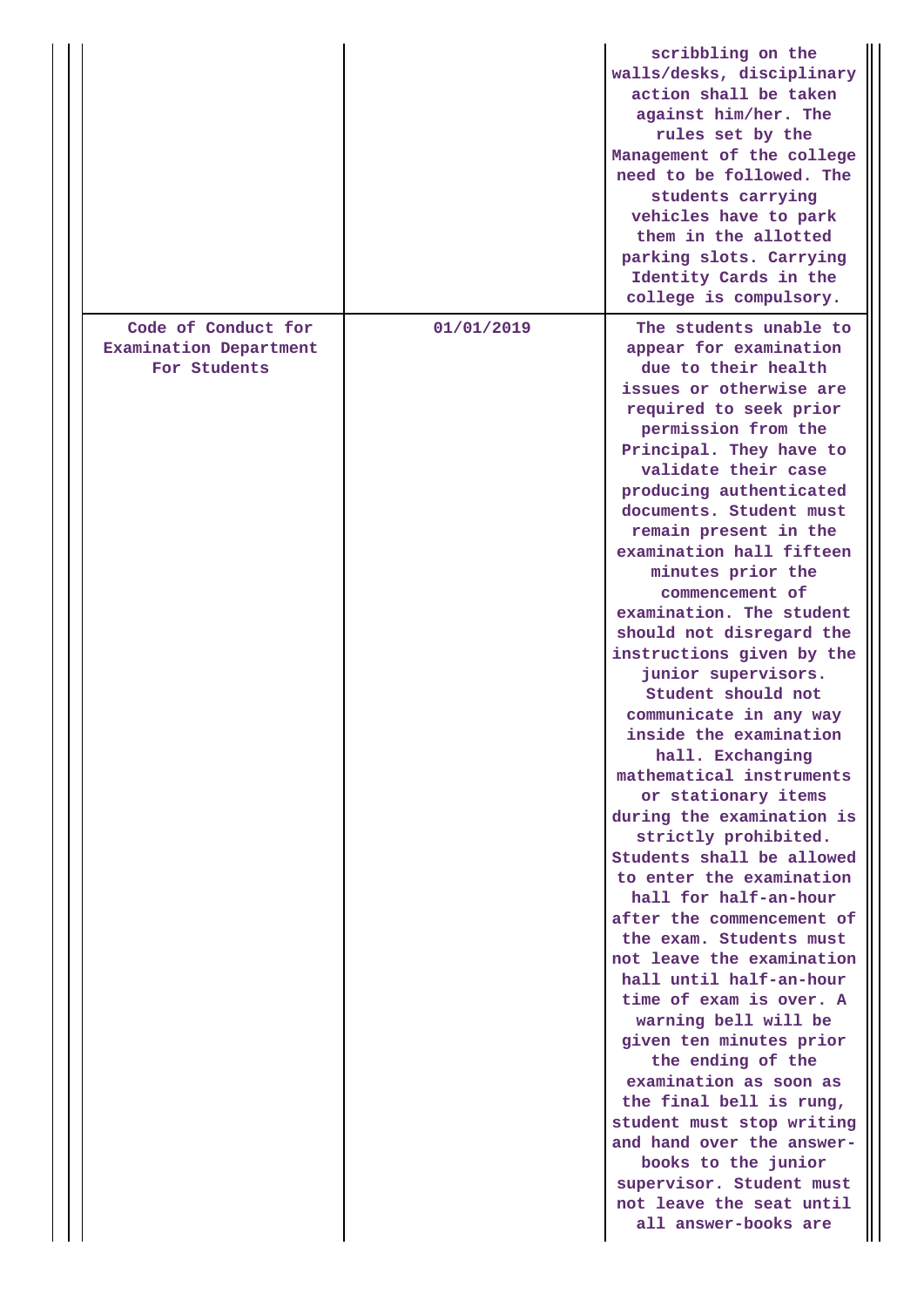|                                                |            | collected and verified by<br>the junior supervisor.                                                                                                                                                                                                                                                                                                                                                                                                                                                                                                                                                                                                                                                                                                                                                                                                                                                                                                                                                                                                                                                                                          |
|------------------------------------------------|------------|----------------------------------------------------------------------------------------------------------------------------------------------------------------------------------------------------------------------------------------------------------------------------------------------------------------------------------------------------------------------------------------------------------------------------------------------------------------------------------------------------------------------------------------------------------------------------------------------------------------------------------------------------------------------------------------------------------------------------------------------------------------------------------------------------------------------------------------------------------------------------------------------------------------------------------------------------------------------------------------------------------------------------------------------------------------------------------------------------------------------------------------------|
| For Senior Supervisor<br>and Junior Supervisor | 01/01/2019 | The time for reporting<br>will be 30 minute prior<br>the commencement of<br>examination. The junior<br>supervisors are required<br>to adhere to the<br>guidelines laid down by<br>the University. A copy of<br>these guidelines is<br>available with the CEO<br>and the Principal The<br>supervisors are required<br>to instruct the students<br>not to carry any<br>unauthorized material<br>like scribbled notes,<br>blank papers, books,<br>scientific calculators,<br>mobile phones or<br>electronic gadgets of any<br>type. Jr. Supervisor will<br>not leave the examination<br>block without the prior<br>permission of the senior<br>supervisor. Use of cell<br>phones is strictly<br>prohibited during the<br>examination hours. The<br>supervisors need to give<br>clear instructions to the<br>students with regard to<br>the rules to be observed<br>during the examination.<br>Besides they have to be<br>directed in connection<br>with pasting the barcode<br>stickers correctly. The<br>supervisor should verify<br>ID cards and Hall Tickets<br>before the commencement<br>of exam. The details<br>filled in by the students |
|                                                |            | should be scrutinized by<br>the junior supervisor<br>before signing the answer<br>books. Junior supervisors                                                                                                                                                                                                                                                                                                                                                                                                                                                                                                                                                                                                                                                                                                                                                                                                                                                                                                                                                                                                                                  |
|                                                |            | are allowed leaves only<br>under emergency<br>conditions. In case of<br>interchange of the<br>supervision duty, a form<br>available with the<br>examination department<br>has to be filled and                                                                                                                                                                                                                                                                                                                                                                                                                                                                                                                                                                                                                                                                                                                                                                                                                                                                                                                                               |
|                                                |            | prior permission from the<br>senior supervisor has to                                                                                                                                                                                                                                                                                                                                                                                                                                                                                                                                                                                                                                                                                                                                                                                                                                                                                                                                                                                                                                                                                        |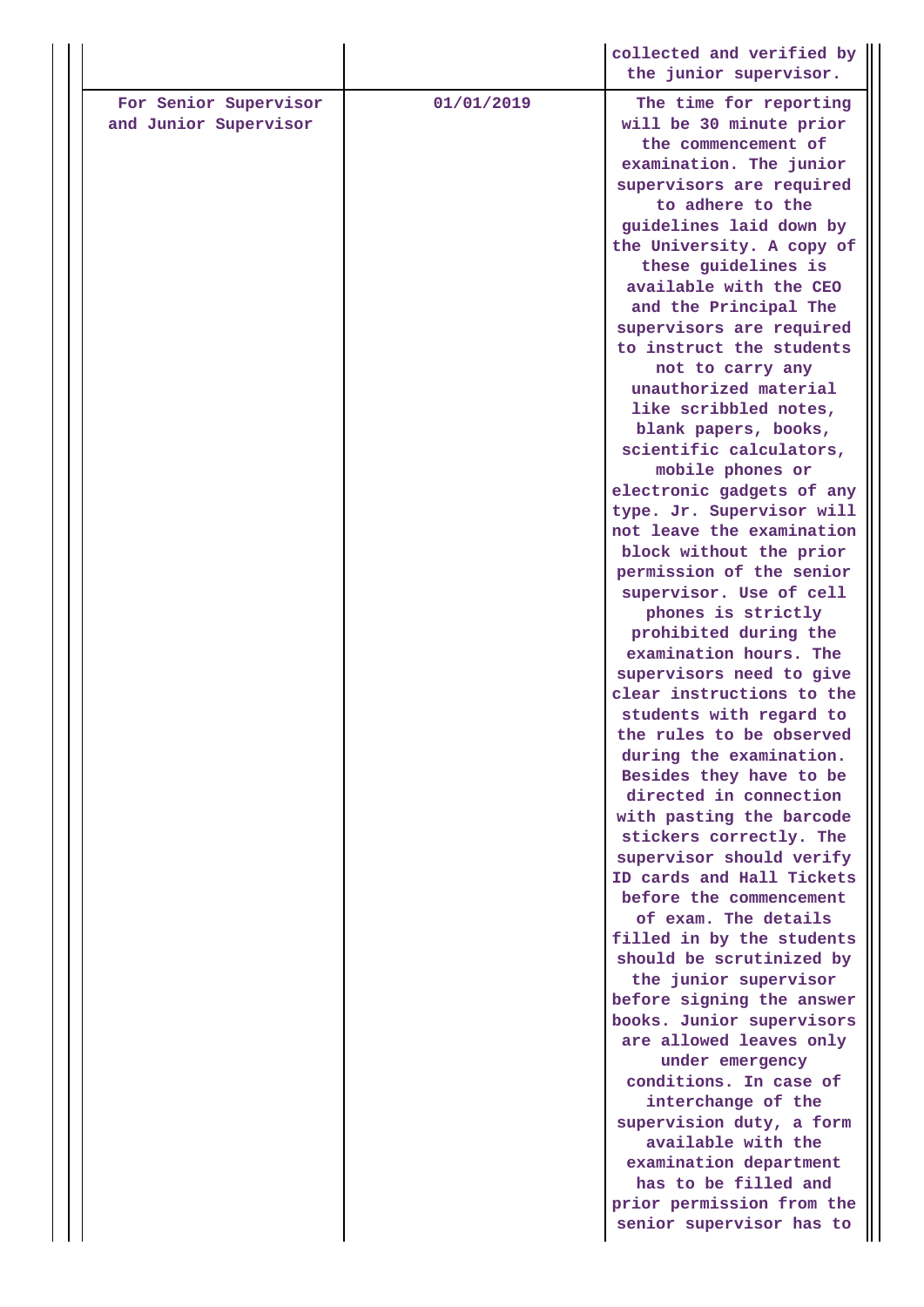|                                 | 7.1.6 – Activities conducted for promotion of universal Values and Ethics |             |                        |  |  |  |  |
|---------------------------------|---------------------------------------------------------------------------|-------------|------------------------|--|--|--|--|
| Activity                        | Duration From                                                             | Duration To | Number of participants |  |  |  |  |
| Cultural Days<br>Celebration    | 04/02/2020                                                                | 08/02/2020  | 400                    |  |  |  |  |
| <b>DNH</b> Liberation<br>Day    | 02/08/2019                                                                | 02/08/2019  | 200                    |  |  |  |  |
| Gandhi Jayanti                  | 02/10/2019                                                                | 02/10/2019  | 47                     |  |  |  |  |
| Hindi Diwas<br>Celebration      | 14/09/2019                                                                | 14/09/2019  | 20                     |  |  |  |  |
| Independence Day<br>Celebration | 15/08/2019                                                                | 15/08/2019  | 150                    |  |  |  |  |
| International<br>Yoga Day       | 21/05/2019                                                                | 21/05/2019  | 60                     |  |  |  |  |
| National Sports<br>Day          | 29/08/2019                                                                | 29/08/2019  | 100                    |  |  |  |  |
| Republic Day<br>Celebration     | 26/01/2020                                                                | 26/01/2020  | 120                    |  |  |  |  |
| Teachers day<br>Celebration     | 05/09/2019                                                                | 05/09/2019  | 300                    |  |  |  |  |
| World Environment<br>Day        | 05/06/2019                                                                | 05/06/2019  | 150                    |  |  |  |  |
| View File                       |                                                                           |             |                        |  |  |  |  |

7.1.7 – Initiatives taken by the institution to make the campus eco-friendly (at least five)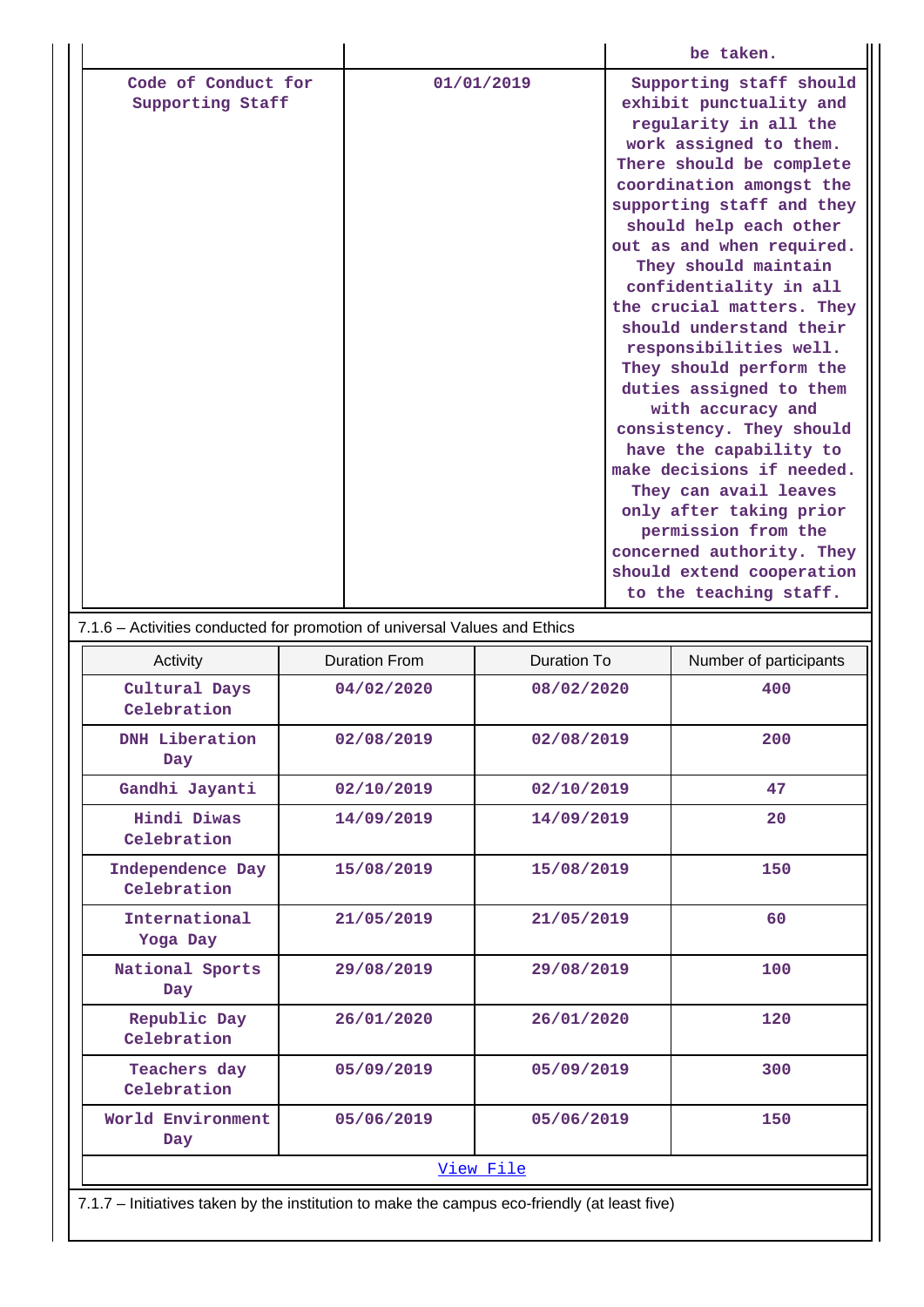**Rain Water Management The institution has shown its commitment to contribute in whatever small way it can, to the cause of water conservation. We are committed to contribute to this noble cause with complete devotion and relentless dedication. The college has vast terrace area where pipes have been laid down to collect rain water there from. The water thus collected is directed to a nearby canal. The college has constructed a check dam of capacity 170000 litrs. (Approx) therein to reduce the speed of the water flow. It helps water infiltrate into the ground and thus helps raising the underground water level. A bore well has been dug adjacent the check dam which the college uses for watering the plants throughout the year. It helps the college immensely in terms of uninterrupted water supply required for keeping the campus lush green even after the rainy season is long over. The entire architecture of the college has been designed in a way that the rain water does not stagnate anywhere. It infiltrates into the ground and ultimately flows towards the canal through the pipes laid underground.**

**Plastic Less Campus The institution conducted several awareness camps for enlightening the students for making the campus plastic free and it is now a plastic free campus. College examination committee replaced plastic bags with cloth bags used for examination purpose.**

**Clean and Green Campus: Our college received Green Swachhata Award 2020 from Department of Higher Education, Ministry of Education Government of India.**

**Tree Plantation Campus is located in the vicinity of approximately 65 types (species) of trees. Total 1051 trees are available in the college campus. Various tree plantation programs are being organized during the month of July and August at college campus**

**Waste management To begin with the college has made arrangements to separate bio-degradable waste from non-degradable one. The degradable waste material thus separated is taken to the backyard of the college where a huge pit has been made for processing and converting it in to manure which in turn supplements the plants growing inside the college premises substantially. It not only helps reducing the burden on the Governmental agencies but also helps us fulfil the need of nurturing the plants using the decayed organic compost. It has made us self-sufficient to a very large extent with regard to growing the plants and nurturing them well. The college has adopted stringent measures to keep dry garbage separate from the wet garbage. This has been done in accordance with the guidelines issued by the Municipal Corporation of Silvassa. Students have strictly been instructed to follow the suit.**

## **7.2 – Best Practices**

7.2.1 – Describe at least two institutional best practices

 **As the body and mind are closely related, the mind cannot be healthy without good health. Health refers to a healthy stage of mind and a body physically fit to have no disorder, illness or disease. With a view to realizing this end, the prominent best practices the college carries out comprises Students' Counseling and Health and Hygiene Awareness. The first activity ensures overall**

**qualitative improvement through helping the students deal with the complexities of their everyday life and enabling them meeting up the challenges of**

**adolescence. To meet this noble end, the college went an extra mile and set up a full-fledged Counseling cell in the year 2015 in collaboration with the Shri.Vinoba Bhave Government Hospital, Dadra Nagar Haveli. At the same time in keeping up with the healthy tradition of holistic personality development of the students, the institution decided to organize various events that can help to improve and maintain good health of students. The college highly boasts of these events in terms of huge number of students from the rural areas to get proper awareness regarding health and hygiene. Having a healthy lifestyle will**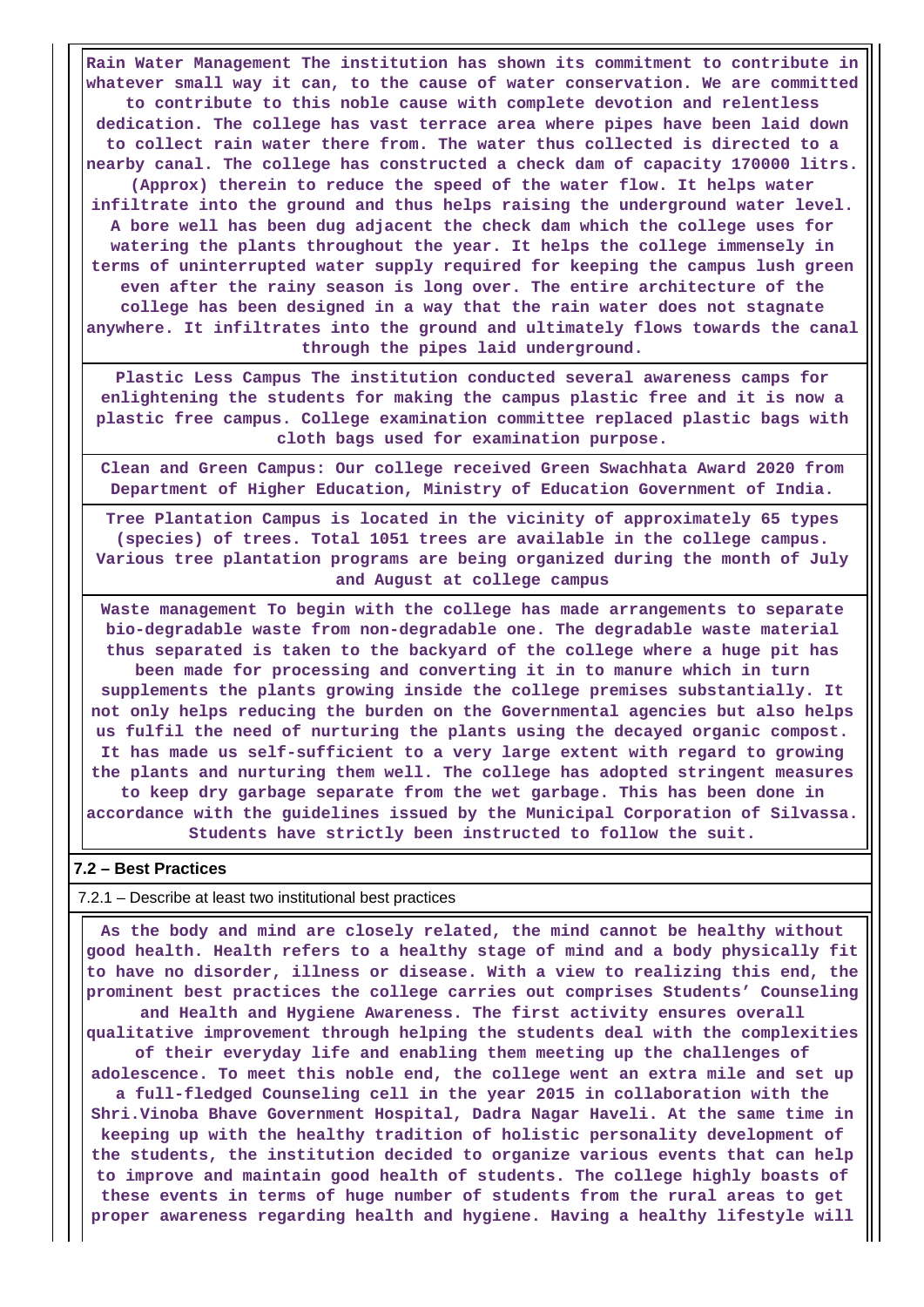**lead the students to a better overall health and keep them away from medicines. I. Students' Counseling 1. Title of the Practice: Guidance for Excellence 2. Objectives of the practice: • To address the problems of students in distress. • To help students shed their inhibitions, become better beings and understand their responsibility towards society. • To help them develop humane qualities like pro-social behavior, emotional maturity and civic sense. 3. The Context: The modern day life especially during this pandemic, being full of challenges, emotional and academic pressure on students being on a rise and their mental health being fast deteriorating, an effective mechanism and a practical approach is inevitable to address the issue. 4. The Practice: The cell aims at conducting programs, organizing camps, convening speakers and counselors and initiating awareness drives for the students. A team has specially been constituted to identify, monitor and counsel the students suffering from anxiety disorders, phobias, depression and other mental disorders. 5. Evidence of success: Though the institution does not have any specific mechanism to gauge the outcome of the practice, however the case described below prove how fruitful and effective this cell has proved to be. A third year boy student undergoing some personal trauma was successfully counseled and now he scored 98.45 percentile in CMAT exam. When he joined the college, he was very silent and unfriendly. 6. Problems Encountered Resources Required: The major constraints faced in this regard involve lack of proper mechanism at the college level to identify the students in need. Moreover the students given their age and mental status are hesitant about sharing their issues. II. Health and Hygiene Awareness 1. Title of the Practice: Guidance for a person's physical, emotional and psychological well-being. 2. Objectives of the practice: • To help Staff and Students to maintain quality of work life by maintaining mental and physical fitness. • To develop health-conscious culture among the staff and the students and thereby to create self-satisfaction for utilizing their potential to the fullest. • To promote health and hygiene education to lower high risks related to personal hygiene in the rural areas and its replication from generation to generation. 3. The Context: This is a practice where the college focuses on areas other than purely academic. The events help creating an awareness among the students and are provided with an opportunity to interact with eminent speakers as well. 4. The Practice: The events under the title Health and Hygiene are held at a massive scale. The newly admitted students of First year go through a Medical Checkup, in which a particular form will be filled up through which their habits will be recorded and can be directed to the counseling cell if needed. Similar activities include State level Marathon for contributing towards health consciousness and social responsibility, special sessions for girl students regarding menstrual health and hygiene, Provision of vending Machine for females(sanitization), Hemoglobin test for staff and students, Covid 19 test for all individuals in the campus, Provision for Corona Vaccine for staff members etc. Yoga Day is also celebrated every year on 21st June and is open to all. The aim is to have orientation towards enhancing more awareness about importance of mental and physical fitness by adopting regular practice of Yoga and its numerous benefits. 5. Outcome • Interest and Participation of students in physical activities seem to be increased. • Medical checkup, Hemoglobin test and Sickle cell test helped the students to know their physical state. • Girl students can have open communication with concerned teachers regarding their personal health issues. 6. Problems Encountered Resources Required: • Counseling for enhancing student's interest and encourage them to participate in the above-mentioned activities is required. • It is required to communicate several benefits of all such activities to the students for reducing their resistance and enhancing awareness and participation. Our college has a Sports Complex with best infrastructure to conduct several indoor as well as outdoor activities. Apart from the practices mentioned above, the college has also come up with a very sound mechanism to increase the global competency of the students, the strategy**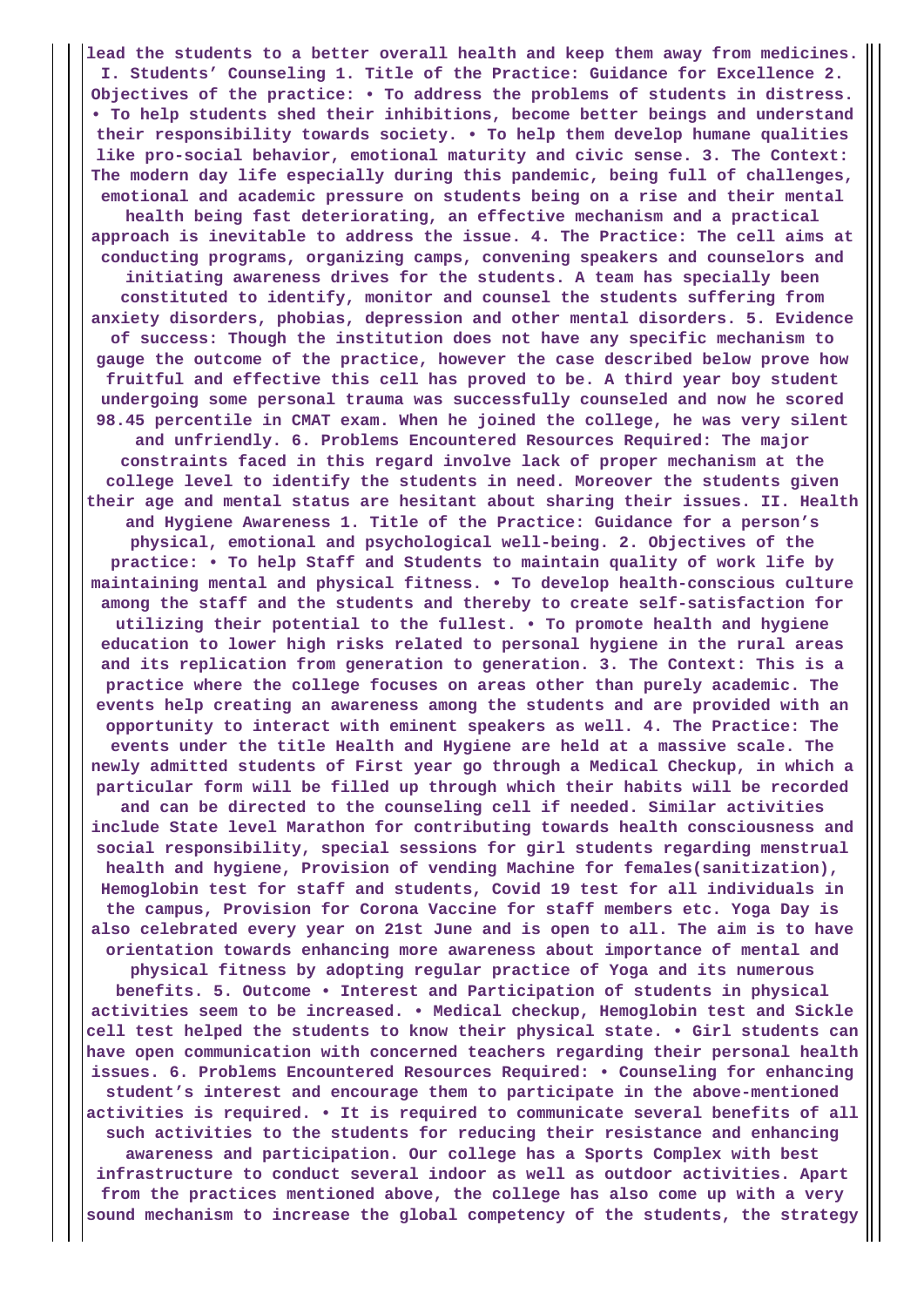**of which revolves around conducting PG lecture series, organizing soft skill development programs, industrial visits, educational tours etc. To foster the idea of oneness amongst the staff members, the college has also been exercising the idea of a specific dress code. The institution also takes due efforts to help students exercise self-discipline and self-restrain by guiding them from time to time. Poor mental health can affect a person's ability to make healthy decisions and fight off chronic diseases. Healthy practices are at the core of a firm and sound foundation, an institution is built upon. These values impart strength and vision to the institution and help produce strong headed and morally sound minds. Going by this good old tradition, the institution is moving ahead with conviction and conformity.**

 Upload details of two best practices successfully implemented by the institution as per NAAC format in your institution website, provide the link

https://ssracs.edu.in/wp-content/uploads/2021/10/7.2.1\_Best-Practices-1-1.pdf

#### **7.3 – Institutional Distinctiveness**

 7.3.1 – Provide the details of the performance of the institution in one area distinctive to its vision, priority and thrust in not more than 500 words

 **Our institution crosses the boundary line of being an academic centre and establishes itself as an entity which serves the motive of uplifting the lives of thousands of people and helps them dream big and think higher with a proper vision and a mission. The college was established on the outskirts of Silvassa, a small town in the Union Territory of Dadra Nagar Haveli in the year 2006. It was started at a time where there existed no higher educational institutions in the nearby area. The college was started in the memory of Late Sanjibhai Rupjibhai Delkar, a freedom fighter and a great visionary who strived hard till his last breathe for making the lives of the people of the region better-off.**

**This noble cause was carried forward by his worthy son Late Shri. Mohan S Delkar, who devised ways, undertook huge efforts and laid down the foundation of the college, which was apparently an endeavor on his part to serve the local needs, a motto his father Late Sanjibhai Rupjibhai Delkar followed throughout his life. Providing higher education at a minimal cost and still not making any compromise with the quality, the college set a benchmark by recruiting the most competent and highly qualified faculties. The institution takes great deal of**

**pride in acknowledging the fact that the literature and Social Sciences actually form the very base a healthy society's foundation is laid down upon. The college infrastructure is utilized for running various soft skill programs for the students which help them experiment with different career options and thereby make them multifaceted and dynamic. The college is consistently working**

**towards providing placement to the students through a fully functional placement cell which has tied up with number of corporate entities, Banking and IT companies to ensure employability to the deserving and worthy students. Corporate visits, Seminars and Workshops are contemplated upon so that it helps the students to overcome the gap between their theoretical knowledge and its practical application. The college is continuously working in direction of increasing the global competency of the students against the backdrop of internationalization of Indian education system. The combination of Technical and communication skills has undoubtedly helped the students to become competent worldwide. The management of the college not only believes in dreaming big but also transforming those dreams into reality. In spite of the constraint of the college existing in a remote area with limited resources to depend upon, no stone has been left unturned by the institution in carving a niche for itself in the academic arena and making the students erudite and knowledgeable. In nutshell, the college has been heading forward with a very clear-headed approach towards improving the lives of the localities and people from other states through imparting them quality education at a nominal fee.**